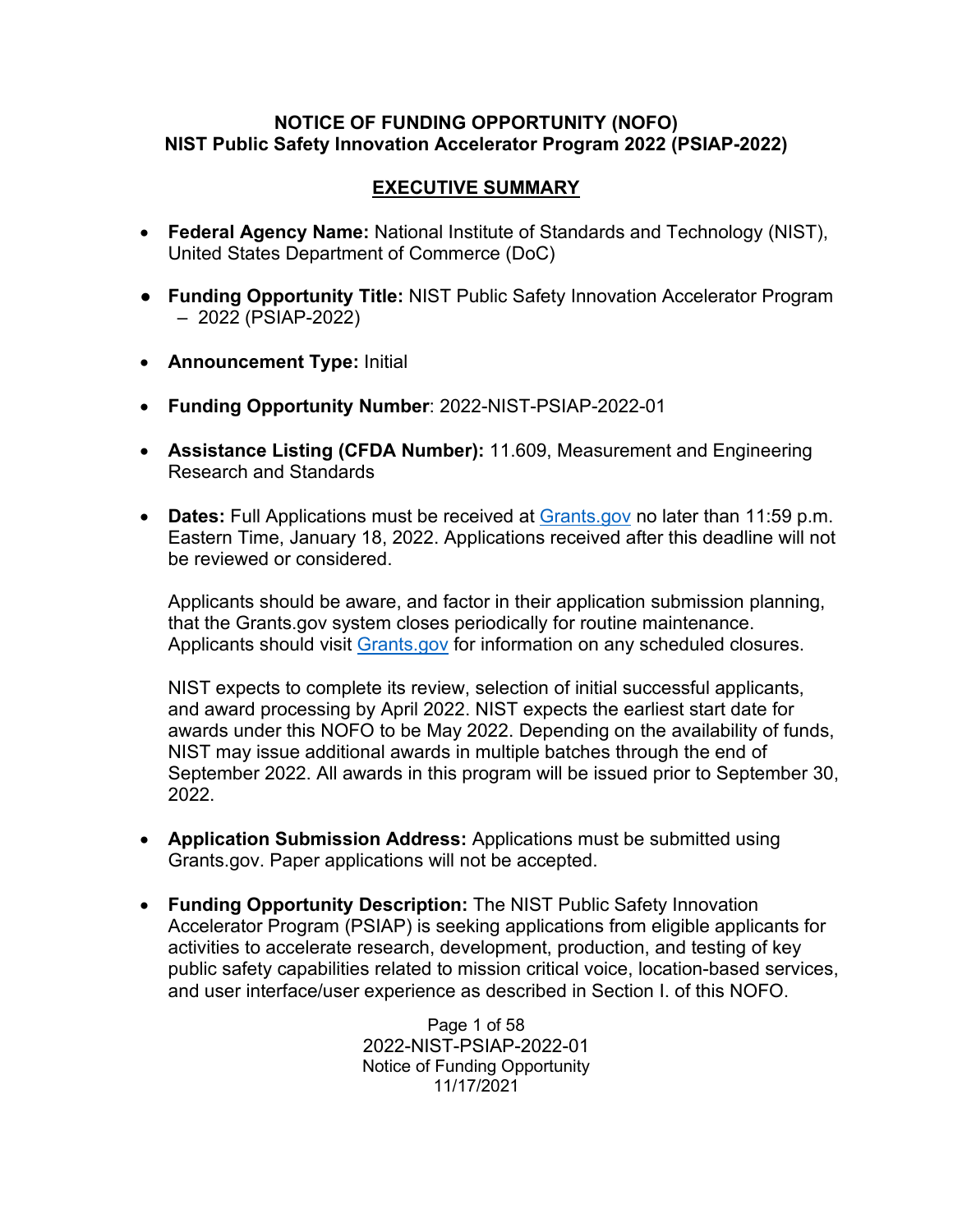- **Anticipated Amounts:** In Fiscal Year 2022, NIST anticipates funding up to \$7,000,000 in new awards. Funding is expected to range from \$300,000 to \$600,000 per year, per award. Project performance periods may be up to two (2) years, with the exception of proposals submitted by institutions of higher education for the purposes of supporting research by graduate students as part of a doctoral program, for which the period of performance may be up to three (3) years.
- **Funding Instrument:** Grant or cooperative agreement.
- **Eligibility:** Eligibility for the program listed in this NOFO is open to all non-Federal entities. Eligible applicants include accredited institutions of higher education; non-profit organizations; for-profit organizations incorporated in the United States; state, local, territorial, and Indian tribal governments; foreign public entities; and foreign organizations. Please note that individuals and unincorporated sole proprietors are not considered "non-Federal entities" and are not eligible to apply under this NOFO. Although Federal entities are not eligible to receive funding under this NOFO, they may participate as unfunded collaborators.

NIST will consider multiple applications per applicant. However, an individual researcher may only be listed as the principal investigator on one application. In addition, applicants should refrain from submitting multiple applications with related subject matter.

- **Cost Sharing Requirements:** Non-federal cost share is not required for awards issued pursuant to this NOFO.
- **Public Website and Frequently Asked Questions (FAQs):** NIST has a [public](https://www.nist.gov/ctl/pscr/funding-opportunities/grants-and-cooperative-agreements/psiap-2022)  [website](https://www.nist.gov/ctl/pscr/funding-opportunities/grants-and-cooperative-agreements/psiap-2022) that provides information pertaining to this Funding Opportunity. NIST anticipates that a "Frequently Asked Questions" section or other resource materials will be maintained and updated on the website as needed to provide additional guidance and clarifying information that may arise related to this Funding Opportunity. Any amendments to this NOFO will be announced through Grants.gov.

Applicants must submit all questions pertaining to this funding opportunity via email to [pscr@nist.gov](mailto:pscr@nist.gov) with 'PSIAP-2022' in the subject line. Questions submitted to NIST may be posted on the [public website.](https://www.nist.gov/ctl/pscr/funding-opportunities/grants-and-cooperative-agreements/psiap-2022) Alternatively, applicants may ask questions during the informational public webinar.

> Page 2 of 58 2022-NIST-PSIAP-2022-01 Notice of Funding Opportunity 11/17/2021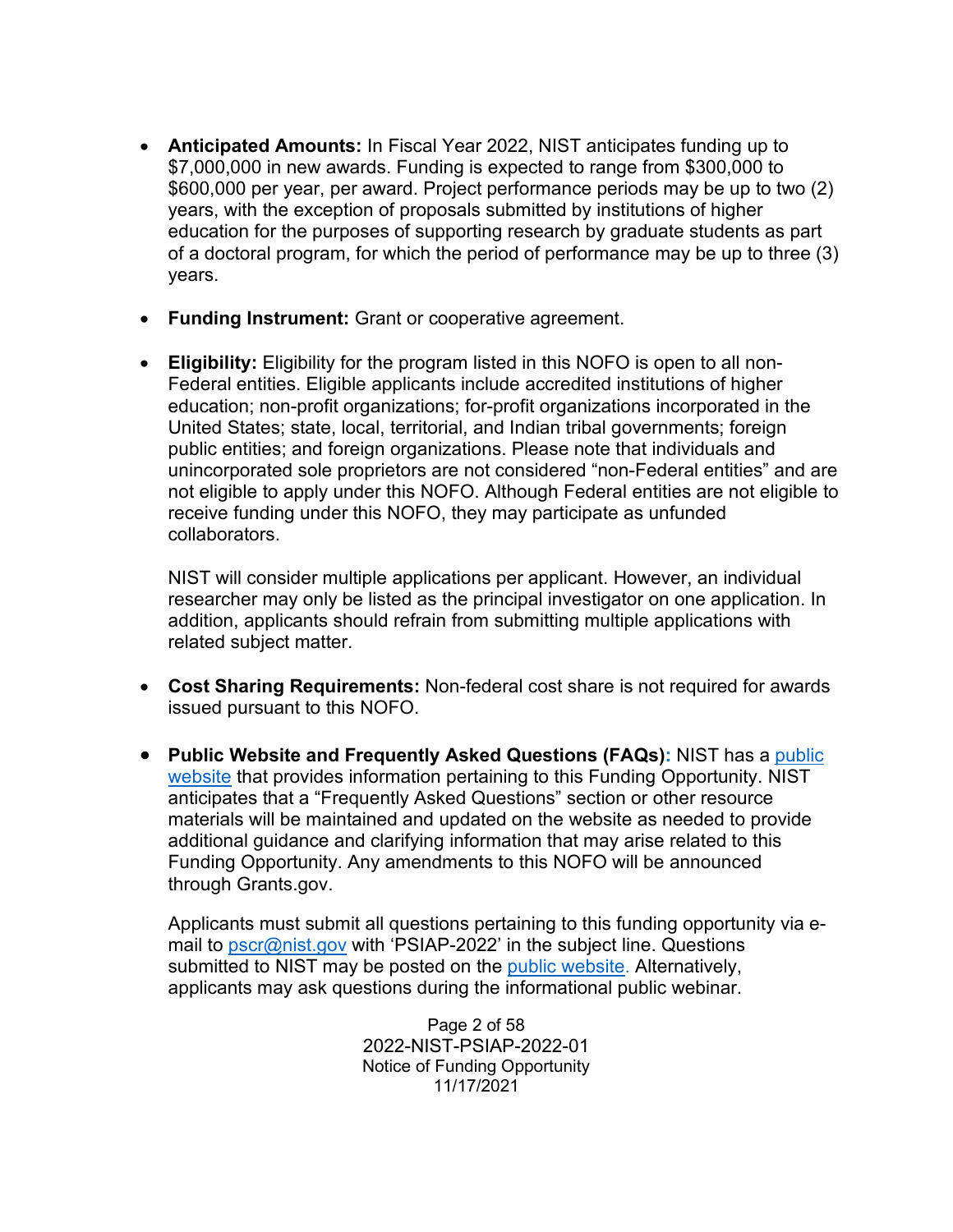• **Webinar Information Session:** NIST will host a webinar to provide general information regarding this NOFO, offer general guidance on preparing applications, and answer questions. Scheduling details about the webinar will be available on the [public website.](https://www.nist.gov/ctl/pscr/funding-opportunities/grants-and-cooperative-agreements/psiap-2022) Proprietary technical discussions about specific project ideas will not be permitted during the webinar and NIST staff will not critique or provide feedback on specific project ideas while they are being developed by an applicant, brought forth during the webinar, or at any time before the deadline for all applications. However, questions about the funding opportunity, eligibility requirements, evaluation and award criteria, selection process, and the general characteristics of a competitive application will be addressed at the webinar. There is no cost to attend the webinar, but participants must register in advance. Participation in the webinar is not required and will not be considered in the application review and selection process.

# **Table of Contents**

## **FULL ANNOUNCEMENT TEXT**

## <span id="page-2-0"></span>**I. Program Description**

The statutory authority for the NIST PSIAP is 15 U.S.C. § 3706 and 47 U.S.C. § 1443.

#### **Program Description**

The mission of the NIST Public Safety Communications Research (PSCR) Division is to research, develop, and test technologies to improve first responder communications and operations. PSCR created this funding opportunity to stimulate external research and development (R&D) activities addressing critical technology gaps identified by stakeholders and to build a public-safety-focused R&D ecosystem with long-lasting impact.

> Page 3 of 58 2022-NIST-PSIAP-2022-01 Notice of Funding Opportunity 11/17/2021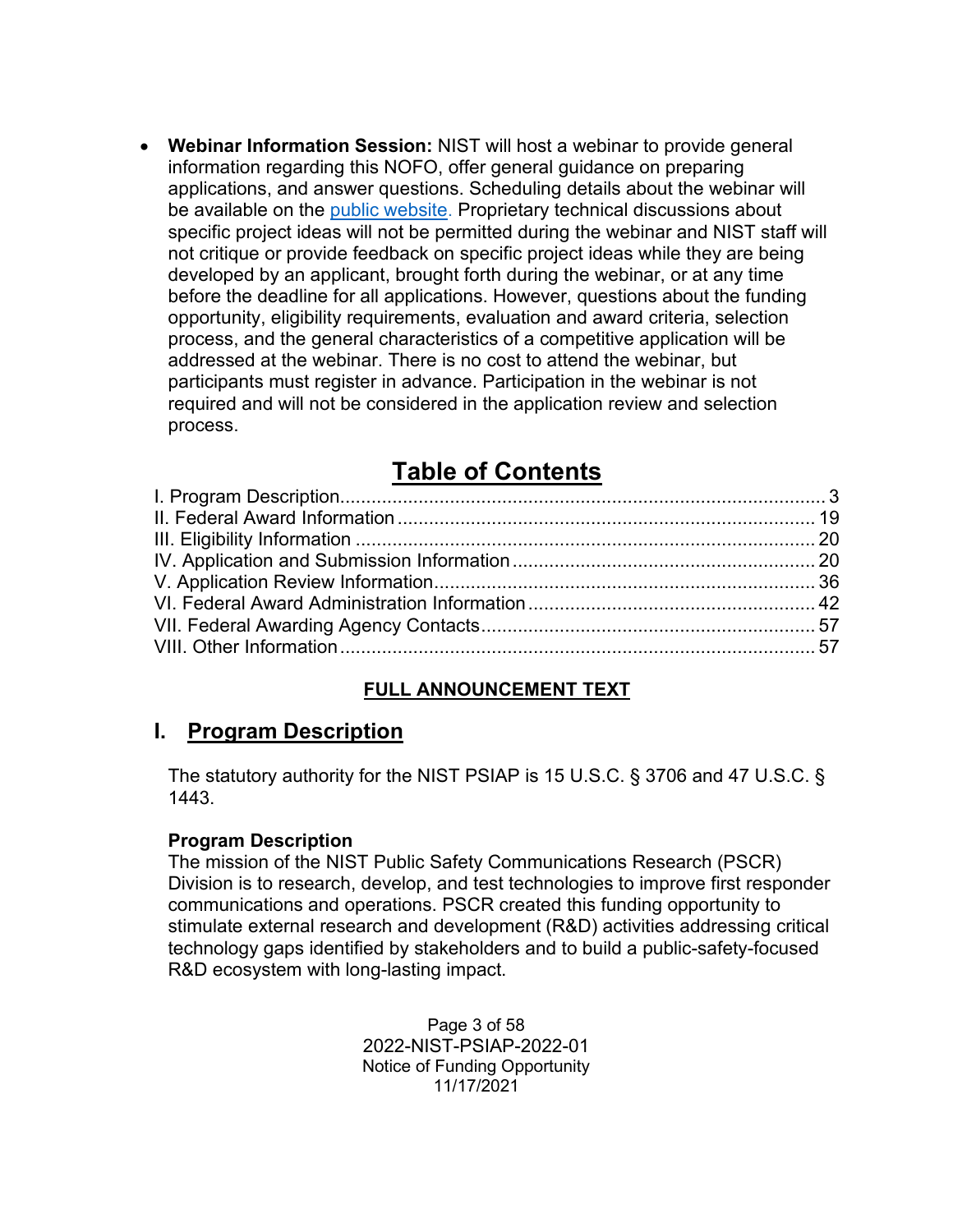The NIST Public Safety Innovation Accelerator Program 2022 (PSIAP-2022) is seeking applications to accelerate research and development (R&D) around the use of mission critical voice (MCV), location-based services (LBS), and user interface/user experience (UIUX) for improving public safety communication technologies.

#### **1. Background Information**

The PSIAP-2022 funding opportunity supports the emerging Nationwide Public Safety Broadband Network and recognizes the urgent need for first responders to have access to the same broadband communications and innovative technologies that consumers on commercial networks now expect. Each of the three technical program goals, described in more detail in Sections I.4.a through I.4.c. of this NOFO, include specific objectives prioritized by public safety stakeholders that could transform the future of public safety operations.

#### **2. Program Overview**

Recipients will rapidly accelerate the objectives of the funding opportunity through innovative research and development (R&D) projects. Applicants may propose projects specific to one or more PSIAP-2022 technical program goals and may propose cross-cutting projects that address one or more objectives within each or multiple goals. Applicants may also propose new ideas and objectives within any of the goals but may not propose new goals.

Applicants are required to develop partnerships with Public Safety Organizations (PSOs) to ensure that the R&D outputs of each PSIAP-2022 project are highly relevant and will have a meaningful impact on the public safety community. Potential applicants are responsible for contacting the organizations and arranging partnerships. NIST will not assist potential applicants with finding partners.

For purposes of this NOFO, PSOs include U.S. federal, state, and local emergency medical services (EMS), fire services, law enforcement, and public safety communications/911 centers. At least one PSO involved in the project must be an active or volunteer department or agency. For the sake of the PSO participation requirement, consulting agencies and associations are not considered PSOs.

The program office recognizes that operational demands and limited budgets typically preclude public safety entities from dedicating resources to

> Page 4 of 58 2022-NIST-PSIAP-2022-01 Notice of Funding Opportunity 11/17/2021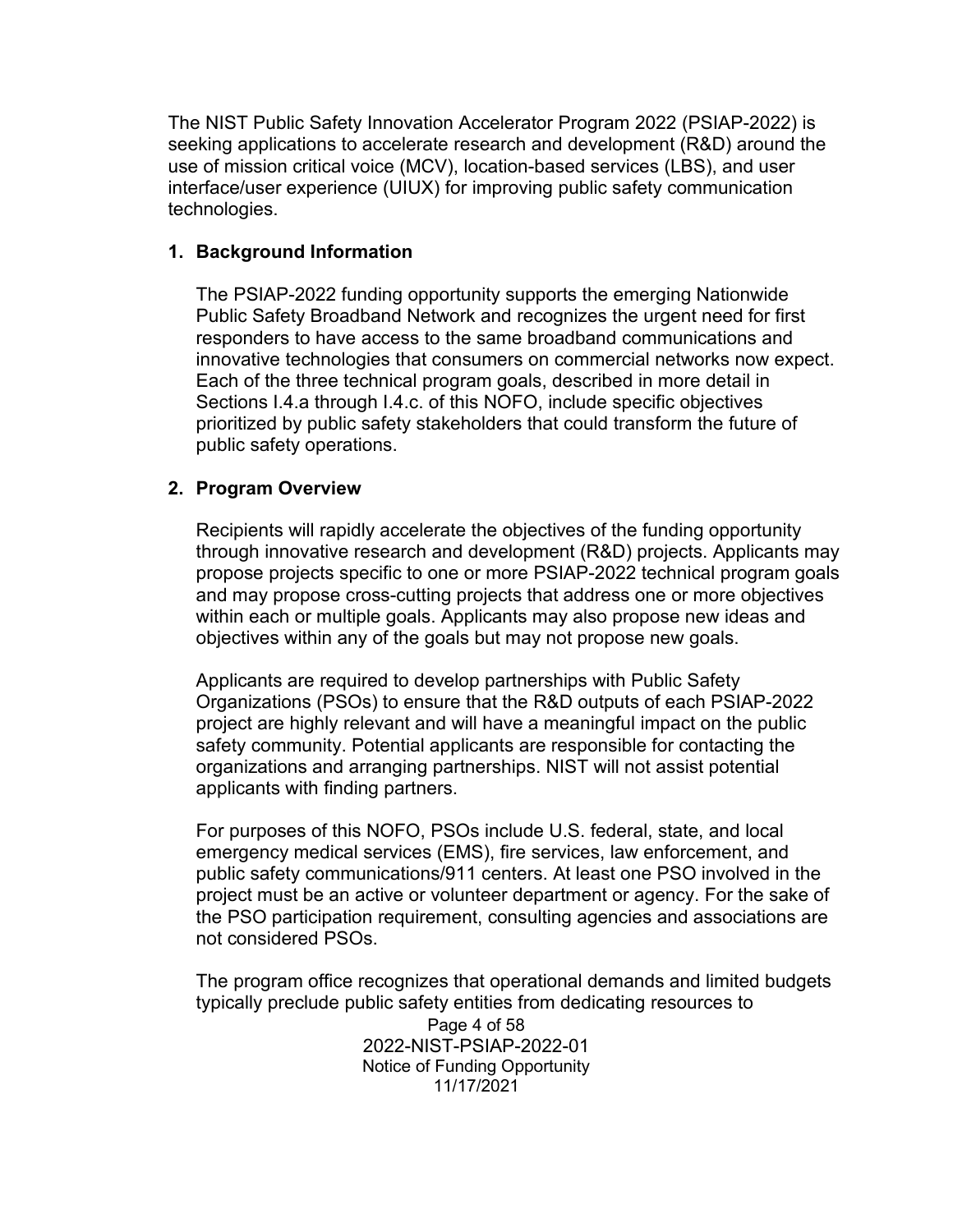participate in R&D activities. Therefore, applicants are encouraged to identify appropriate partners and include funding in their proposed budget for nonfederal first responders and public safety personnel to actively participate within their projects, and to budget significant time and sufficient travel for this interaction. Please note that Federal entities are not eligible to receive funding under this NOFO, though they may participate as unfunded collaborators.

Applicants should also plan R&D projects tailored to disseminate their ideas and technology to the public safety stakeholder community. Such activities may be achieved through publications, technology transfer, commercialization, training, and/or the release of tools, designs, and/or data sets. Applicants may include funding in their proposed budget that would support the dissemination of the results and lessons of their PSIAP-2022 R&D efforts to the public safety stakeholder community.

The PSIAP-2022 funding opportunity is intended to accelerate R&D that directly impacts first responder communications and operations. This should be distinguished from activities addressing citizen emergency communications, e.g. 911. All applications must clearly demonstrate direct impact to first responder communications and operations.

The protection of human-subject-derived data is a priority for NIST research. The use of any data potentially involving human subjects will require an appropriate Institutional Review Board (IRB) waiver or approval that addresses the research to be performed. Data and IRB considerations and risks must be addressed in the Project Narrative. NIST cannot serve as an applicant's IRB. For more details about research involving human-subjectderived data, see Section VI.2.g. of this NOFO.

#### **3. Program Requirements**

Applicants may address one or more of the goals described below in Section I.4. of this NOFO within one application.

The recipient's Principal Investigator (PI) will be required to participate in the PSCR Public Safety Broadband Stakeholder Meetings (approximately five days) each calendar year during the term of the award to present research and meet with stakeholders from public safety, government, industry, and academia. Other essential project staff are encouraged to attend. Attendance at this event should be reflected in the project schedule and budget.

#### **4. Technical Program Goals**

Page 5 of 58 2022-NIST-PSIAP-2022-01 Notice of Funding Opportunity 11/17/2021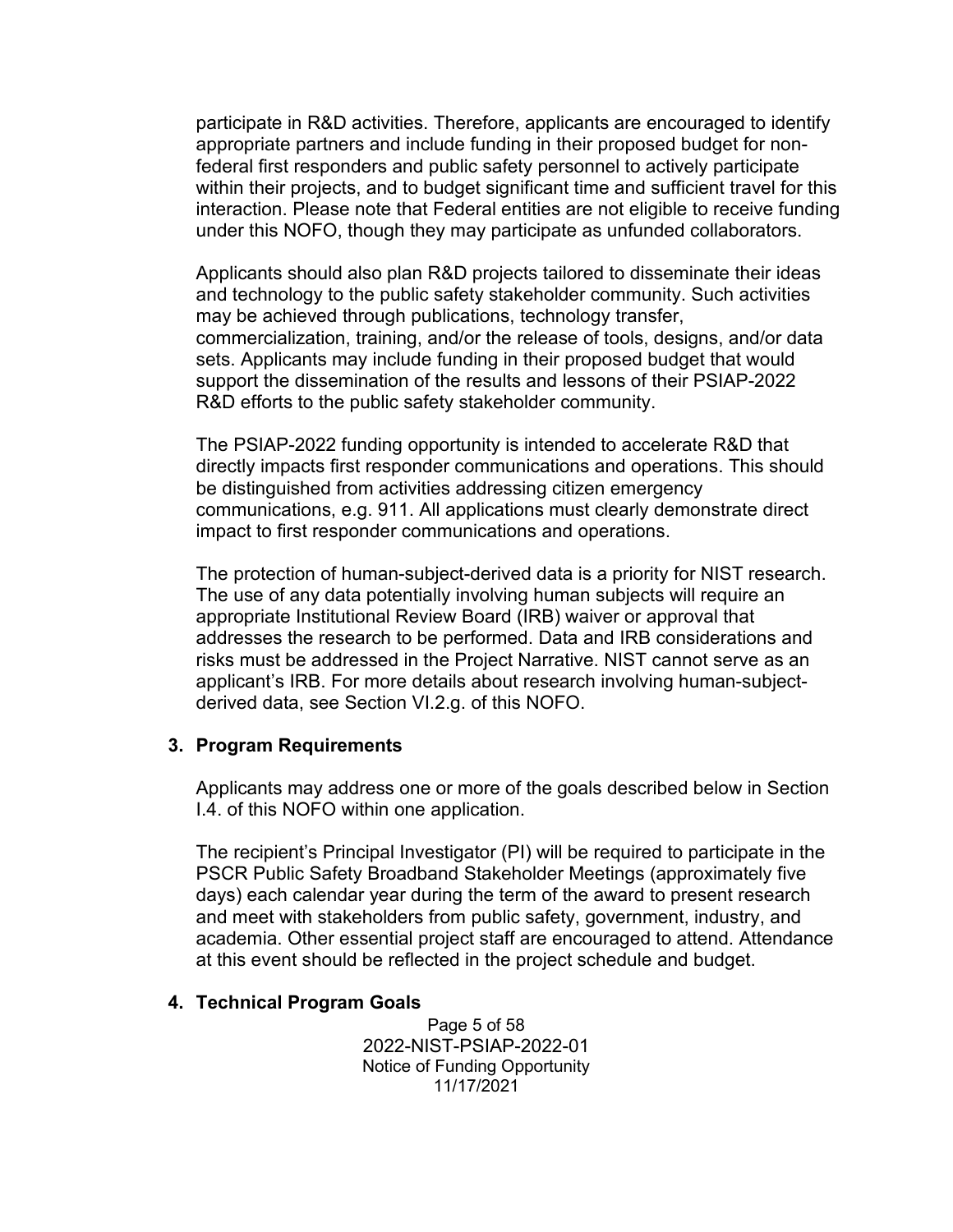#### **a. Goal 1 – Mission Critical Voice**

Ever increasing operational demands on first responders, along with new technological opportunities and capabilities, are driving public safety organizations (PSOs) to adopt broadband technologies such as Long Term Evolution (LTE) and 5G for mission critical data. While access to broadband data is improving public safety operations and providing new applications, voice remains the most critical communications capability. PSCR is seeking proposals for innovative R&D projects to accelerate the development, production, and testing of mission critical voice over broadband networks.

An operational MCV capability includes a number of key functions, and successful implementation using LTE will require incorporation of a broad set of technologies, some of which are new or developing. However, PSCR's stakeholder engagement and evaluation activities, coupled with the technology landscape assessments and industry roadmaps, clearly support the need for R&D in four particular areas: 1) direct mode operations, 2) mission critical push-to-talk, 3) LMR to Broadband, and 4) MCV Measurements/Quality of Experience.

#### **i. Direct Mode Operations**

Direct mode operations (DMO) allow first responders to communicate independent of existing network infrastructure. DMO is currently used for several reasons, e.g., when operating outside of coverage areas or in covert mode, in areas with limited or degraded network capacity, etc. But, above all, it is a lifeline for first responders that allows them to communicate in emergencies and remote areas where other means are not available.

To address the critical public safety requirement for a direct mode broadband technology, as well as new modes of communication and discovery, the 3rd Generation Partnership Project (3GPP) began to release LTE specifications in 2013 under the label Proximity Services (ProSe). Unlike conventional LTE in which transmissions are between base stations and devices via downlink or uplink, ProSe enables device-to-device (D2D) direct communication via a new channel called the 'sidelink'. ProSe further defines a method to extend network communications to out-of-coverage user equipment (UE) via the UEto-network relay. ProSe also includes a 'direct discovery' feature that can be used to discover other users or devices in proximity. More recent specifications have been released to enhance the sidelink to

Page 6 of 58 2022-NIST-PSIAP-2022-01 Notice of Funding Opportunity 11/17/2021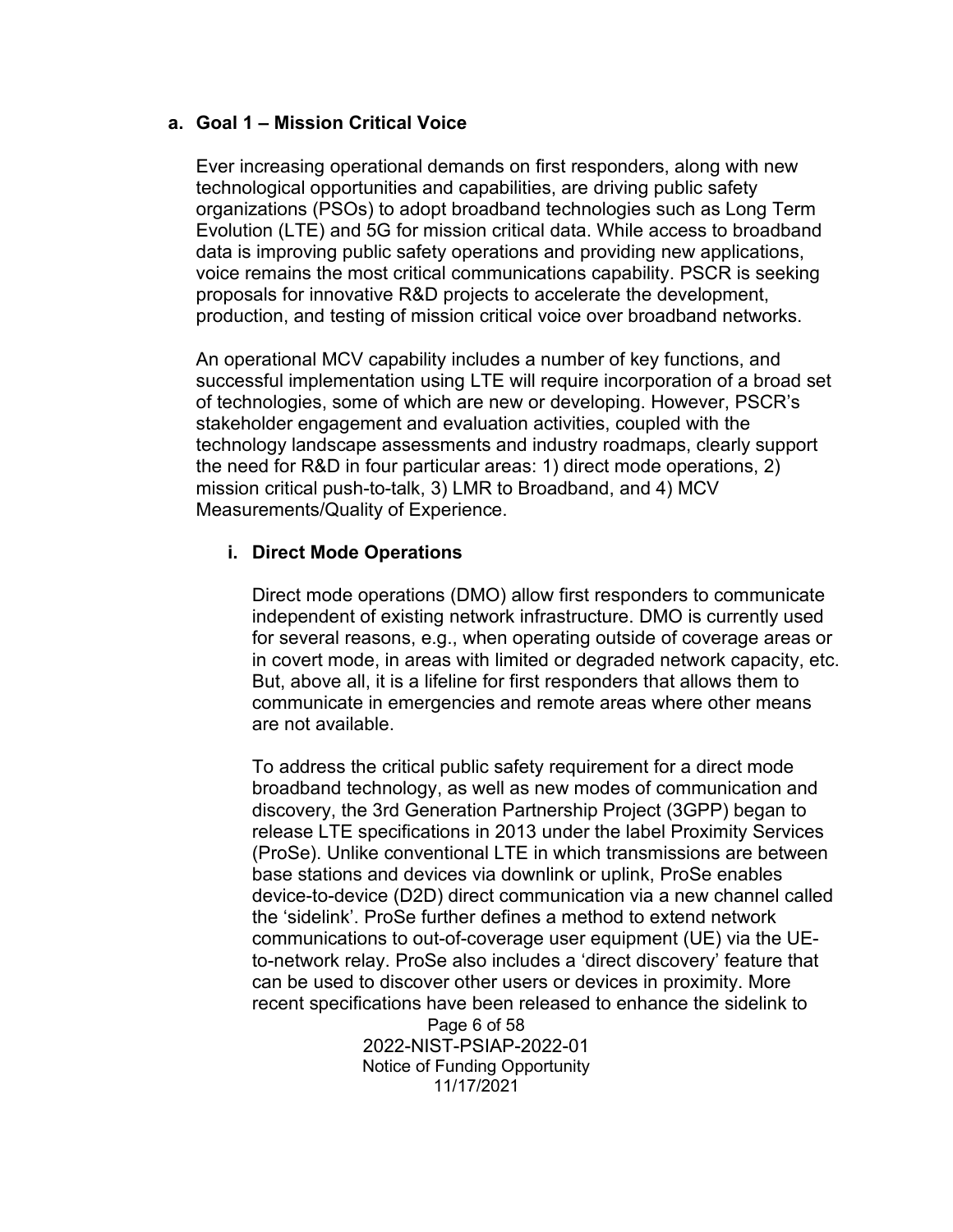enable vehicle-to-vehicle/vehicle-to-everything (V2V/V2X) communications. Like ProSe, V2V/V2X are technologies that could potentially be used for public safety D2D communications.

Despite this initial momentum, there are few LTE direct mode enabled products in the broadband marketplace that meet the requirements of public safety users. With the emergence of 5G New Radio (NR) and the popularity of V2X communications, 3GPP introduced NR sidelink in Release 16 to enable direct communication between devices. Public safety organizations are looking to leverage this new capability being introduced in NR ProSe in Release 17 and beyond. Thus, ProSe still needs to be studied carefully in conceptual and practical applications for DMO, both on-network and off-network. Furthermore, it is expected that ProSe/V2V/V2X, along with emerging 3GPP specifications to support Internet-of-things (IoT) communication, will enable a first responder to contact any and all resources, including people, devices, and machines, within their proximity via the broadband network to ensure robust communications and augment current-day operations.

PSCR seeks applications for R&D projects to stimulate commercial and technical organizations to create and support a market that will accelerate the development and adoption of DMO capabilities in public safety broadband devices, networks, applications, and operations. Examples (in no particular order) of possible R&D projects in this area include, but are not limited to:

- 1. Studying service continuity, i.e., how to enable seamless communications and network access as users and groups transition through in-coverage, partial coverage, and out-ofcoverage scenarios using technologies like ProSe direct communications and UE-to-network relay. Questions that might be considered include:
	- a. Are there any architecture and design considerations to enable service continuity between operational environments beyond the reference architecture model as identified in 3GPP TS 23.303 and TS 23.304?
	- b. In providing service continuity, what factors must be considered when using scheduled resource allocation versus autonomous resource selection?
	- Page 7 of 58 2022-NIST-PSIAP-2022-01 c. If automating the transition between network and direct mode operation, what factors and key performance indicators (KPIs) should be considered by an algorithm

Notice of Funding Opportunity 11/17/2021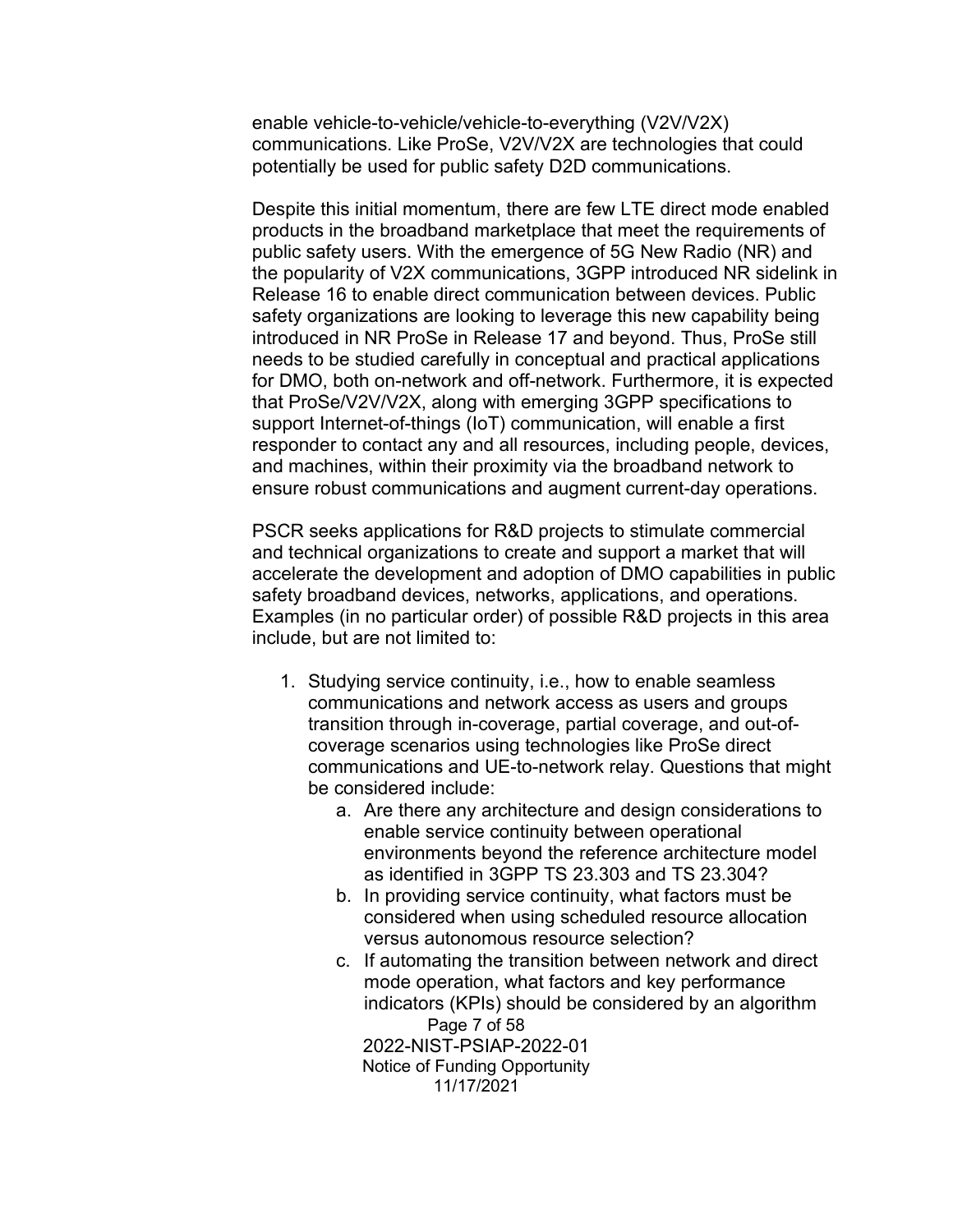that would trigger the changeover? What would be the impact on the user experience (e.g., handover delay, packet loss)?

- 2. Implementing a full NR UE stack that includes ProSe on a programmable system-on-a-chip that could be integrated in public safety devices.
- 3. Developing accurate uplink/sidelink coexistence traffic models for predicting and verifying network performance, building on some of the work documented in 3GPP TR 36.877.
- 4. Developing test cases for ProSe that can be used by the research community to test performance and conformance and be submitted for consideration by 3GPP for inclusion in conformance specifications like TS 38.521 and TS 38.523.
- 5. Developing methods to measure user quality of service and experience in an operational environment while operating in direct mode.
- 6. Conducting market research on how D2D technologies like ProSe might be adopted by consumers for applications like wearables, two-way radio, IoT, etc., and leveraged by commercial networks for carrier offloading, reduced backhaul, etc. Then further evaluating how this new mode of operation could be monetized and managed by commercial cellular operators, with the end-benefit for public safety being an economy of scale that could lower the cost of DMO-enabled public safety devices.
- 7. Studying how ProSe direct communication, and a related capability ProSe discovery, can be utilized to augment LBS technologies and public safety analytics.
- 8. Assessing the benefits, risks, and vulnerabilities of DMO technologies from a security perspective.
- 9. Developing enhancements to test equipment (e.g., base station emulators, load-testers) and software tools (e.g., Wireshark dissector, modeling and simulation, software defined radio frameworks) to facilitate test and measurement of sidelink and DMO technologies in LTE and 5G networks.
- 10.Evaluating coexistence scenarios where LTE, NR, and sidelink operate on the same frequency bands.
- 11.Develop best practices to improve user coverage (e.g., higher capacity, increased communication range) based on existing specifications or new capabilities.

## **ii. Mission Critical Push-to-Talk**

Page 8 of 58 2022-NIST-PSIAP-2022-01 Notice of Funding Opportunity 11/17/2021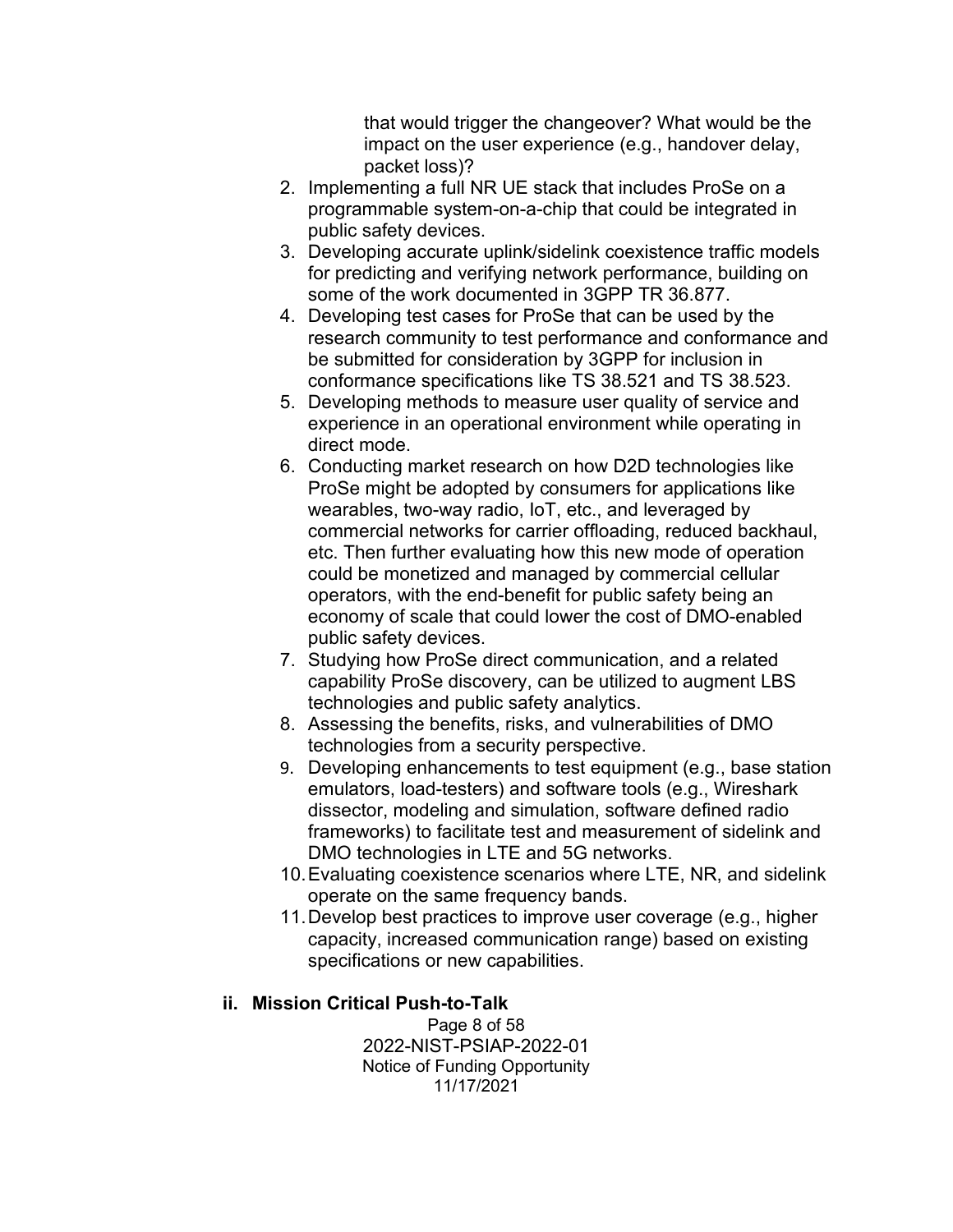First responders use push-to-talk (PTT) technology as their standard communications for everyday operations. PTT allows users to push a button to (nearly instantaneously) initiate a transmission that can be broadcast to other users in a 'talkgroup', then release the button when done to hear transmissions from other users in the group. Beyond the PTT functionality, there are a range of other important capabilities and features that a public safety communications system must provide. To accommodate mutual aid scenarios these services must also have standard interfaces to be interoperable across public safety networks, and all these capabilities, features, and interfaces must perform at a high level of reliability to support 'mission critical' first responder operations.

To address the critical public safety requirement of a mission critical broadband PTT capability, the 3GPP began to release LTE specifications for public safety PTT in 2016 under the label Mission Critical Push-to-Talk (MCPTT). In addition to providing the essential services and features, one of the primary goals of the MCPTT standard is to enable nationwide interoperability, a more competitive marketplace, and rapid technology migration at a scale not previously realized by current public safety networks and organizations. While most network operators are now offering 3GPP compliant MCPTT services over broadband, there is still a rich industry base supporting PTT communications in narrowband land mobile radio (LMR) networks. Emerging solutions, including the deployments of 5G NR, will require significant testing and evaluation to ensure they meet the rigorous demands of a mission critical network.

PSCR seeks applications for R&D projects to accelerate the creation and adoption of MCPTT in public safety broadband devices, networks, applications, and operations. Examples (in no particular order) of possible R&D projects in this area include, but are not limited to:

- 1. Creation of data sets/models that represent how public safety agencies currently use their LMR and broadband systems for MCV and how it will perform in broadband networks under similar usage.
- 2. Developing standards-based MCPTT application servers and clients that can be used as reference implementations across the public safety industry for prototypes to begin testing and evaluation.

Page 9 of 58 2022-NIST-PSIAP-2022-01 Notice of Funding Opportunity 11/17/2021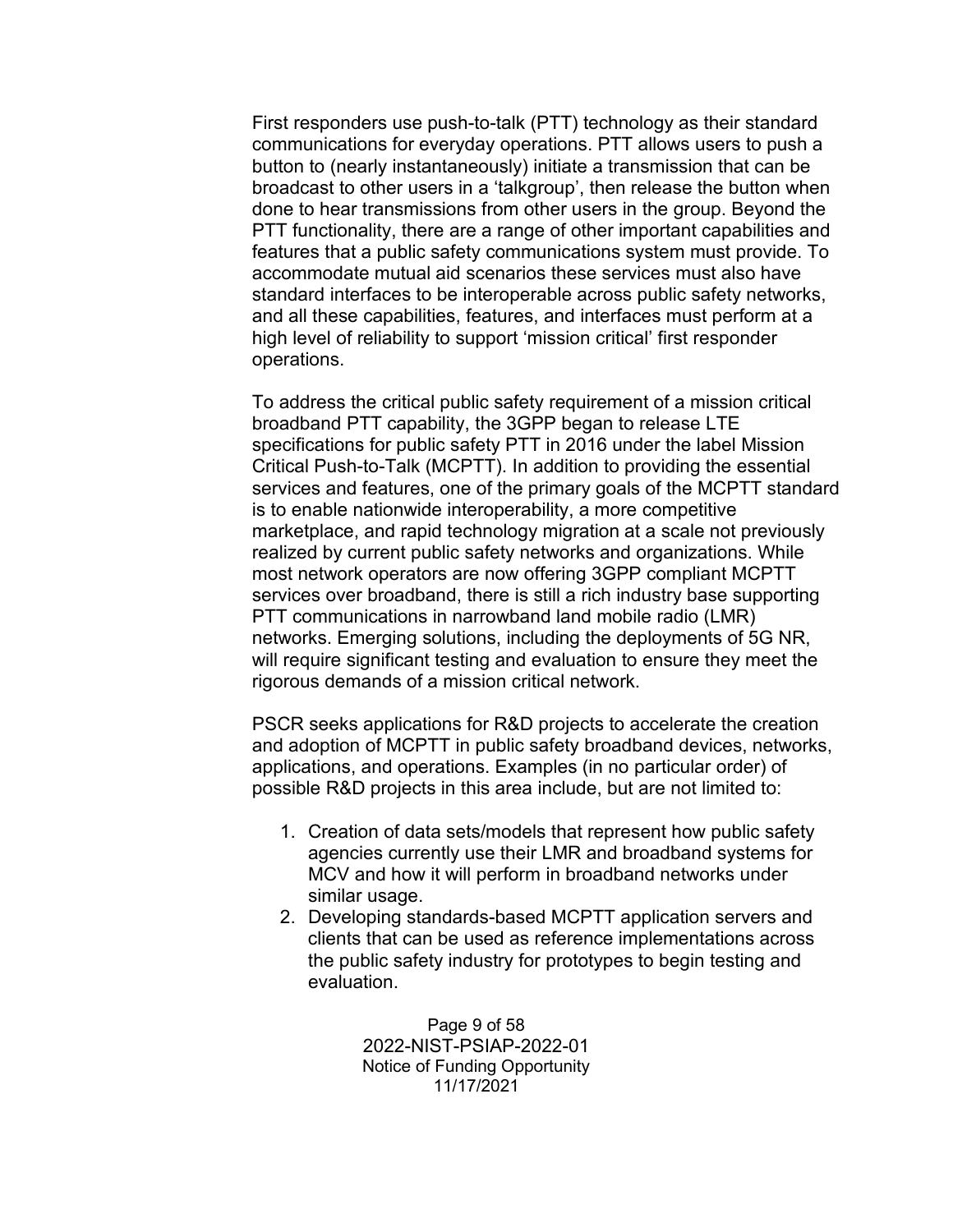- 3. Researching and developing standards-based interfaces between independent MCPTT application servers that will allow first responders in different networks, using different PTT applications and devices, to communicate without having to download new applications or deploy additional network resources.
- 4. Developing or enhancing devices and equipment with appropriate hardware and software features to enable end-toend MCPTT applications and services.
- 5. Participating in the MCPTT plug-tests organized by the European Telecommunications Standards Institute.
- 6. Developing APIs and middleware for MCPTT to enable rapid deployment of applications that rely on mission critical services.
- 7. Developing KPIs and supporting test methodologies for evaluating LTE MCPTT capabilities and technologies against similar benchmarks in LMR systems.
- 8. Developing a framework and data specification for integrating sensors, analytics, and decision thresholds into MCPTT applications.
- 9. Studying and demonstrating the potential benefits and risks to public safety operations if adaptive/dynamic call and floor controls integrating real-time feedback from devices, sensors, and personnel are utilized.
- 10.Developing a test plan for expected battery life tailored to the operational requirements of first responder devices that includes consideration for ProSe, evolved multimedia broadcast/multicast services (eMBMS), location-based services, and personal area networks.
- 11.Developing enhancements to test equipment and software tools to facilitate test and measurement of MCPTT technologies in LTE and NR networks.
- 12.Studying security aspects of MCPTT to include protecting the signaling, media, and identity of users.
- 13.Investigating conditions leading to undesirable behaviors (e.g., multiple arbitrators on the same call) and developing solutions to resolve them.
- 14.Evaluating MCPTT performance over NR and identifying enhancements to MCPTT to exploit new capabilities offered by NR.

## **iii. LMR to Broadband**

Page 10 of 58 2022-NIST-PSIAP-2022-01 Notice of Funding Opportunity 11/17/2021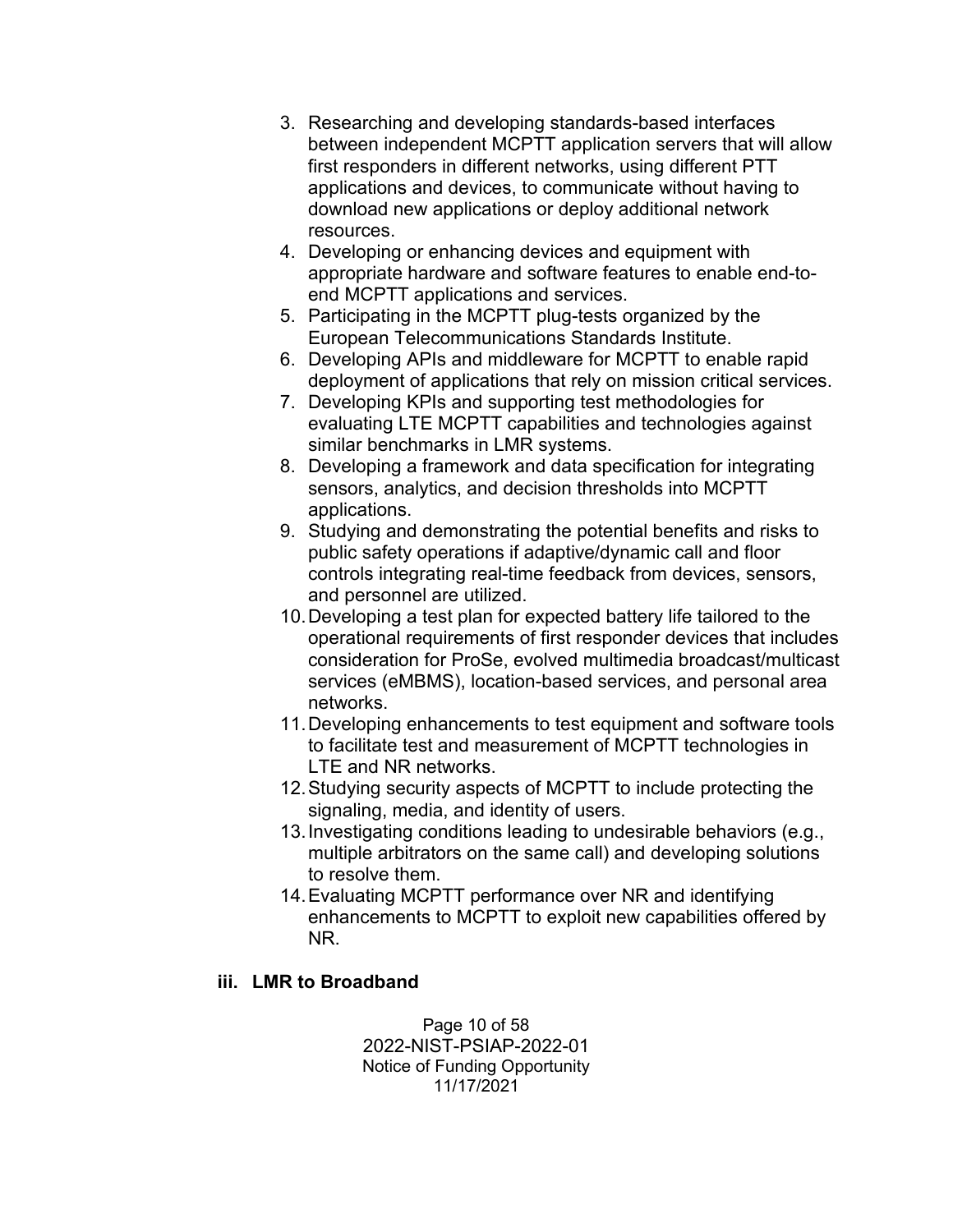PSCR is committed to developing and implementing 3GPP-compliant technologies that bridge existing LMR systems to public safety broadband networks. These systems are required for public safety networks until broadband MCV capabilities are adopted widely by public safety agencies and their users. PSCR's main efforts in this area through FY22 are focused on:

- 1. Software Defined Radio (SDR) Interfaces.
- 2. 3GPP Interworking Function (IWF) Development.
	- a. Radio Over IP (ROIP)/Bridging System Development/Implementation.

In SDR interfacing, PSCR has been developing technology and/or infrastructure that allows for the connection of existing legacy public safety radios, including analog and non-ISSI P25 radios, directly to 3GPP compliant interfaces without the use of donor radios or proprietary hardware/software.

PSCR has funded development in FY21 of an IWF that will be commercial grade and available for sale to encourage interoperability using TIA02 and 3GPP standards.

To continue to expand LMR to broadband capabilities, PSCR is interested in projects in the following areas:

- 1. Implementation of open source capabilities to bridge LMR radios/repeaters/base stations directly to 3GPP-compliant IWFs and MCPTT Application Servers (AS).
- 2. Affordable products for public safety to use to implement SDRs in their LMR radio coverage that directly bridges to 3GPP compliant systems.
- 3. Whole-system console integration of LMR to broadband capabilities that allow for dispatch/console solutions across domains for public safety agencies.

## **iv. MCV Measurements/Quality of Experience**

PSCR has developed measurement methods and capabilities to benchmark the performance of MCV systems for MCPTT relative to the users' Quality of Experience (QoE). These methods and capabilities have been developed in a manner that treats the system under test as a black box so that all MCV systems, regardless of

Page 11 of 58 2022-NIST-PSIAP-2022-01 Notice of Funding Opportunity 11/17/2021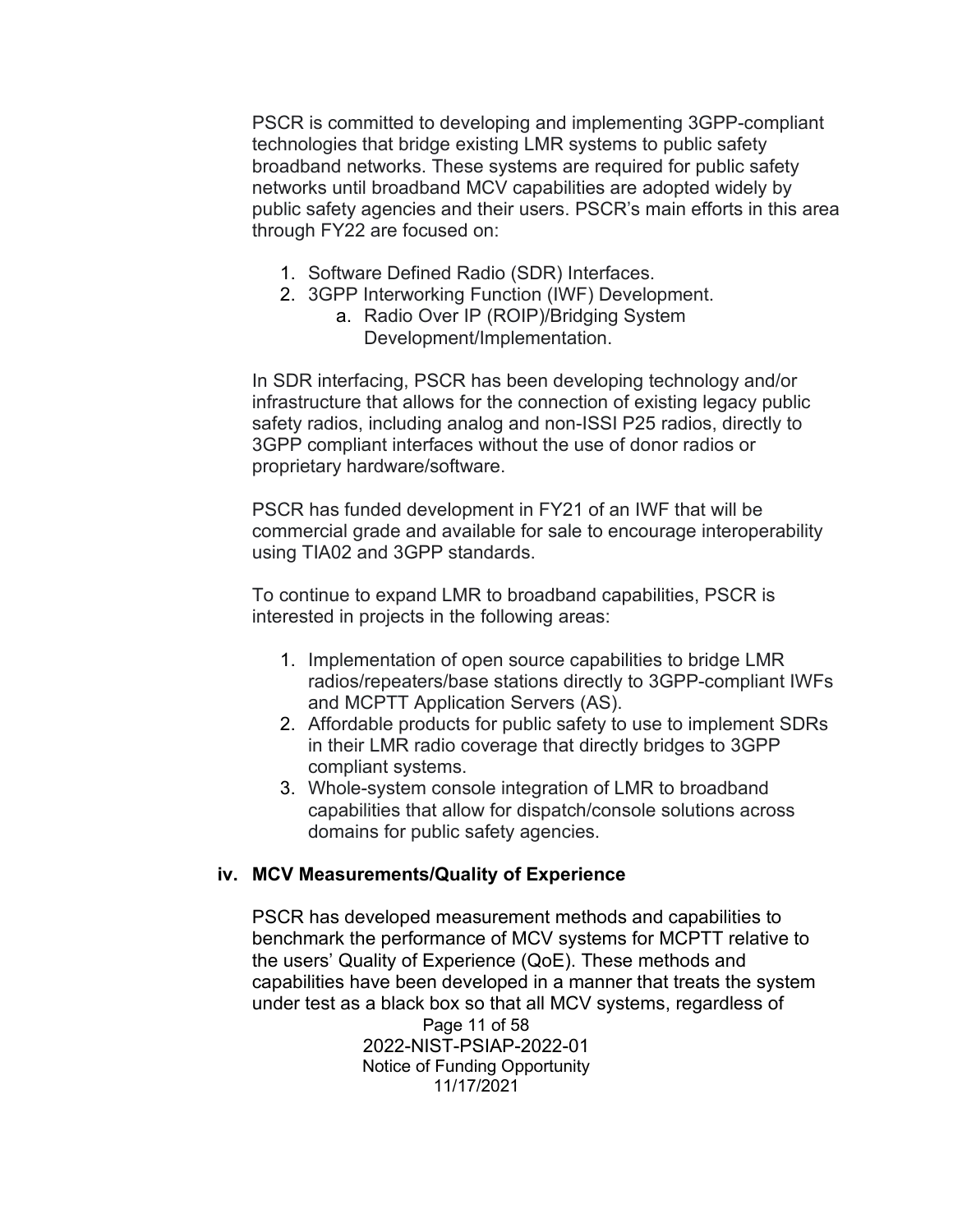underlying technology, can be measured against each other. The measurements heavily based around intelligibility of speech (whether the intended message is understood by the listener), as opposed to voice quality (how pleasant the sounds that make up speech are). The four key performance indicators (KPIs) are Speech Intelligibility/Voice Quality, Mouth-to-Ear Latency, End-to-End Access Time, and Probability of Successful Delivery.

In addition to developing measurement methods and capabilities, PSCR has also funded financial assistance awards to research how different values of these four KPIs affect public safety user job performance, and to study the specifics of public safety QoE.

To expand on PSCR's ongoing research activities, research topics are sought under, but not limited to, the following topics:

- 1. Improvement of MCV QoE measurement systems.
- 2. Additional measurements and analysis of public safety users' job performance related to QoE, expanding upon research performed under prior financial assistance awards.
- 3. Correlation of MCV QoE measurements to radio/system performance parameters in non-ideal, operational environments.
- 4. Extensive performance testing of various MCV technologies, deployments, and systems.
- 5. Comparison of LMR and LTE system performance.
- 6. Highly intelligible and reliable speech-to-text capabilities for public safety users, both generating text from speech and generating speech from text.
- 7. Development and implementation of measurement systems related to user QoE.
- 8. UE time to registration and service measurement.

## **b. Goal 2 – Location-Based Services**

Emergency responders have a compelling need to understand the physical environment in which they are working. Where are public safety personnel and equipment? What hazards and resources are present in the area? What entry and exit routes are available? PSCR refers to the collection of technologies and systems that gather, store, disseminate, and act on location and located information as Location-Based Services (LBS).

#### **i. Positioning**

Page 12 of 58 2022-NIST-PSIAP-2022-01 Notice of Funding Opportunity 11/17/2021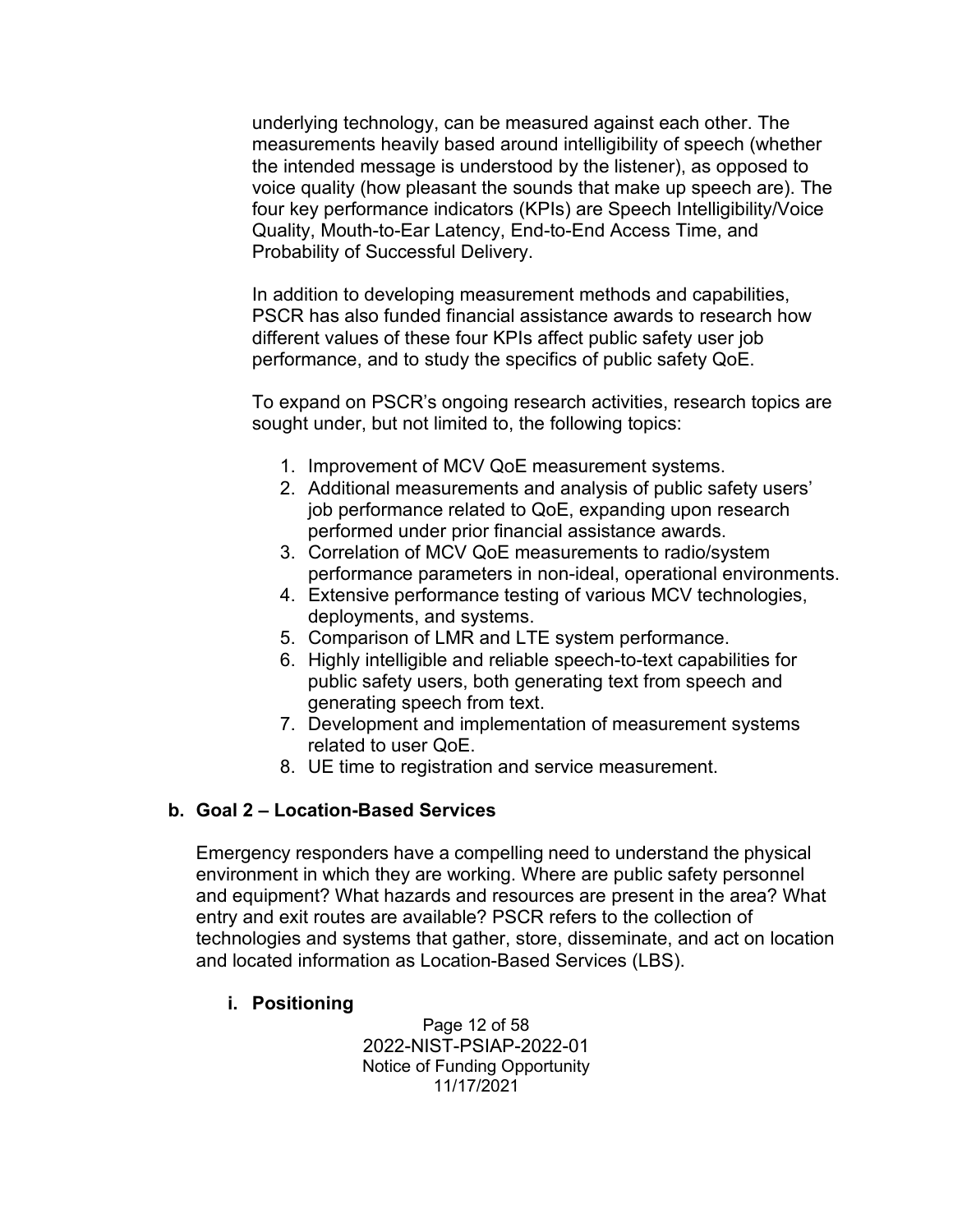The most fundamental component of LBS for public safety is positioning: The ability to determine where something or someone is, especially the ability to locate public safety personnel and assets that are working in highly dynamic, potentially dangerous environments. A successful positioning system will be one that can determine personnel positions in three dimensions with sufficient precision, accuracy, timeliness, and reliability across the widest possible range of environments. The definition of "sufficient" will vary between use cases and situations, but a minimum level of performance is a sub 3 meter error radius with 95% probability and sub 1 second refresh rate (that is, at any given time, the most recent estimated position corresponds to the true position at a time less than 1 second ago) indoors, including in the basement of a large building. Note that this level of performance is what is required for first responder operations and should be distinguished from the positioning requirements in the Next Generation 9-1-1 initiative, which are for locating members of the public when responding to emergencies.

PSCR seeks applications for:

- 1. Developing positioning systems that can determine responder locations to sufficient accuracy and timeliness in diverse indoor environments regardless of whether the responder is walking, running, crawling, etc. These systems may rely on any mix of sensors and technologies but must not depend on the location where an incident occurs having been prepared in advance, for example by installing transmitters or receivers within the structure.
- 2. Developing positioning systems that can determine the location of other assets (e.g., equipment brought by emergency personnel or pre-installed in the environment), and people (e.g., patients or trapped persons) with similar accuracy and under similar constraints.

#### **ii. Dissemination**

Page 13 of 58 2022-NIST-PSIAP-2022-01 Notice of Funding Opportunity 11/17/2021 A closely related component of LBS is position dissemination: the ability to get position information from the device(s) where it is calculated to the people who need to know it. It is frequently necessary to know where someone else is, for example to warn a person who is in danger, or to rescue a person who is incapacitated. Emergency responders frequently work in environments in which communication is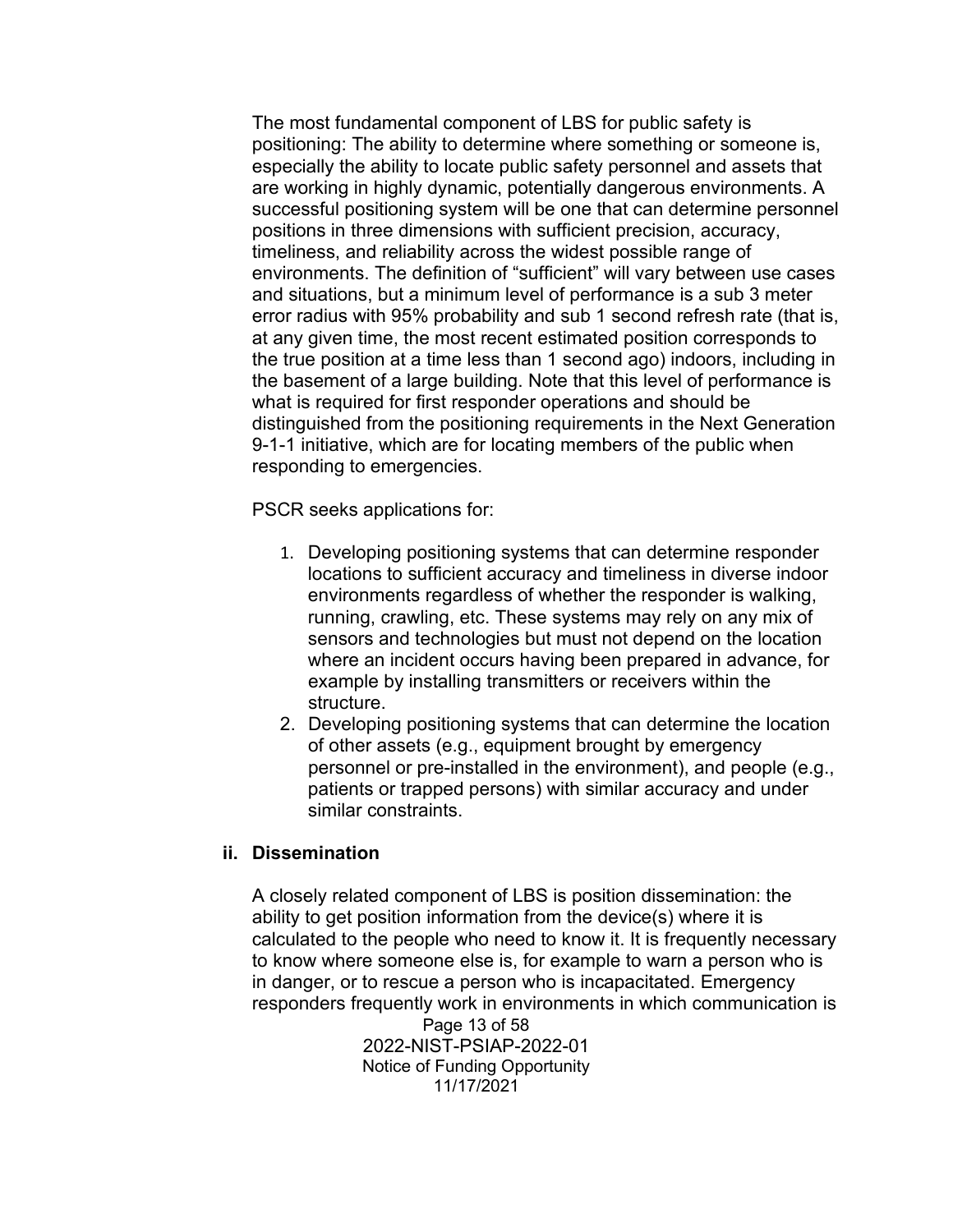impaired; for example, it should not be assumed that infrastructurebased wireless communication is always available, or that there is a low-interference, low-attenuation radio path between all pairs of responders. A successful position dissemination system will be one that delivers sufficiently accurate and timely position information, reliably, across the widest possible range of communication environments.

PSCR seeks applications for:

1. System-level research and development on position dissemination systems appropriate to public safety use. Software defined application architecture optimized based on network, device, power and server performance. A strong system-level proposal will address objectives of timeliness, reliability, accuracy, and security while considering communication, networking, and computation challenges.

#### **iii. Data Security, Integration, and Interoperation**

The next layer of LBS is data security, integration, and interoperation: It is not enough to know locations of individual objects and people in some arbitrary coordinate system; it must be possible to integrate and derive meaningful information from a variety of data sources. PSCR seeks applications to assess, develop, and enhance the following capabilities:

- 1. Combining existing indoor and outdoor maps, drawings, imagery, and data in a way that is seamless to the user and presentable on a range of devices with a variety of form factors and display sizes, e.g., smartphones, tablets, and mobile data terminals.
- 2. Integrating data of variable provenance and confidence, for example publicly-sourced observations, responder-generated real-time updates, maps of varying age and quality, etc. This includes tracking the origin of information and enabling users to make real-time selections of which sources to trust (and to what extent).
- 3. A framework for protecting the privacy, identity, and integrity of metadata related to location of first responders utilizing LBS systems, as well as authentication of, and access to, different

Page 14 of 58 2022-NIST-PSIAP-2022-01 Notice of Funding Opportunity 11/17/2021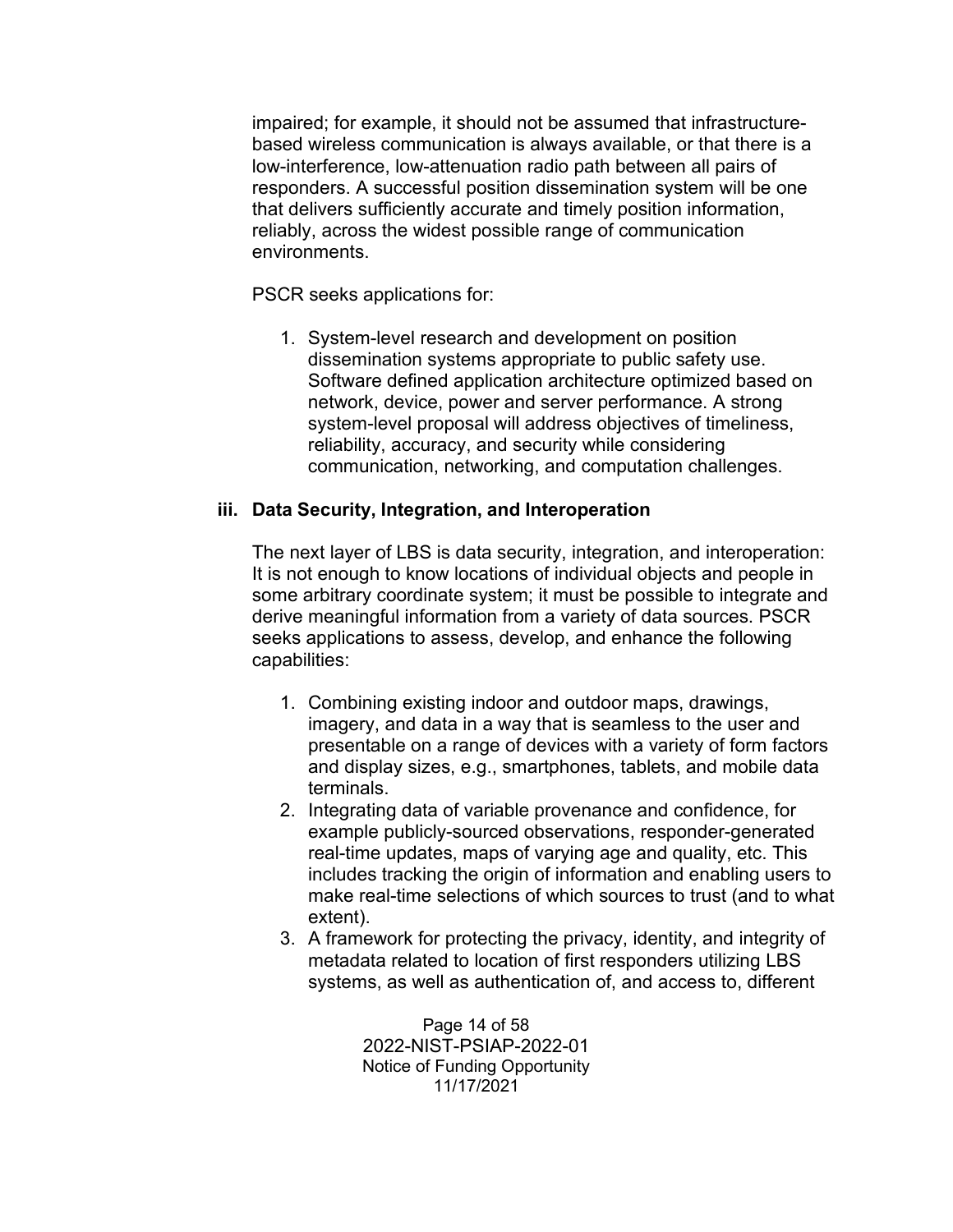LBS sources based on identity of users and operational scenarios.

#### **iv. Mapping and Visualization**

PSCR is interested in data collection (mapping) and data output (visualization and other UI modalities). PSCR seeks applications for:

- 1. Assessing and developing tools and techniques for indoor mapping, including automatic visual (or other) SLAM (Simultaneous Location and Mapping). Of particular interest are approaches for first responder pre-planning (in which response plans are developed in advance for known high-risk events / locations) as well as "on-demand" mapping in unplanned events. Relevant issues include interoperability for large-scale indoor/outdoor building mapping, accuracy, error correction, user learning curve, and system cost.
- 2. Developing techniques for mapping and localizing personnel within outdoor covered areas in which traditional GPS and visual aerial imagery are insufficient. Examples include under water or snow, heavily forested areas, and caves. Of particular interest are techniques based on (satellite or UAV) aerial measurement, including ground-penetrating RF and multi/hyperspectral imaging.
- 3. Addressing visualization of building and integration of vital information (e.g., sensors, HVAC and equipment, IoT devices, emergency equipment etc.). One example would be to create a Building Management Platform app that encourages building owners to make their own maps that can be utilized on a daily basis for building owners as well as for emergencies and requires zero technical expertise to set up or operate.

#### **v. Affordable Localization Reference Environments**

PSCR conducts internal research and development, with a heavy emphasis on testing and verification. We seek to test new localization technologies in realistic indoor scenarios with known "ground truth" location, and to accurately attribute location information to (other) measurements recorded while responders move around indoor environments. Thus, we are interested in ways that a controlled environment can be affordably instrumented to create a precise localization reference that can then be used to test a variety of LBS

Page 15 of 58 2022-NIST-PSIAP-2022-01 Notice of Funding Opportunity 11/17/2021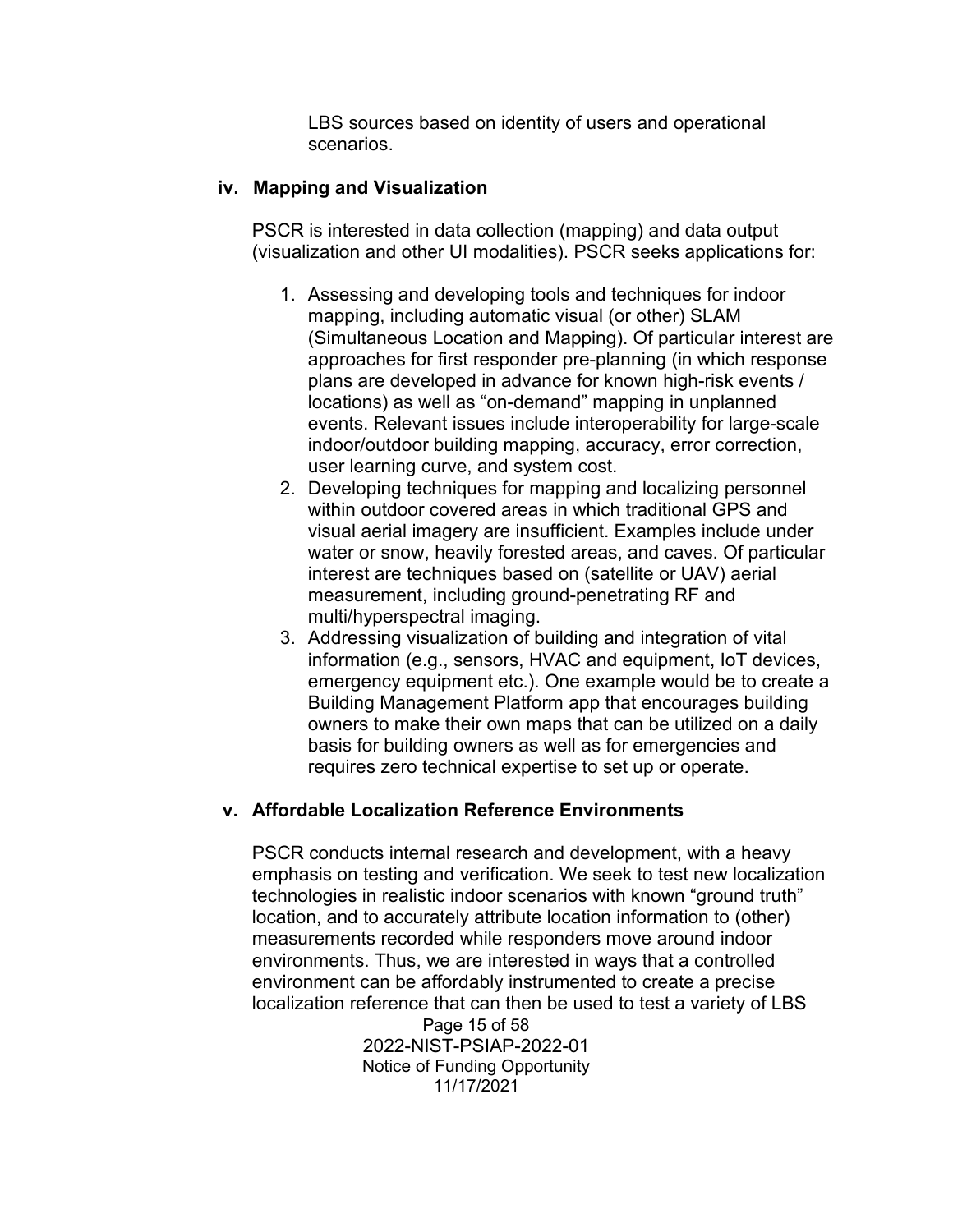technologies and solutions. The reference environment should enable precision localization of persons or objects moving freely within the space, without requiring them to alter their behavior in order to be accurately tracked.

There are two application scenarios of interest, with somewhat different requirements. The first is in an "LBS testbed" which will be a benign indoor environment. The second is in collecting measurements during response training and simulations. In the second case, the more robust the system is to adverse environments, the more broadly useful it will be.

PSCR seeks applications for:

1. Developing cost-effective reference measurement systems that can be installed in controlled indoor environments (i.e. testbeds, public safety training facilities, etc.) and used to assess the accuracy of LBS solutions in determining the location and movement of personnel and their equipment progressing within the test environment. While such tools need not be robust enough for field use, there is added value in being suitable for use in challenging environments such as a fire simulator or controlled burn.

#### **c. Goal 3 – First Responder-Machine Interactions**

In 2017, stakeholders across industry, academia, and public safety identified and prioritized seven key areas for impactful research around future user interfaces for public safety. The results were published in the 2018 Public Safety User Interface R&D Summit Report. These areas remain critical R&D areas for PSCR and public safety. To accelerate the development and adoption of these research areas for first responders, applicants can propose projects that conduct R&D in support of the following areas:

## **i. Augmented Reality**

Augmented reality (AR) interfaces - AR technology enables users to interact with their physical environment through the overlay of digital information. The ability to overlay contextual information and background knowledge on an AR headset would increase the operator's awareness in the field. This may provide a series of visual cues that alert a

> Page 16 of 58 2022-NIST-PSIAP-2022-01 Notice of Funding Opportunity 11/17/2021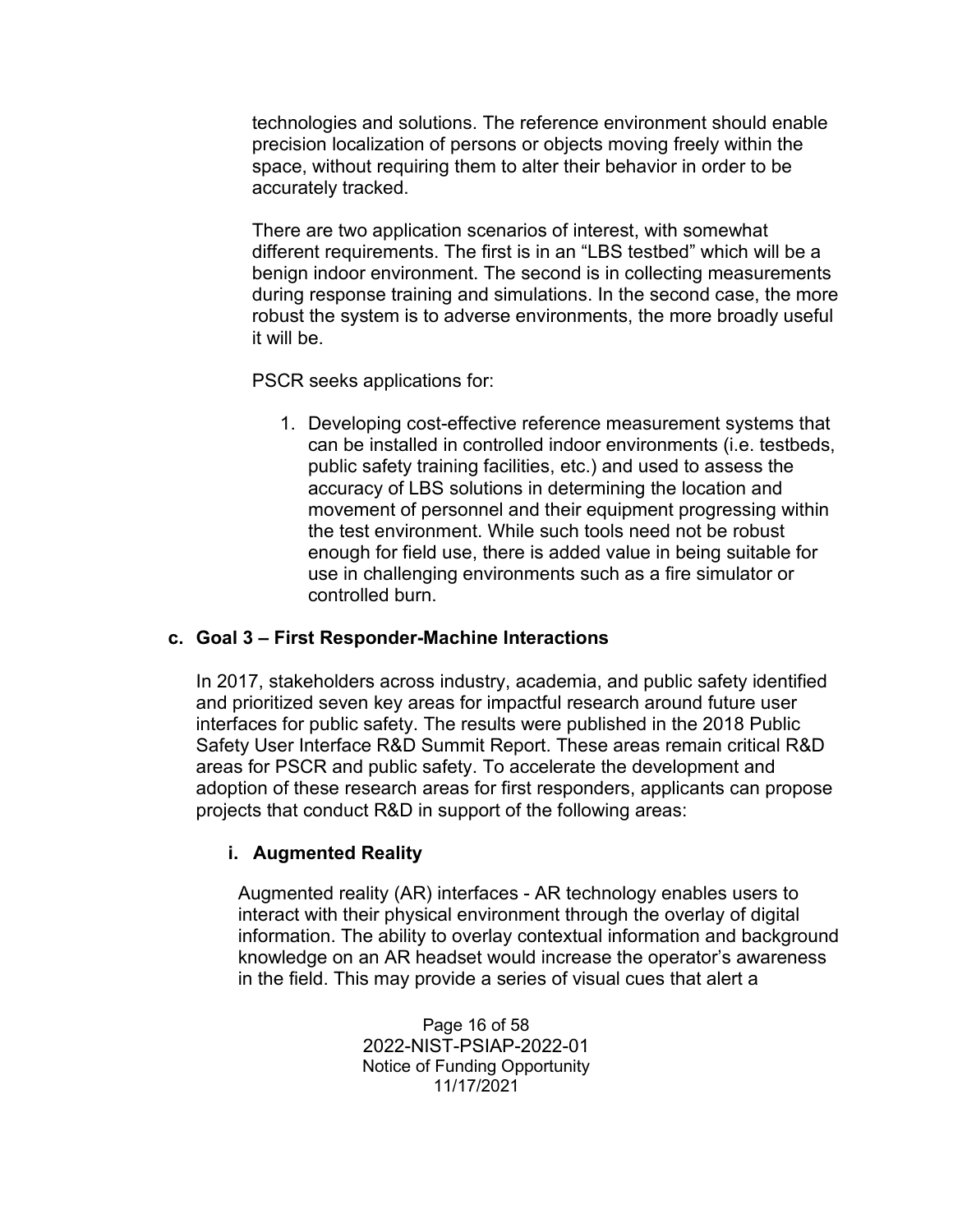responder to hazardous materials or resources within a scene as he or she moves between environments.

#### **ii. Voice Command/Audio Intake**

Vocal command - Natural voice interaction could streamline access to data and information and make data retrieval more intuitive to responders in action. Vocal commands could greatly reduce physical cognitive requirements for operating communications devices and allow responders to focus on the task at hand. Audio intake – auditory cues could supplement visual or haptic interfaces to provide alerts or directional aids.

#### **iii. Unmanned Vehicles/Human-Machine Interaction**

Remote operation of unmanned ground and aerial vehicles - Higher prevalence of drones will enable virtualized public safety operations to be conducted from remote locations. Remote operations can be thought of as a separation between the human operator and the physical execution of public safety tasks where control is maintained via a virtualized interface.

Human-machine interaction (HMI) and co-participation - Public safety may eventually gain the ability to interact with robots as co-participants during response. These machines may be able to process commands within the context of a scenario's mood, uncertainty, risk factors, etc. in real time and notice deviations from standard operating procedure. Responders may interact with robots to retrieve or transmit data onscene.

#### **iv. Biometrics/Wearables/Smart Suit**

Biometric Input mediums (heart rate, tongue gesture) - These include biometric sensors, heart rate monitors, and subvocal input commands, among others. Given the extreme environmental conditions inherent to many emergency scenarios, these non-vocal input commands will help responders communicate with others on scene or trigger specific support services when experiencing high noise, low visibility, limited dexterity, or physical impairment.

Page 17 of 58 2022-NIST-PSIAP-2022-01 Notice of Funding Opportunity Wearables and devices/sensors in clothing - Future public safety users may be equipped with wearable interfaces that measure physiological factors such as heart rate, electrical activity from muscles, and body

11/17/2021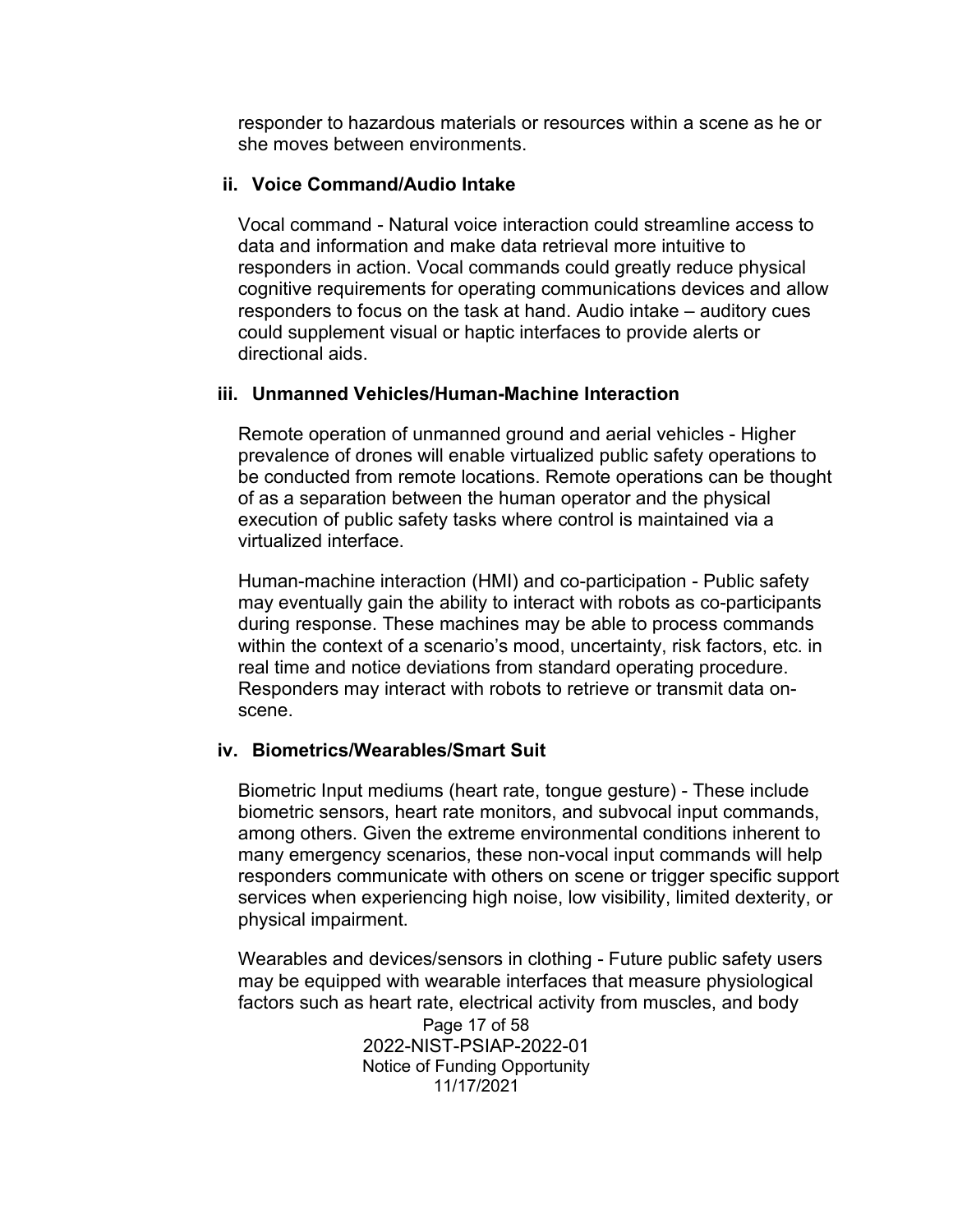temperature. This performance data may lead to more informed resource allocation and operational decision making. Other wearables such as personal accountability tags may enhance responder situational awareness and user experience while yielding more precise location tracking and route optimization.

Smart suit interfaces and cooperative devices/sensors - "Smart Suits" present the opportunity for public safety to integrate multiple user interface capabilities into an integrated product design. The smart suit technology for public safety looks to incorporate data, communications, sensors, displays, and cameras supporting improved situational awareness with the protective layer of the operational uniform.

#### **v. Haptics**

Haptic feedback and responsive physical displays - Touchscreens represent one of the most common user interface technologies used today and will become more responsive to touch, resistance, and motion with and without gloves going forward. Other types of haptic displays such as haptic belts and harnesses will provide tactile feedback to help responders "feel their way" or navigate through extreme conditions during response.

#### **vi. Virtual Reality**

Virtual reality (VR) systems - VR systems will be used to train public safety and conduct controlled equipment and interface testing. The ability to completely virtualize the operational environment from the safety of a controlled, indoor location will reduce risk to the lives of first responders, costs of training staff, and difficulty in testing equipment for operational suitability.

#### **vii. Gesture Recognition/Eye-Gaze**

Gesture Recognition - Gesture recognition represents an attractive alternative to traditional user controls because it would reduce the cognition and dexterity required to operate devices such as computer interfaces and in-vehicle dashboard controls. Eye-gaze input command and Eye Tracking - Many tasks within emergency response scenarios require full use of device operators' hands and cognitive capacity. Eyegaze input commands that automatically track responders' field of vision present a hands-free, potentially subconscious method to operate user

> Page 18 of 58 2022-NIST-PSIAP-2022-01 Notice of Funding Opportunity 11/17/2021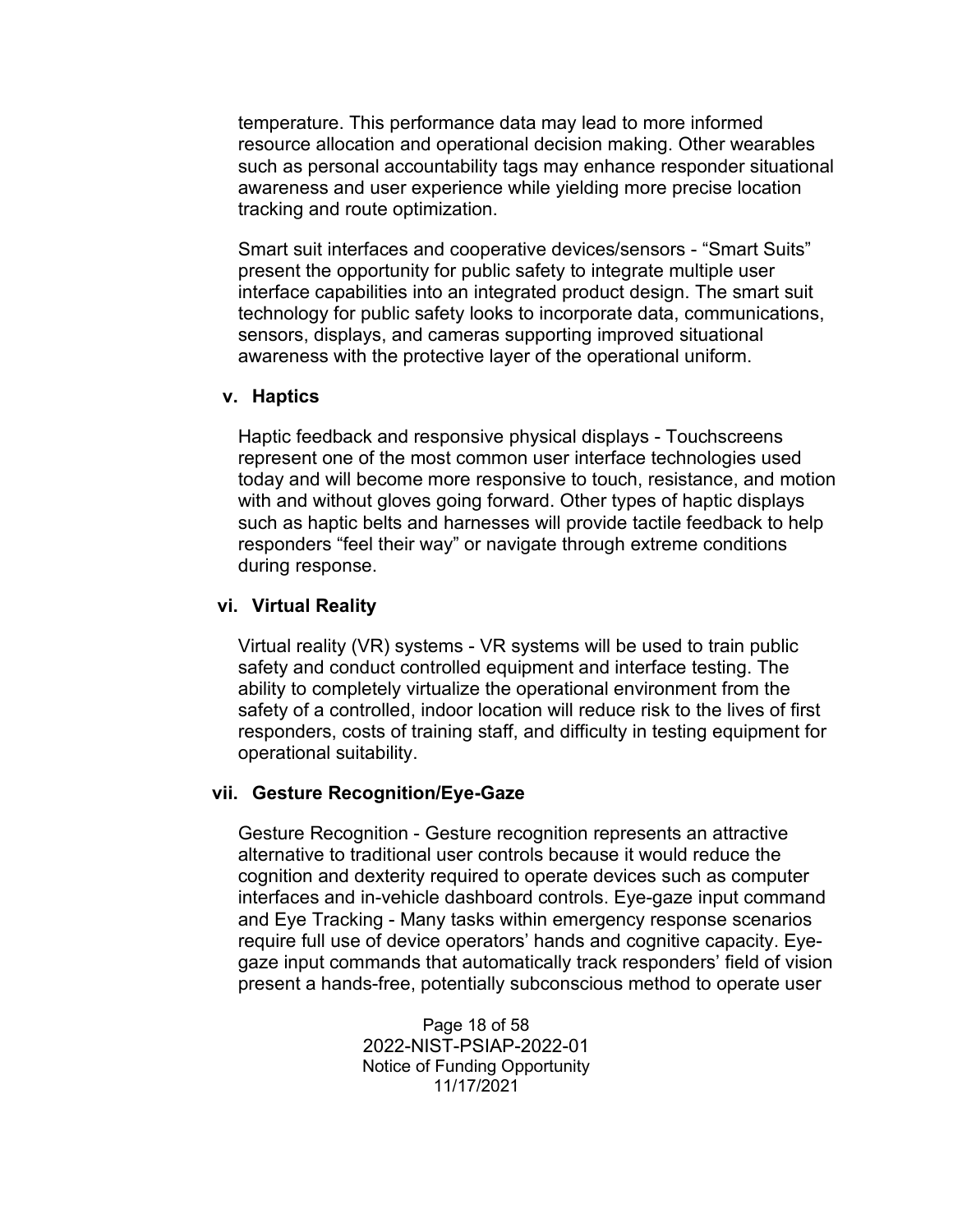interface devices supporting the completion of these physically and mentally-demanding tasks.

These research areas account for areas that are deemed to have high impact and value for public safety based on feasibility, leverage, impacts on processes, results, and uniqueness to the public safety use case. The objective of Goal 3 is not to focus solely on the development of the underlying technology (e.g., create a drone) but rather to focus on the user interaction elements and potential applications for first responder training or operations.

Applicants will be able to research, design, and develop technologies that will improve first responder-machine interactions (FRMI). The R&D should apply a user-centered design approach and must include collaborating with a PSO to conduct user studies, assess human factors, and ensure potential implementations in the field align with PSO context of use. Further activities could include specific research including but not limited to: cognitive load and physical strain on performance, developing XR usability measurement capabilities, and testing methodologies.

# <span id="page-18-0"></span>**II. Federal Award Information**

#### **1. Funding Instrument**

The funding instruments that will be used are grants or cooperative agreements, as appropriate. Where cooperative agreements are used, the nature of NIST's "substantial involvement" will generally include collaboration with the recipient organization in developing and implementing the approved scope of work, in accordance with 2 CFR § 200.01.

#### **2. Funding Availability**

In FY 2022, NIST anticipates funding up to \$7,000,000 in new awards. Funding is expected to range from \$300,000 to \$600,000 per year, per award. Project performance periods may be up to two (2) years, with the exception of proposals submitted by institutions of higher education for the purposes of supporting research by graduate students as part of a doctoral program, for which the period of performance may be up to three (3) years.

# <span id="page-18-1"></span>**III. Eligibility Information**

Page 19 of 58 2022-NIST-PSIAP-2022-01 Notice of Funding Opportunity 11/17/2021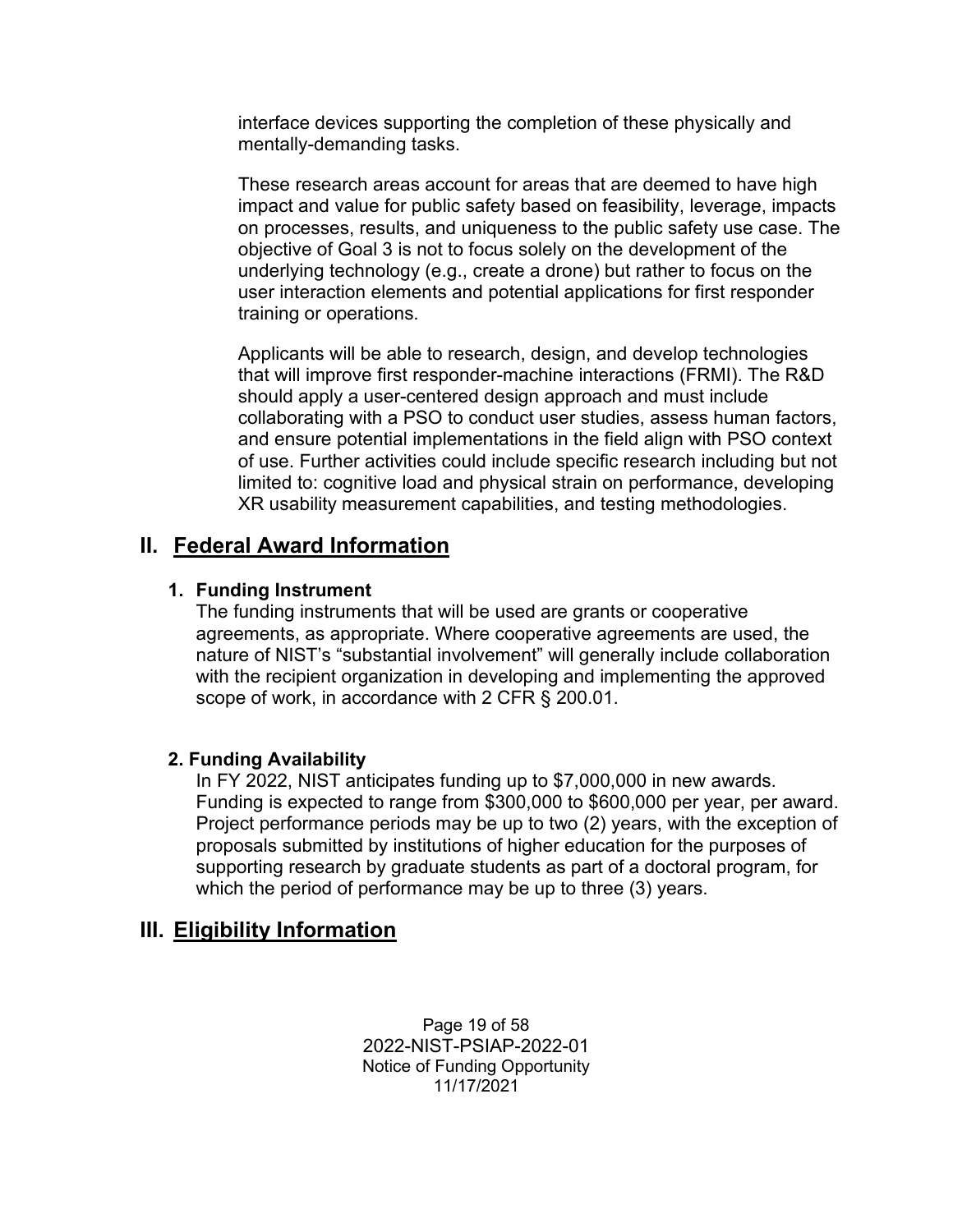#### **1. Eligible Applicants**

Eligibility for the program listed in this NOFO is open to all non-Federal entities. Eligible applicants include accredited institutions of higher education; non-profit organizations; for-profit organizations incorporated in the United States; state, local, territorial, and Indian tribal governments; foreign public entities; and foreign organizations. Please note that individuals and unincorporated sole proprietors are not considered "non-Federal entities" and are not eligible to apply under this NOFO. Although Federal entities are not eligible to receive funding under this NOFO, they may participate as unfunded collaborators.

NIST will consider multiple applications per applicant; however, an individual researcher may only be listed as the principal investigator on one application. In addition, applicants should refrain from submitting multiple applications with related subject matter.

#### **2. Cost Sharing or Matching**

Non-federal cost share is not required for awards issued pursuant to this NOFO.

## <span id="page-19-0"></span>**IV. Application and Submission Information**

#### **1. Address to Request Application Package**

The application package is available at [Grants.gov](http://www.grants.gov/) under Funding Opportunity Number 2022-NIST-PSIAP-2022.

- **2. Content and Form of Application Submission.** Set forth below are the required content and form of applications submitted pursuant to this NOFO.
	- **a. Required Forms and Documents.** The Application must contain the following:
		- **(1) SF-424 (R&R), Application for Federal Assistance.** The SF-424 (R&R) must be signed by an authorized representative of the applicant organization.

For SF-424 (R&R), Items 5, 14, and 19, use the Zip Code + 4 format  $(H\# \# \# \# \# \# \#)$  when addresses are called for.

For SF-424 (R&R), Item 17, the list of certifications and assurances is contained in the SF-424B (item (3) below).

> Page 20 of 58 2022-NIST-PSIAP-2022-01 Notice of Funding Opportunity 11/17/2021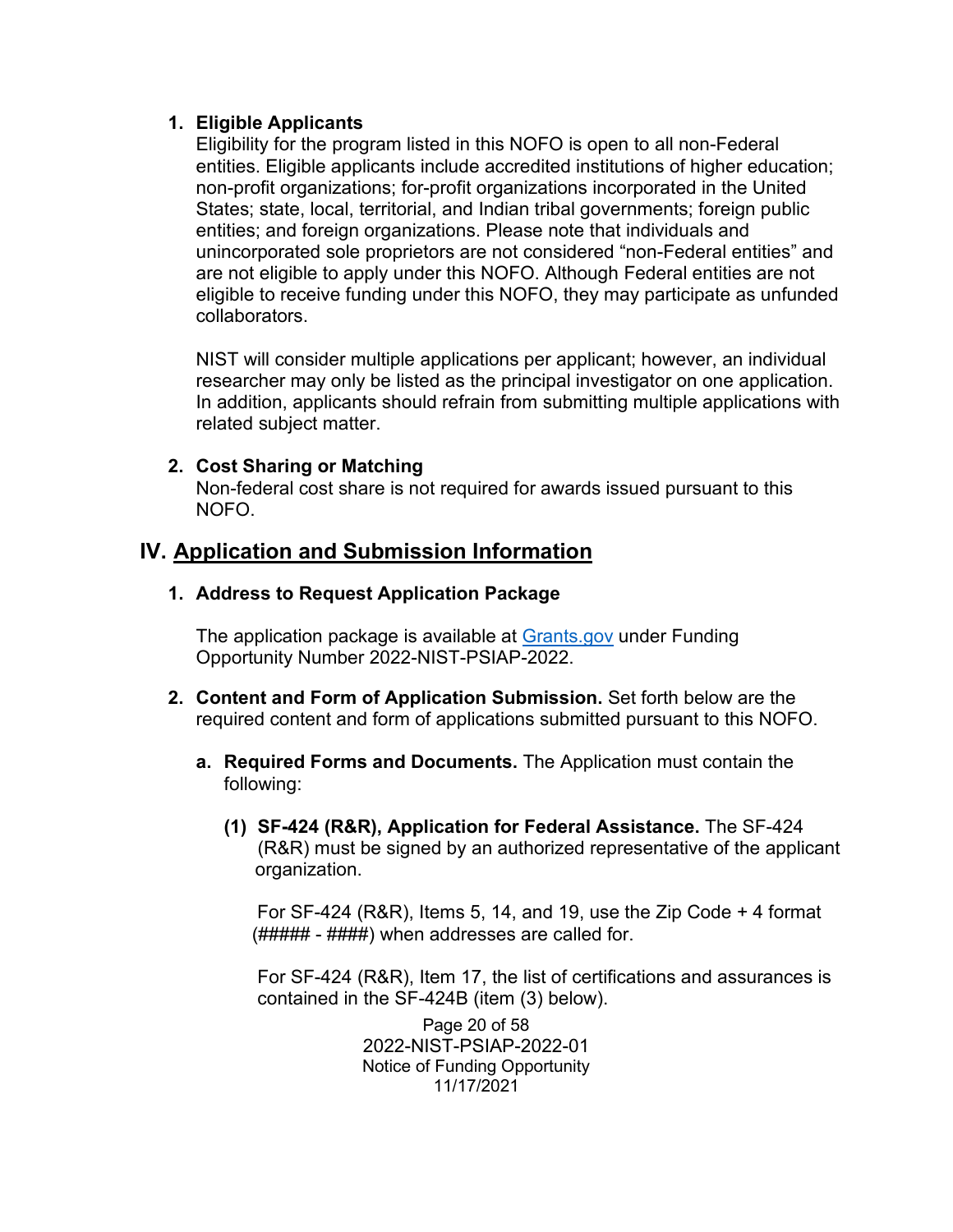SF-424 (R&R), Item 18. If the SF-LLL, Disclosure of Lobbying Activities form (item (4) below) is applicable, attach it to field 18.

**(2) Research & Related Budget (Total Fed + Non-Fed).** The budget should reflect anticipated expenses for the full term of the project, considering all potential cost increases, including cost of living adjustments.

The budget should be detailed in these categories:

- A. Senior/Key Person;
- B. Other Personnel;
- C. Equipment Description;
- D. Travel;
- E. Participant/Trainee Support Costs;
- F. Other Direct Costs;
- G. Direct Costs (automatically generated);
- H. Indirect Costs;
- I. Total Direct and Indirect Costs (automatically generated);
- J. Fee (not relevant to this competition);
- K. Total Costs and Fee (automatically generated);
- L. Budget Narrative and Justification document (item (8) below) should be attached to field L.

A separate detailed R&R Budget must be completed for each budget period during the proposed award (e.g., annual basis). To add additional budget periods (e.g., year 2), click "Add Period" embedded at the end of the form. Information regarding the Research & Related Budget (Total Fed + Non-Fed) is available in the [R&R Family Section](https://www.grants.gov/forms/r-r-family.html) of Grants.gov.

- **(3) CD-511, Certification Regarding Lobbying.** Enter "2022-NIST-PSIAP-2022-01" in the Award Number field. Enter the title of the application, or an abbreviation of that title, in the Project Name field.
- **(4) SF-LLL, Disclosure of Lobbying Activities** (if applicable).
- **(5) Executive Summary and Quad Chart.** (This does not count toward the page limit.) The executive summary must explicitly state the objectives and approaches to meet those objectives, anticipated challenges, and benefits and impacts of the proposed project. The quad chart must contain a problem statement, the concept of the

Page 21 of 58 2022-NIST-PSIAP-2022-01 Notice of Funding Opportunity 11/17/2021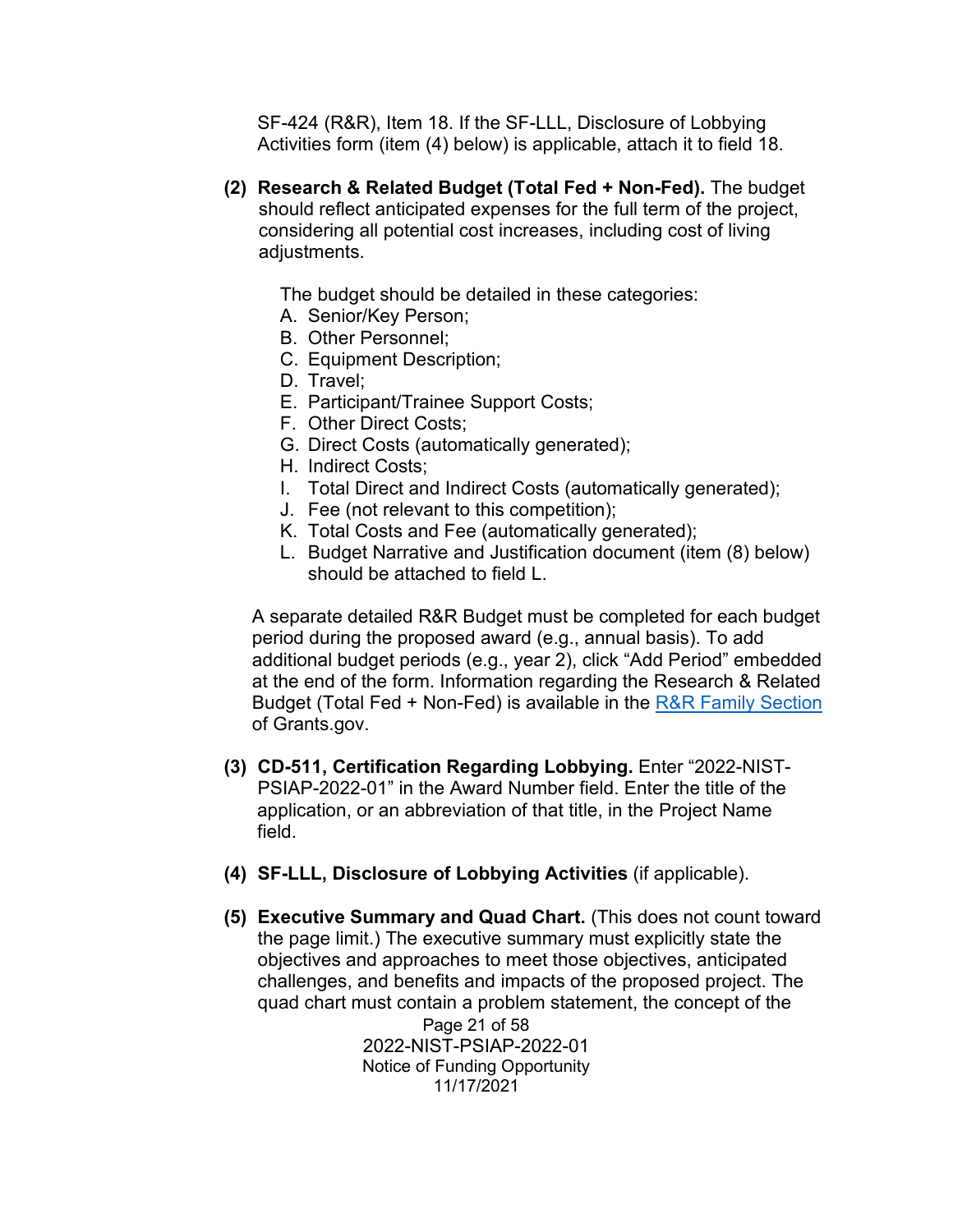proposed project, the potential impact of the project, and key milestones and/or deliverables. The executive summary and the quad chart must not exceed one (1) page each. Any materials provided beyond the one (1) page limit for the executive summary and the one (1) page limit for the quad chart will be redacted and not provided to the reviewers. The executive summary and quad chart are often used to inform PSCR webpages and should not contain proprietary or confidential information.

**(6) Project Narrative.** The Project Narrative is a word-processed document of no more than twenty (20) pages (double-spaced between lines), which is responsive to the program description and the evaluation criteria.

The projective narrative should contain the following information:

#### **a. Cover Page. The cover page should include:**

- i. The name, address and contact information of the applicant institution, partner organizations, and the principal investigator;
- ii. The project title;
- iii. Any statements regarding confidentiality; and
- iv. A summary of the project in approximately three to five sentences using plain language that can be understood by a general, lay audience.
- **b. Table of Contents.**
- **c. Project Description**. This is a detailed description of the proposed project and should include:
	- i. A clear problem statement and well-defined objectives.
	- ii. A description of how the proposed R&D aligns with and meets the relevant goal(s) described in Section I. of this NOFO.
	- iii. A technology assessment that reflects the current state of the technology and the projected state of the technology as a direct result of successful project completion. This includes a description of existing frameworks, data, resources, and tools to be leveraged in the research.
	- iv. Technology-specific key performance indicators and goals, as well as measurement techniques.

Page 22 of 58 2022-NIST-PSIAP-2022-01 Notice of Funding Opportunity 11/17/2021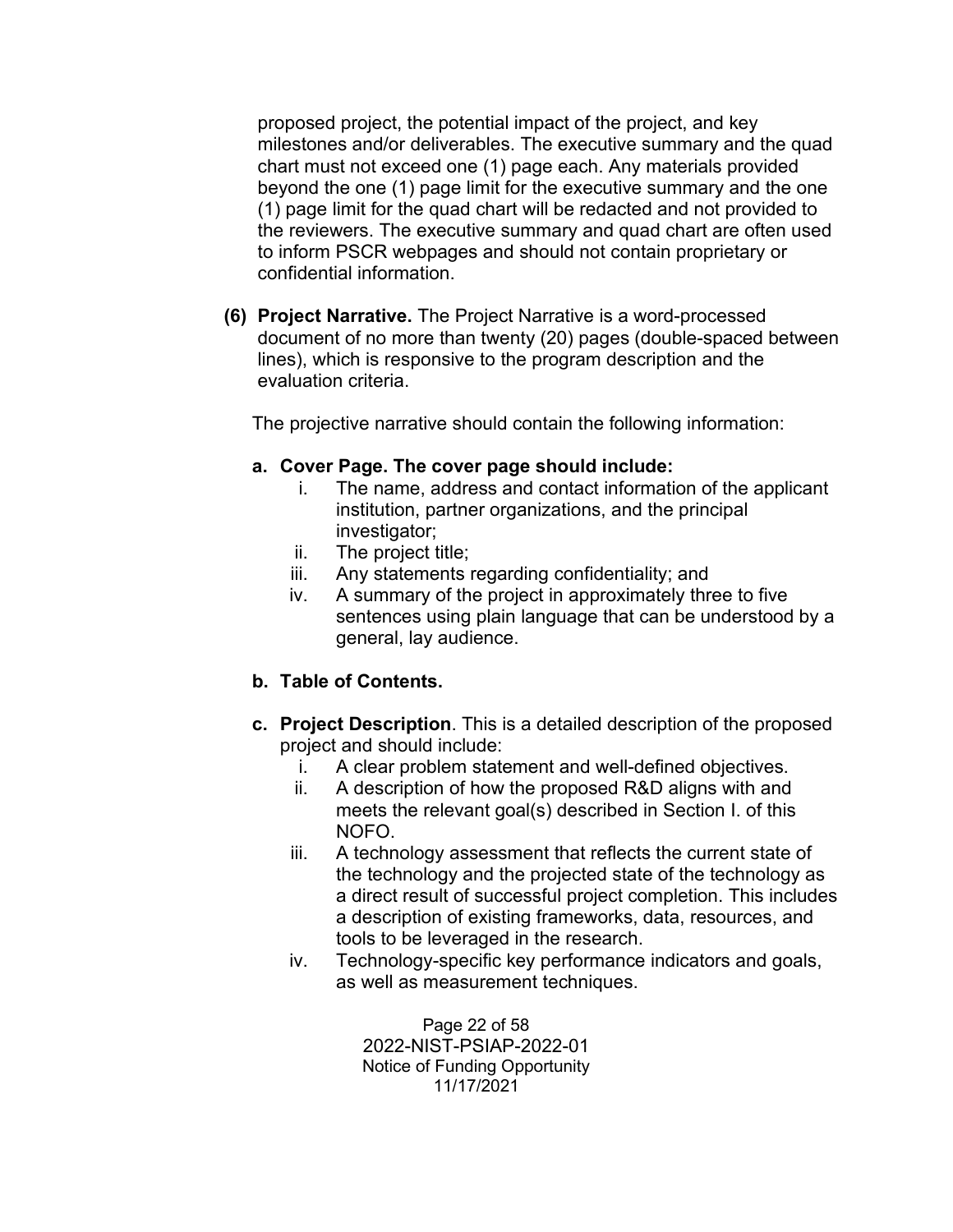- v. Drawings, renderings, or diagrams and an explicit description of standards-based vs. non-standards-based interfaces, if applicable.
- vi. Identification of anticipated outputs with a discussion of how the research and technology developed will be disseminated or made available.
- vii. Discussion of potential impacts to first responder communications and operations.
- **d. Project Execution.** This is a detailed description of the plan to execute the project and should be contained within the Project Narrative. Applicants should note that all information regarding costs are to be addressed in the Budget Narrative and Justification (see Section IV.2.a.(8) of this NOFO). This section should include:
	- i. A summary of the overall approach to executing the award and how the schedule, deliverables, milestones, risk management, collaboration, and funding spent will maximize the applicant's chances of achieving the goals of this NOFO.
	- ii. A detailed project schedule (Gantt chart or similar) for the entire award period.
	- iii. A deliverable summary table identifying all deliverables, a description of each, and due dates.
	- iv. A milestone summary table identifying all milestones, a description of each, due dates, and clear, measurable criteria to verify milestone completion.
	- v. A description of experiments to be conducted and tools and prototypes to be developed and tested, if applicable.
	- vi. A description of the human data that will be used or generated in this study, identifying which data will be from or about individual humans. All proposals including such data will be reviewed as described in Section VI.2.g of this NOFO.
	- vii. A risk management plan identifying major risks during each phase of the award and mitigation strategies. This section should address program risk, specifically looking at budget and schedule risk, and describe the contingency plans in place to maximize the outcomes of the NOFO.
	- viii. An intellectual property plan that includes a discussion of proprietary intellectual property (whether existing or to be created) integrated in the R&D and why it would be necessary to the project. Applicants should identify any potential IP risks and encumbrances and address how IP challenges would be overcome in their technical approach.

Page 23 of 58 2022-NIST-PSIAP-2022-01 Notice of Funding Opportunity 11/17/2021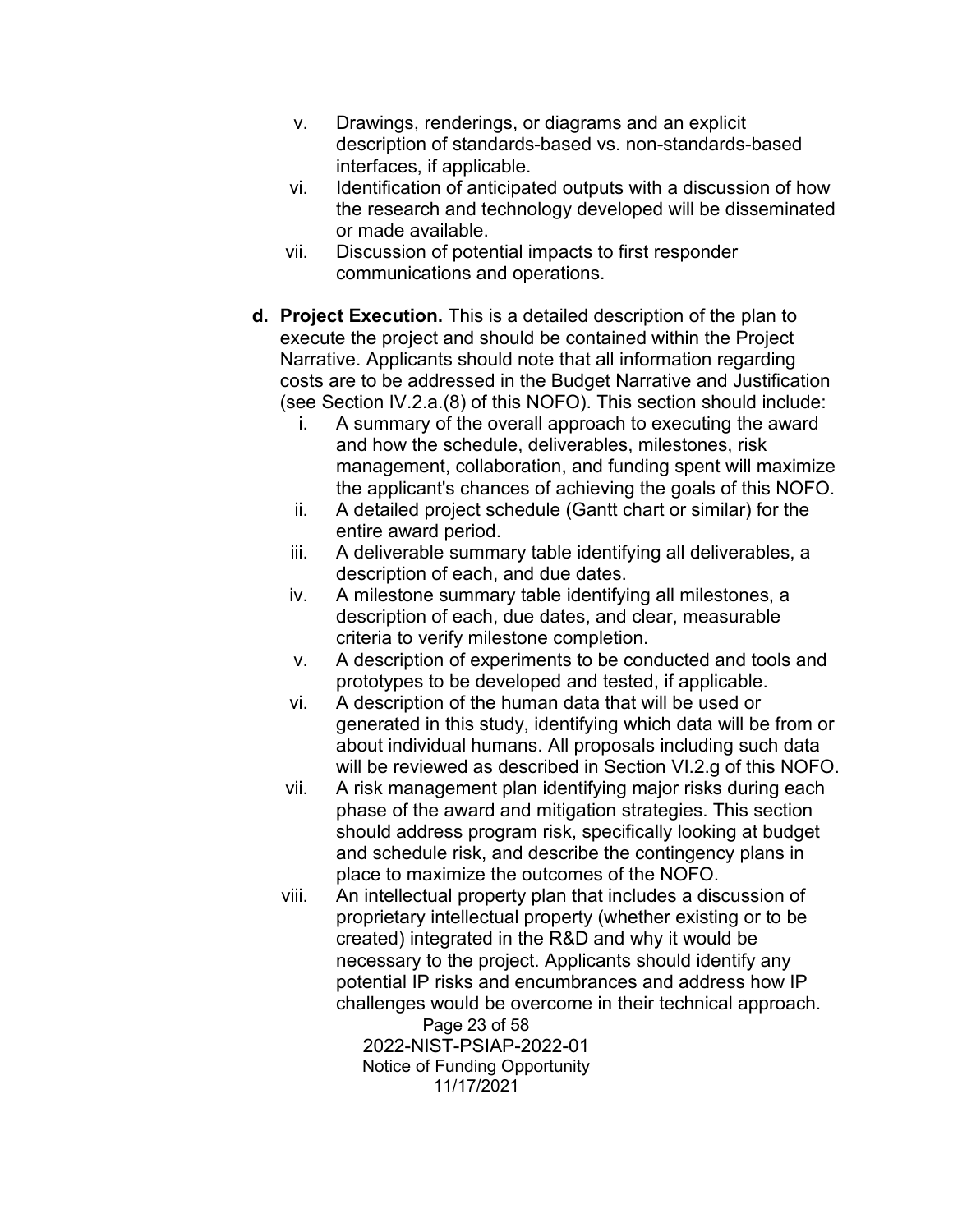- **e. Qualifications.** This is a detailed description of the applicant's relevant qualifications, experience, and resources for successfully completing the requirements of this NOFO. This section should include:
	- i. Qualifications of the individuals, teams, and organizations that will be executing or supporting the proposed project relative to the program goals.
	- ii. Access to the necessary staff, equipment, facilities, support, and resources to accomplish the proposed objectives.
- **(7) Resumes of Key Personnel.** Resumes for all key personnel assigned to the project must be provided. Resumes must be a maximum of two pages each. Additional pages beyond the two pages per resume will not be considered during the evaluation of the application. Resumes are not included in the page count of the Project Narrative.
- **(8) Budget Narrative and Justification.** There is no set format for the Budget Narrative and Justification. The Budget Narrative and Justification must be attached to the Research & Related Budget (Total Fed + Non-Fed). The written justification should include the necessity and the basis for the cost. Proposed funding levels must be consistent with the project scope, and only allowable costs should be included in the budget. Information on cost allowability is available in the Uniform Administrative Requirements, Cost Principles, and Audit Requirements for Federal Awards at 2 C.F.R. Part 200 [\(http://go.usa.gov/SBYh\)](http://go.usa.gov/SBYh), which apply to awards in this program.

The Budget Narrative does not count against the twenty (20) page limit of the Project Narrative.

 This section will be evaluated in accordance with the Budget Narrative evaluation criteria**.** It will also be reviewed to determine if all costs are reasonable, allocable, and allowable under 2 C.F.R. Part 200 Subpart E, Cost Principles.

Information needed for each budget category is as follows:

Page 24 of 58 2022-NIST-PSIAP-2022-01 **a) Personnel**- At a minimum, the budget justification for all personnel should include the following: job title, commitment of effort on the proposed project in terms of average number of hours per week or percentage of time, salary rate, total personnel charges for each identified position on the proposed project, description of the role

Notice of Funding Opportunity 11/17/2021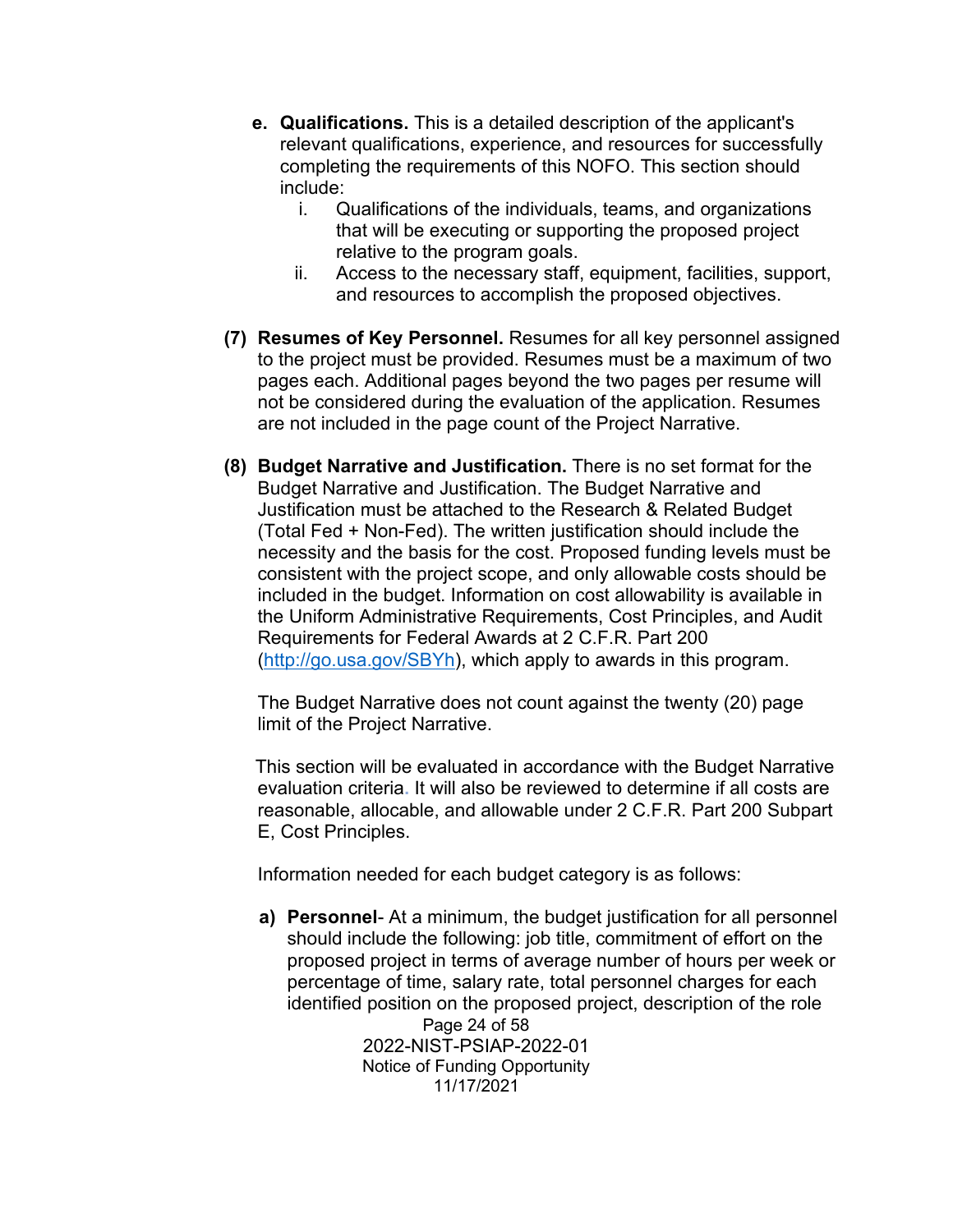of the individual on the proposed project and the work to be performed.

- **b) Fringe Benefits** Fringe benefits for each position should be identified separately from salaries and wages and based on rates determined by organizational policy. The items included in the fringe benefit rate (e.g., health insurance, parking, etc.) should not be charged under another cost category.
- **c) Travel** For all travel costs, the budget justification for travel should include the following: destination; names or number of people traveling; dates and/or duration; mode of transportation, lodging and subsistence rates; and description of how the travel is directly related to the proposed project. For travel that is yet to be determined, please provide best estimates based on prior experience. If a destination is not known, an approximate amount may be used with the assumptions given for the location of the meeting.
- **d) Equipment** Equipment is defined as an item of property that has an acquisition cost of \$5,000 or more (unless the organization has established lower levels) and an expected service life of more than one year. The budget justification should list each piece of equipment, the cost, and a description of how it will be used and why it is necessary to the successful completion of the proposed project. Please note that any general use equipment (computers, etc.) charged directly to the award should be allocated to the award according to expected usage on the project.
- **e) Supplies** Supplies are defined as all tangible personal property other than that described as equipment. Provide a list of each supply, and the breakdown of the total costs by quantity or unit of cost. Include the necessity of the cost for the completion of the proposed project.
- Page 25 of 58 **f) Contractual (i.e. Contracts or Subawards)**– Each contract or subaward should be treated as a separate item. Identify the cost and describe the services to be provided and the necessity of the subaward or contract to the successful performance of the proposed project. Contracts are for obtaining goods and services for the Non-Federal Entity's own use and creates a procurement relationship with the contractor. A subaward is for the purpose of

2022-NIST-PSIAP-2022-01 Notice of Funding Opportunity 11/17/2021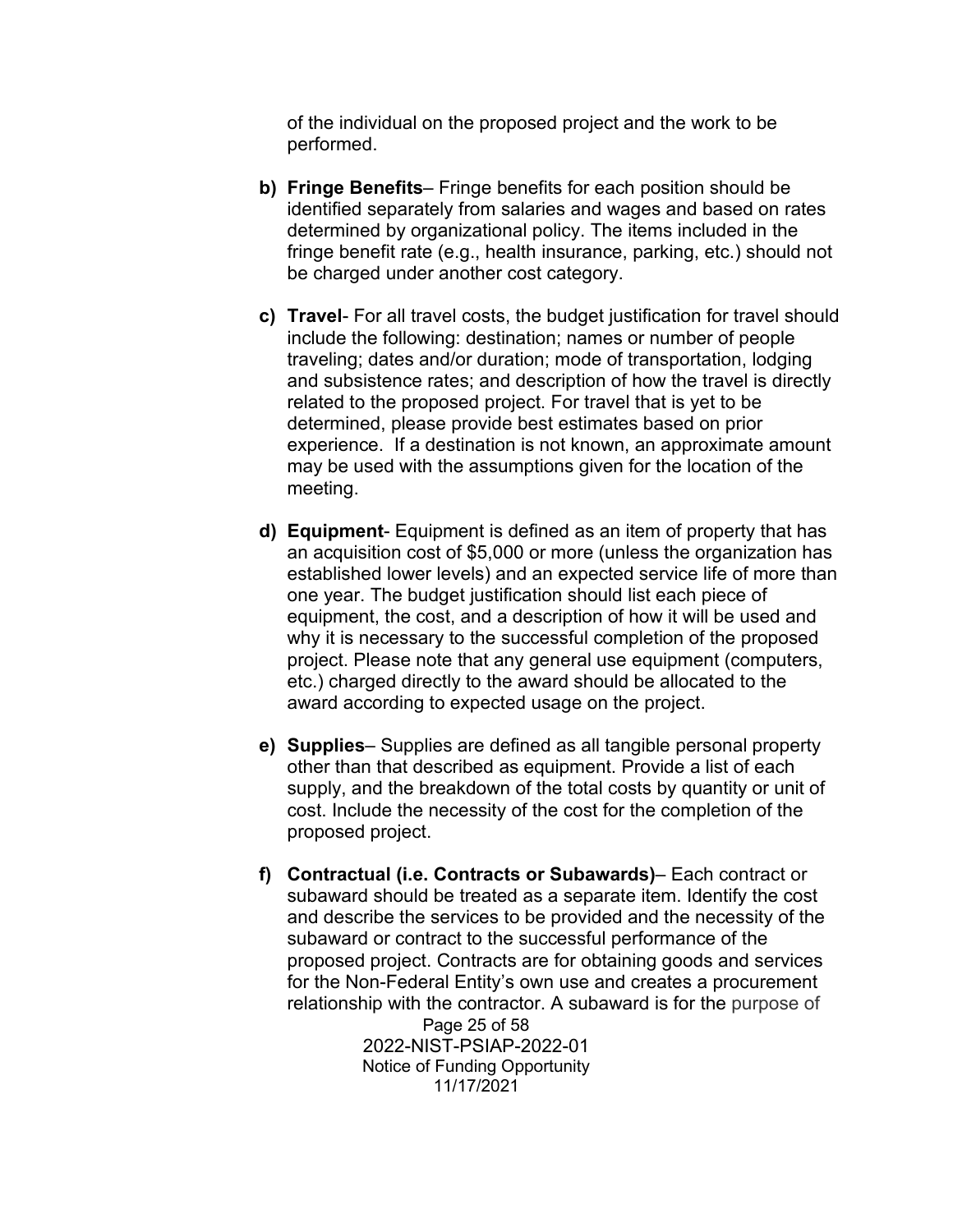carrying out a portion of a Federal award and creates a Federal assistance relationship with the subrecipient.

- **g) Construction** Not an allowable cost under this NOFO.
- **h) Other Direct Costs** For costs that do not easily fit into the other cost categories, please list the cost, and the breakdown of the total costs by quantity or unit of cost. Include the necessity of the cost for the completion of the proposed project. Only allowable costs can be charged to the award.
- **i) Indirect Costs** Commonly referred to as Facilities & Administrative Costs, Indirect Costs are defined as costs incurred by the applicant organization that cannot otherwise be directly assigned or attributed to a specific project. The justification should include a cost calculation that reflects the applicable indirect cost rate. For more details, *see* Section IV.2.a.(8) of this NOFO.
- **(9) Indirect Cost Rate Agreement**. If indirect costs are included in the proposed budget, provide a copy of the approved negotiated agreement if this rate was negotiated with a cognizant Federal audit agency. If the rate was not established by a cognizant Federal audit agency, provide a statement to this effect. If the successful applicant includes indirect costs in the budget and has not established an indirect cost rate with a cognizant Federal audit agency, the applicant will be required to obtain such a rate in accordance with Section B.06 of the Department of Commerce Financial Assistance Standard Terms and Conditions, dated November 12, 2020.

Alternatively, in accordance with 2 C.F.R. § 200.414(f), applicants that do not have a current negotiated (including provisional) indirect cost rate - except for those non-Federal entities described in appendix VII, paragraph D.1.b. of 2 CFR 200 - may elect to charge a de minimis rate of 10 percent of modified total direct costs (MTDC). Applicants proposing a 10 percent de minimis rate pursuant to 2 C.F.R. § 200.414(f) should note this election as part of the budget portion of the application. Please be aware that Foreign applicants will be limited to use of the de minimis rate and will not have the opportunity to negotiate an indirect cost rate with NIST.

> Page 26 of 58 2022-NIST-PSIAP-2022-01 Notice of Funding Opportunity 11/17/2021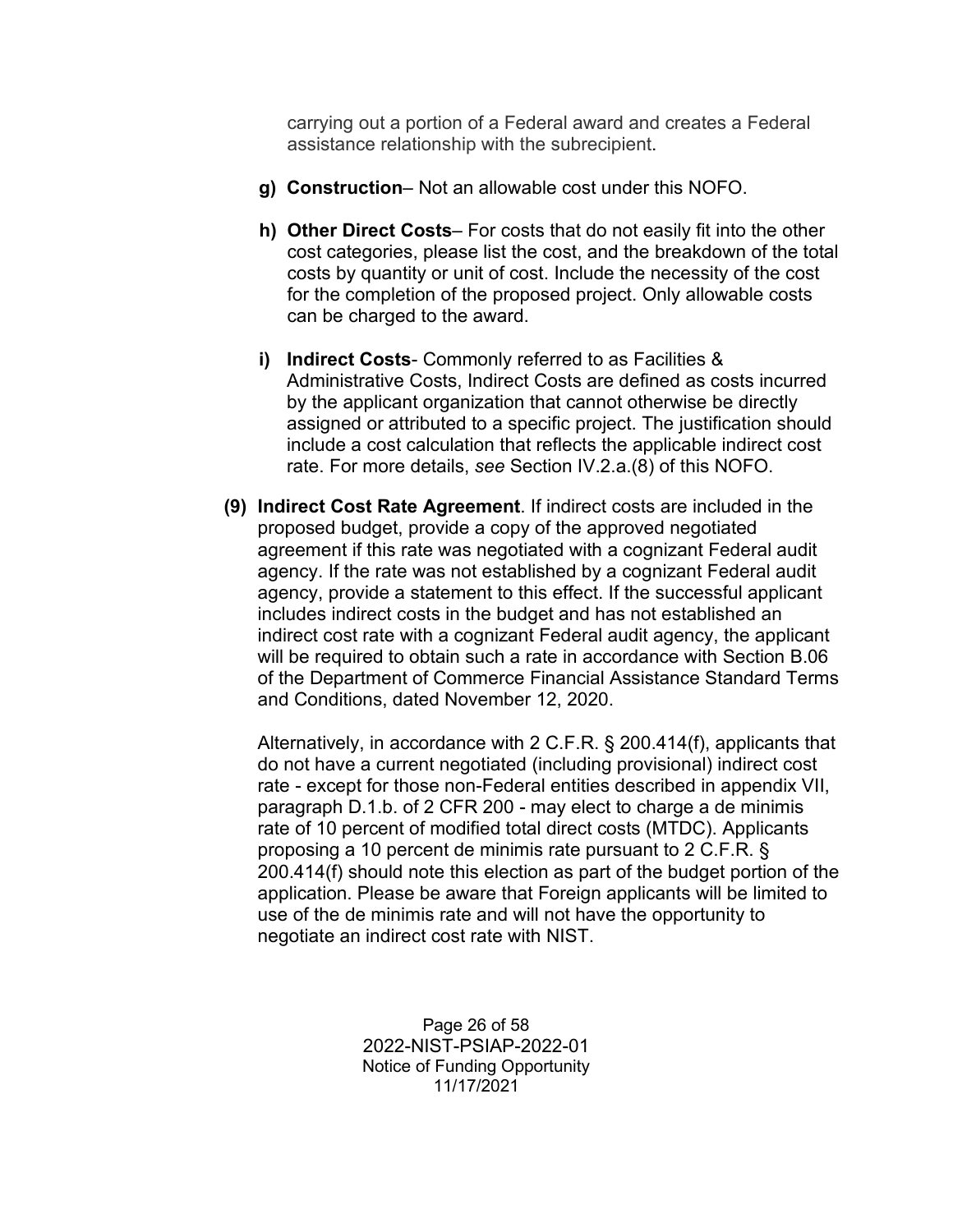**(10) Subaward Budget Form.** The Research & Related Subaward Budget Attachment Form is required if sub-recipients and contractors are included in the application budget.

Instructions for completing subaward budget forms are available by visiting the  $R & R$  Family section of the Grants.gov Forms Repository and scrolling down to the R & R Subaward Budget Attachment(s) Form and selecting "Instructions."

- **(11) Letters of Commitment.** Letters of commitment must be submitted by all funded and unfunded entities that will have an active role in executing the activities outlined in the Project Narrative. Letters of commitment should address the level of participation, qualifications of the personnel who will be actively involved, and the potential impact on the field. Letters of commitment must be signed by an individual with sufficient authority to legally bind the organization to its commitment. Letters of commitment will be evaluated in accordance with the *Performance* evaluation criteria (see Section V.1.b. of this NOFO). Letters of commitment do not count against the specified page limit of the Project Narrative.
	- 1. **Public Safety Organizations**: All applications must include at least one letter of commitment from a PSO unless the applicant organization is a PSO. Applications from non-PSO entities that lack a Letter of commitment from a PSO will be deemed ineligible and not receive further consideration.

Letters of commitment from PSO partners must address the importance of the proposed work as well as potential impact for first responders and public safety in general. Applicants must include a detailed description identifying how first responders will be actively engaged throughout the proposed project. For purposes of this NOFO, PSOs include U.S. federal, state, and local EMS, fire services, law enforcement, and public safety communications/911 centers. Please note that Federal entities are not eligible to receive funding under this NOFO, though they may participate as unfunded collaborators.

Page 27 of 58 2022-NIST-PSIAP-2022-01 Notice of Funding Opportunity 11/17/2021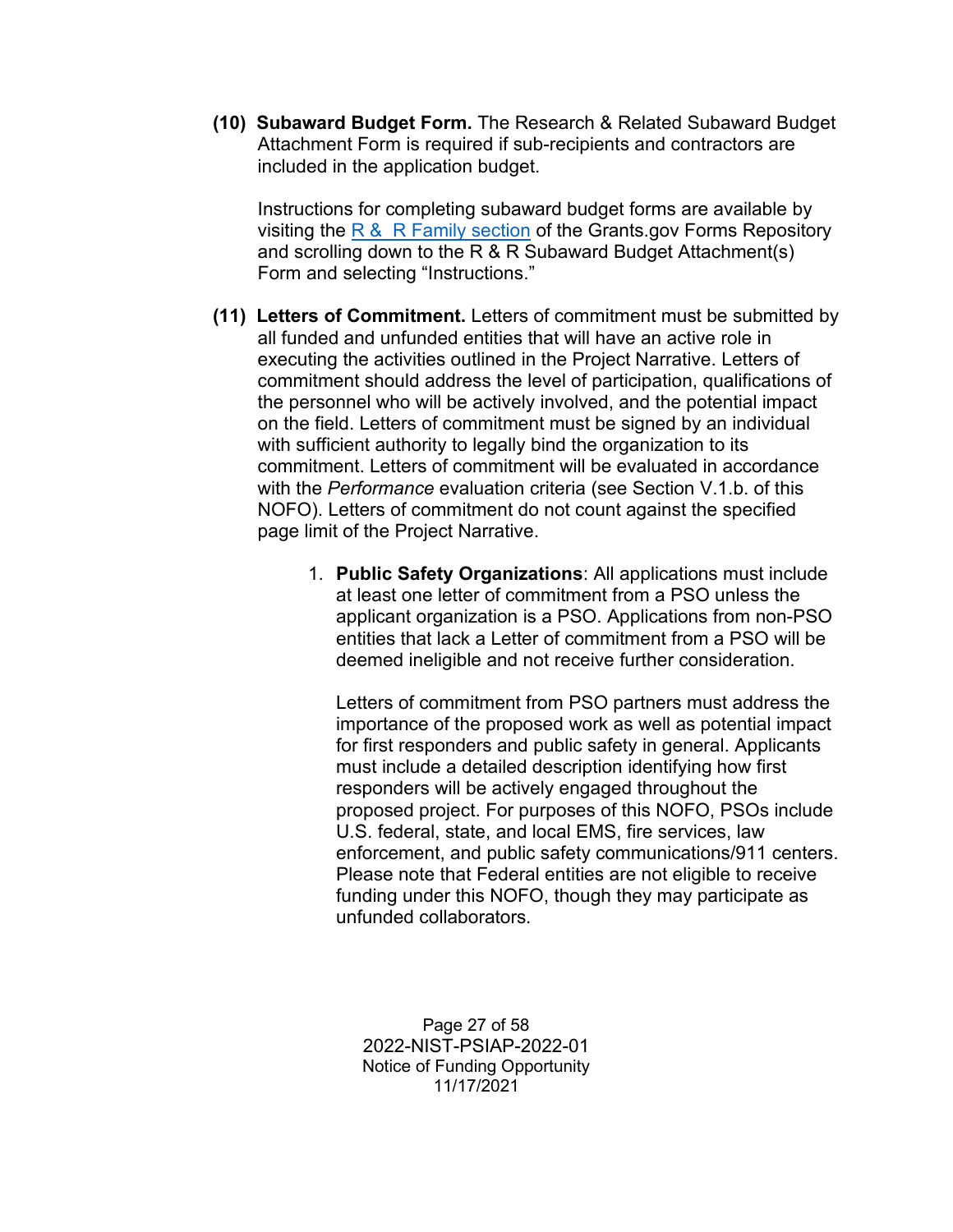**(12) Data Management Plan**. Consistent with NIST Policy 5700.0[01,](#page-27-0) *Managing Public Access to Results of Federally Funded Research,*  and NIST Order 5701.00[2](#page-27-1), *Managing Public Access to Results of Federally Funded Research*," applicants proposing projects that include the conduct of research must include a Data Management Plan (DMP).

All applications for activities that will generate scientific data using NIST funding are required to adhere to a DMP or explain why data sharing and/or preservation are not within the scope of the project. For the purposes of the DMP, NIST adopted the definition of "research data" at 2 C.F.R. § 200.315(e)(3).

The DMP must include, at a minimum, a summary of proposed activities that are expected to generate data; a summary of the types of data expected to be generated by the identified activities; a plan for storage and maintenance of the data expected to be generated by the identified activities, including after the end of the award's period of performance; and a plan describing whether and how data generated by the identified activities will be reviewed and made available to the public.

A template for the DMP, an example DMP, and the rubric against which the DMP will be evaluated for sufficiency is available at [https://www.nist.gov/open.](https://www.nist.gov/open) An applicant is not required to use the template as long as the DMP contains the required information.

If an application stands a reasonable chance of being funded and the DMP is determined during the review process to be insufficient, the program office may reach out to the applicant to resolve deficiencies in the DMP. If an award is issued prior to the deficiencies being fully rectified, the award will include a Specific Award Condition (SAC) stating that no research activities shall be initiated or costs incurred for those activities under the award until the NIST Grants Officer amends the award to indicate the SAC has been satisfied.

Reasonable costs for data preservation and access may be included in the application.

<span id="page-27-1"></span><sup>2</sup> https://www.nist.gov/system/files/documents/2019/11/08/final\_o\_5701\_ver\_2.pdf

<span id="page-27-0"></span><sup>1</sup> https://www.nist.gov/system/files/documents/2018/06/19/final\_p\_5700.pdf

Page 28 of 58 2022-NIST-PSIAP-2022-01 Notice of Funding Opportunity 11/17/2021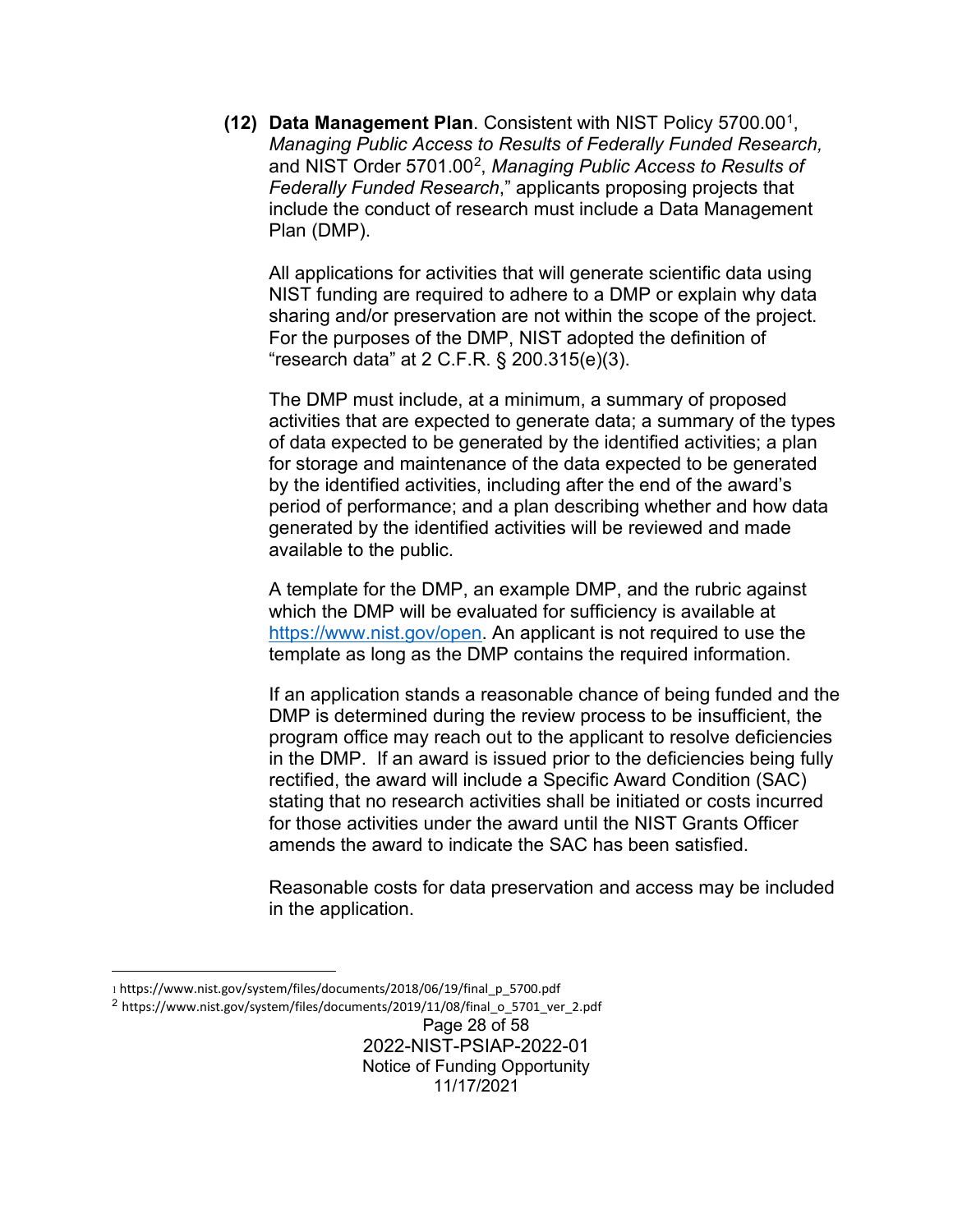**(13) Current and Pending Support Form**. Any application that includes investigators, researchers, and key personnel must identify all sources of current and potential funding, including this proposal. Any current project support (e.g., Federal, state, local, public or private foundations, etc.) must be listed on this form. The proposed project and all other projects or activities requiring a portion of time of the Principal Investigator (PI), co-PI, and key personnel must be included, even if no salary support is received. The total award amount for the entire award period covered, including indirect costs, must be shown as well as the number of person-months per year to be devoted to the project, regardless of the source of support. Similar information must be provided for all proposals already submitted or that are being submitted concurrently to other potential funders.

Applicants must complete the Current and Pending Support Form, using multiple forms as necessary to account for all activity for each individual identified in the PI, co-PI and key personnel roles. A separate form should be used for each identified individual.

Applicants must download the Current and Pending Support Form from the NIST website at [https://www.nist.gov/oaam/grants](https://www.nist.gov/oaam/grants-management-division/current-and-pending-support)[management-division/current-and-pending-support](https://www.nist.gov/oaam/grants-management-division/current-and-pending-support) and reference the guidance provided as it contains information to assist with accurately completing the form.

**(14) Research and Related Other Project Information.** Answer the highlighted questions and use this form to attach the Project Narrative (item (6) above), the Indirect Cost Rate Agreement (item (9) above), the Data Management Plan (item (12) above), and the Current and Pending Support Form (item (13) above). Instructions for completing the Research and Related Other Project Information can be found at [Instructions R&R Other Project Information.](https://go.usa.gov/xd2ab)

**Please note that the Project Summary/Abstract is not relevant to this competition. However, Grants.gov requires an attachment to field 7 of the Research and Related Other Project Information form to successfully pass through Grants.gov. Please attach a document to field 7 stating, "A Project Summary/Abstract is not relevant to this competition".**

Page 29 of 58 2022-NIST-PSIAP-2022-01 Notice of Funding Opportunity 11/17/2021 There are no separate documents required for field 9, "Bibliography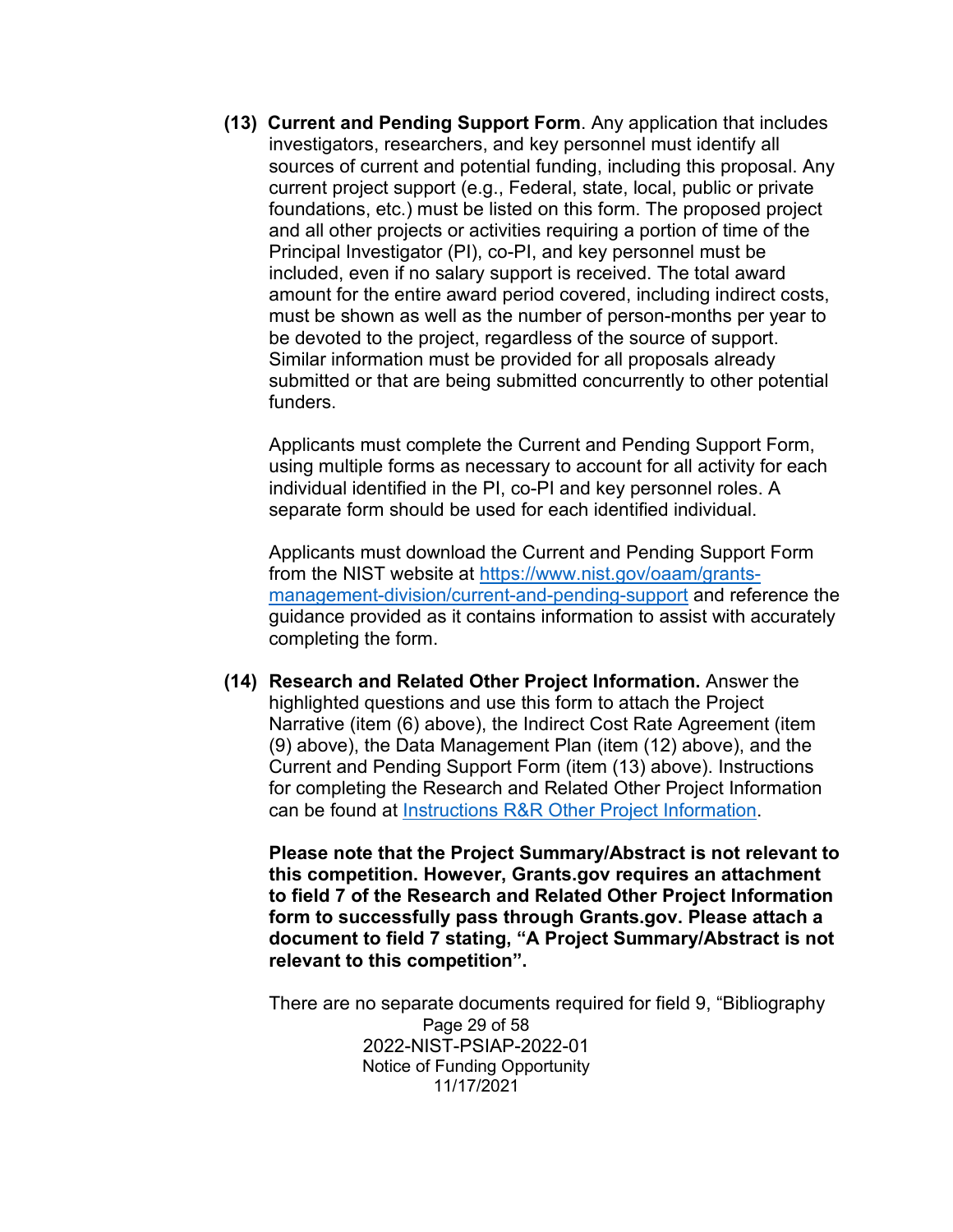& References Cited'; or for field 10, "Facilities & Other Resources;" or for field 11, "Equipment". Any details relating to these topics should be included in other documents and forms, if and as specified in this NOFO.

#### **b. Attachment of Required Documents**

 Items IV.2.a.(1) through IV.2.a.(3) above are part of the standard application package in Grants.gov and can be completed through the download application process.

 Item IV.2.a.(4), the SF-LLL, Disclosure of Lobbying Activities form, is an optional application form which is part of the standard application package in Grants.gov. If item IV.2.a.(4), the SF-LLL, Disclosure of Lobbying Activities form is applicable to this proposal, attach it to field 18 of the SF-424 (R&R), Application for Federal Assistance.

 Item IV.2.a.(6), the Project Narrative, should be attached to field 8 (Project Narrative) of the Research and Related Other Project Information form by clicking on "Add Attachment".

Item IV.2.a.(8), the Budget Narrative and Justification, should be attached to field L (Budget Justification) of the Research and Related Budget (Total Fed + Total Non-Fed) form by clicking on "Add Attachment".

Items IV.2.a.(9), the Indirect Cost Rate Agreement, IV.2.a.(12), the Data Management Plan, and IV.2.a.(13), the Current and Pending Support Form, must be completed and attached by clicking on "Add Attachments" found in item 12 (Other Attachments) of the Research and Related Other Project Information form.

Item IV.2.a.(11), Letters of Commitment, should be attached by clicking on "Add Attachments" found in item 12 (Other Attachments) of the Research and Related Other Project Information form.

Item IV.2.a.(10), the Subaward Budget Form(s), if applicable to the submission, should be attached to the Research & Related Subaward Budget (Total Fed + Non-Fed) Attachment(s) Form in the application package.

Following these directions will create zip files which permit transmittal

Page 30 of 58 2022-NIST-PSIAP-2022-01 Notice of Funding Opportunity 11/17/2021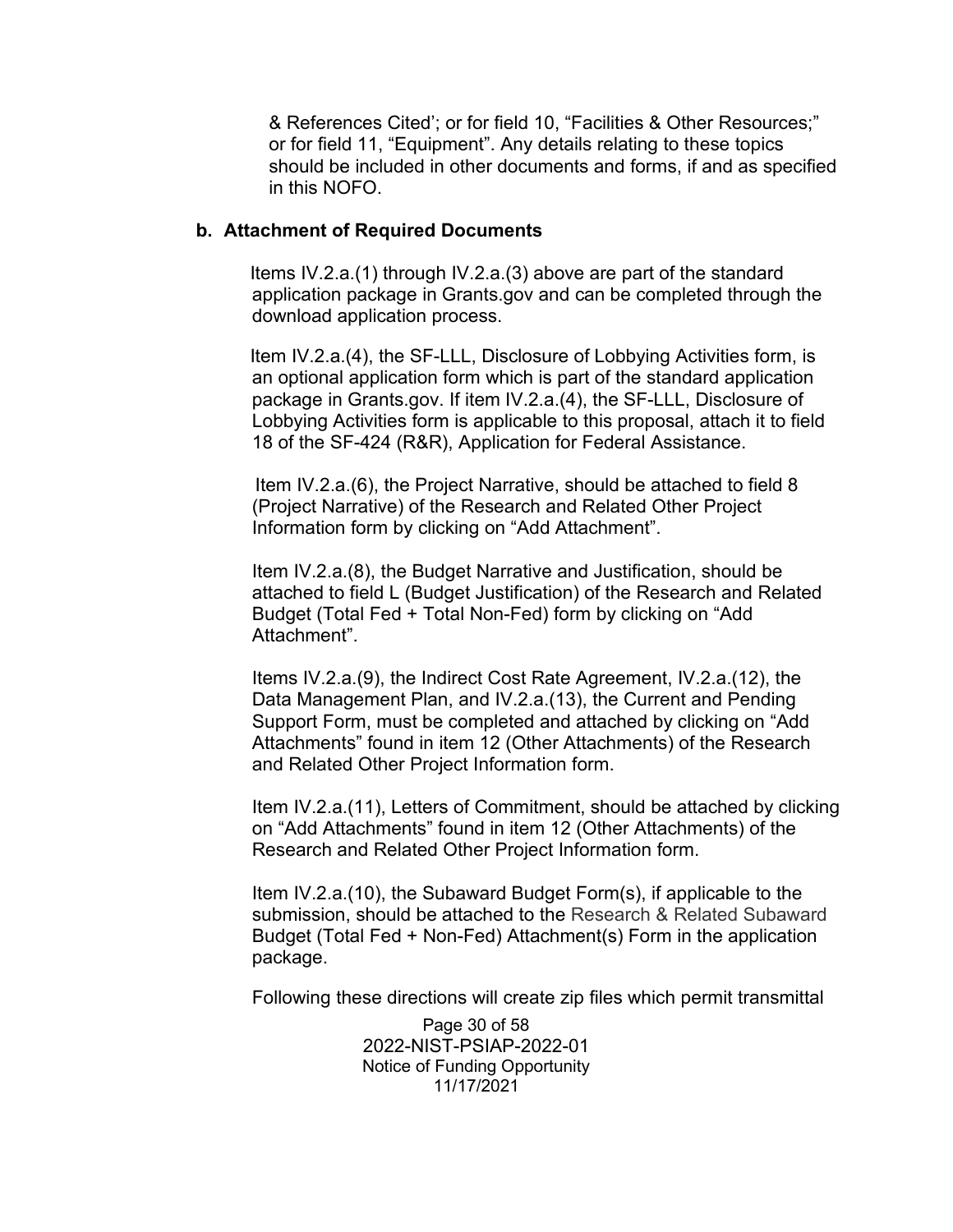of the documents electronically via Grants.gov.

Applicants should carefully follow specific Grants.gov instructions to ensure the attachments will be accepted by the Grants.gov system. A receipt from Grants.gov indicates only that an application was transferred to a system. It does not provide details concerning whether all attachments (or how many attachments) transferred successfully. Applicants will receive a series of e-mail messages over a period of up to two business days before learning whether a Federal agency's electronic system has received its application.

Applicants are strongly advised to use Grants.gov's "Download Submitted Forms and Applications" option to check that their application's required attachments were contained in their submission.

After submitting the application, check the status of your application here: [CHECK APPLICATION STATUS.](https://www.grants.gov/help/html/help/index.htm#t=Applicants%2FCheckApplicationStatus%2FCheckApplicationStatus.htm) If any, or all, of the required attachments are absent from the submission, follow the attachment directions found above, resubmit the application, and check again for the presence of the required attachments.

#### If the directions found at

[https://www.grants.gov/help/html/help/index.htm#t=GetStarted%2FGet](https://www.grants.gov/help/html/help/index.htm#t=GetStarted%2FGetStarted.htm) [Started.htm](https://www.grants.gov/help/html/help/index.htm#t=GetStarted%2FGetStarted.htm) are not effective, please contact the Grants.gov Help Desk immediately. If calling from within the United States or from a U.S. territory, please call 800-518-4726. If calling from a place outside the United States or a U.S. territory, please call 606-545-5035. E-mails should be addressed to [support@grants.gov.](mailto:support@grants.gov) Assistance from the Grants.gov Help Desk will be available around the clock every day, with the exception of Federal holidays. Help Desk service will resume at 7:00 a.m. Eastern Time the day after Federal holidays.

*Applicants can track their submission in the Grants.gov system by following the procedures at the Grants.gov site (http://go.usa.gov/cjamz). It can take up to two business days for an application to fully move through the Grants.gov system to NIST.*

*NIST uses the Tracking Numbers assigned by Grants.gov, and does not issue Agency Tracking Numbers.*

#### **c. Application Format**

Page 31 of 58 2022-NIST-PSIAP-2022-01 Notice of Funding Opportunity 11/17/2021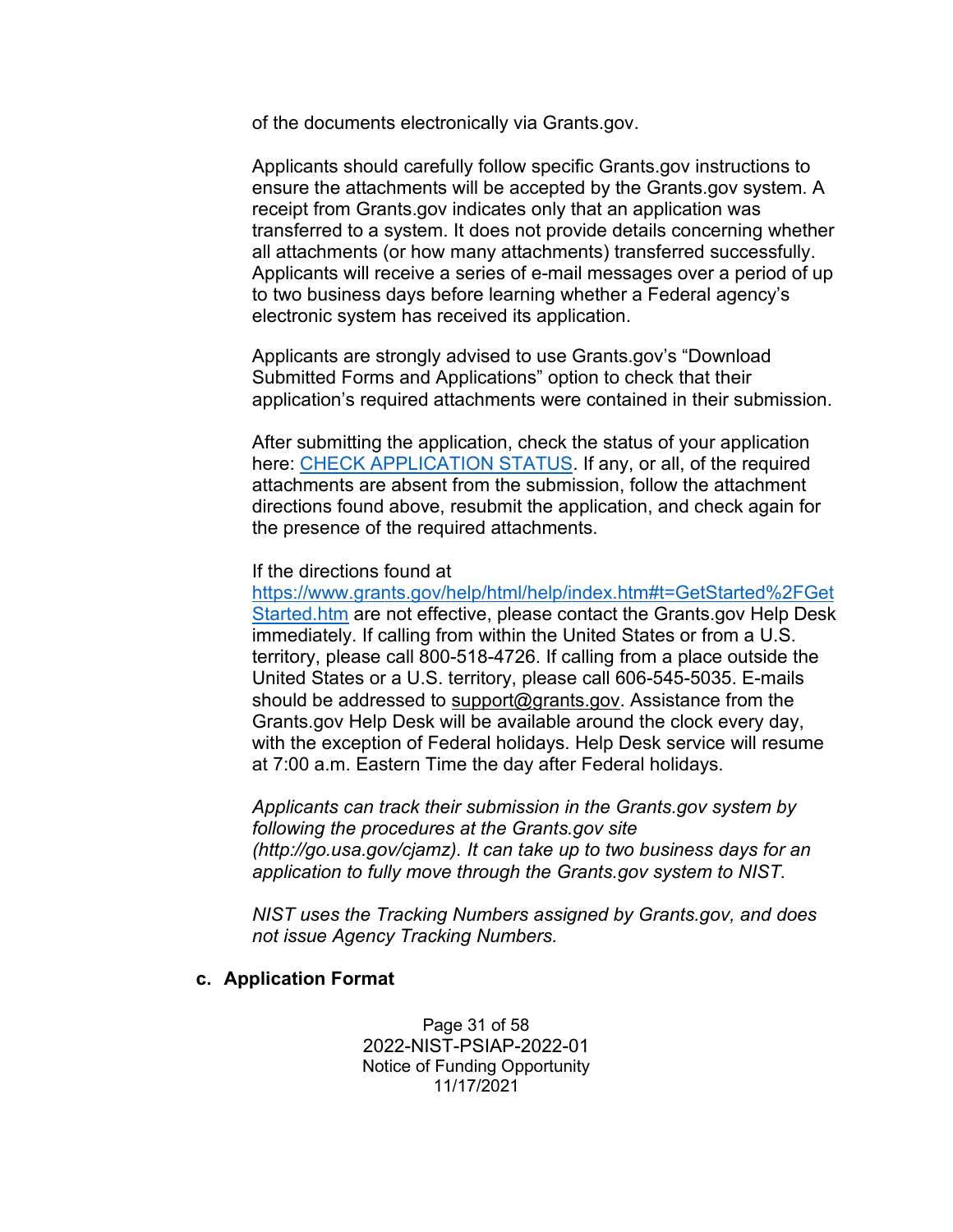- **(1) Paper, Email, and Facsimile (fax) Submissions.** Will not be accepted.
- **(2) Figures, Graphs, Images, and Pictures.** Should be of a size that is easily readable or viewable and may be displayed in landscape orientation. Any figures, graphs, images, or pictures will count toward the page limits for the Project Narrative.
- **(3) Font.** Easy to read font (10-point minimum). Smaller type may be used in figures and tables but must be clearly legible.
- **(4) Page Limit.** See the table below:

| <b>Section</b>              | Page Limit     | <b>Required or Optional</b> |
|-----------------------------|----------------|-----------------------------|
| Cover Page                  |                | Required                    |
| <b>Table of Contents</b>    |                | Optional                    |
| <b>Project Narrative</b>    | 20             | Required                    |
| <b>Letter of Commitment</b> | 1 page per PSO | Required                    |
| <b>Executive Summary</b>    |                | Required                    |
| <b>Quad Chart</b>           |                | Required                    |

#### **(5) Page Limit Exclusions:**

SF-424 (R&R), Application for Federal Assistance; CD-511, Certification Regarding Lobbying; SF-LLL, Disclosure of Lobbying Activities; Executive Summary and Quad Chart; Budget Narrative and Justification; Research & Related Budget (Total Fed + Non-Fed); Research and Related Other Project Information; Indirect Cost Rate Agreement; Letters of Commitment; Data Management Plan; Subaward Budget Form; Current and Pending Support Form

- **(6) Page Layout.** The Project Narrative must be in portrait orientation.
- **(7) Page size.** 21.6 centimeters by 27.9 centimeters (8 ½ inches by 11 inches).

Page 32 of 58 2022-NIST-PSIAP-2022-01 Notice of Funding Opportunity 11/17/2021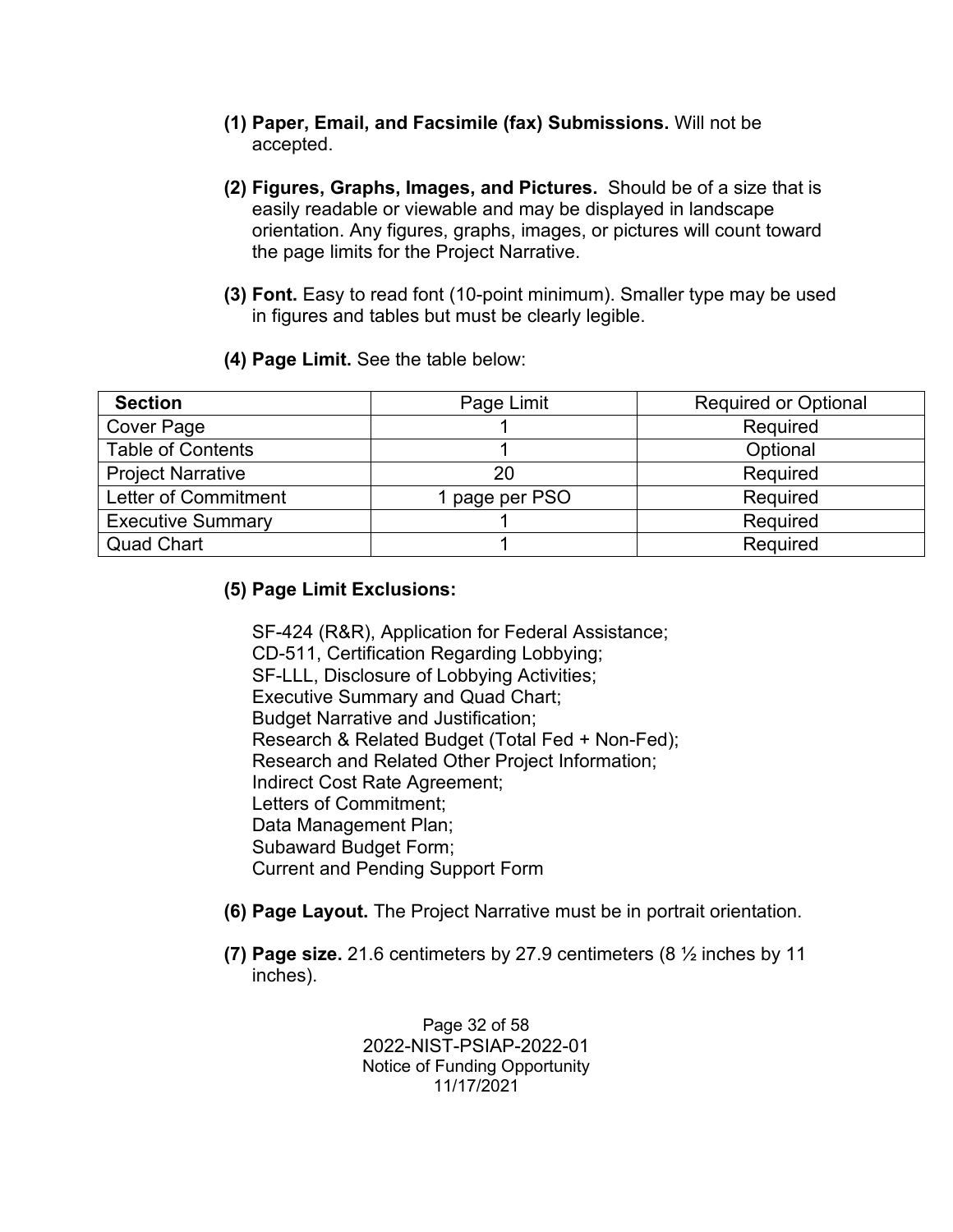- **(8) Page numbering.** Number pages sequentially.
- **(9) Application language.** English. All documents must be in English, including but not limited to the initial application, any additional documents submitted in response to a NIST request, all reports, and any correspondence with NIST.
- **(10) Typed document.** All applications, including forms, must be typed; handwritten forms will not be accepted.
- **d. Application Replacement Pages.** Applicants may not submit replacement pages and/or missing documents once an application has been submitted. Any revisions must be made by submission of a new application that must be received by NIST by the submission deadline.
- **e. Pre-Applications.** Pre-applications will not be accepted under this NOFO.
- **f. Statement of Intent.** To assist NIST in gauging interest and planning for the evaluation process, all potential applicants are strongly encouraged to send an e-mail to *pscr@nist.gov* with "PSIAP-2022" in the subject line indicating intent to apply. The statement of intent will only be used for competition planning purposes; it will not be used as part of the evaluation process or to eliminate any applicants from consideration under this NOFO. An applicant will receive full consideration under this NOFO if they do not submit a statement of intent.

#### **3. Unique Entity Identifier and System for Award Management (SAM).**

Pursuant to 2 C.F.R. part 25, applicants and recipients are required to: (i) be registered in SAM before submitting its application; (ii) provide a valid unique entity identifier in its application; and (iii) continue to maintain an active SAM registration with current information at all times during which it has an active Federal award or an application or plan under consideration by a Federal awarding agency, unless otherwise excepted from these requirements pursuant to 2 C.F.R. § 25.110. NIST will not make a Federal award to an applicant until the applicant has complied with all applicable unique entity identifier and SAM requirements and, if an applicant has not fully complied with the requirements by the time that NIST is ready to make a Federal award pursuant to this NOFO, NIST may determine that the applicant is not qualified to receive a Federal award and use that determination as a basis for making a Federal award to another applicant.

> Page 33 of 58 2022-NIST-PSIAP-2022-01 Notice of Funding Opportunity 11/17/2021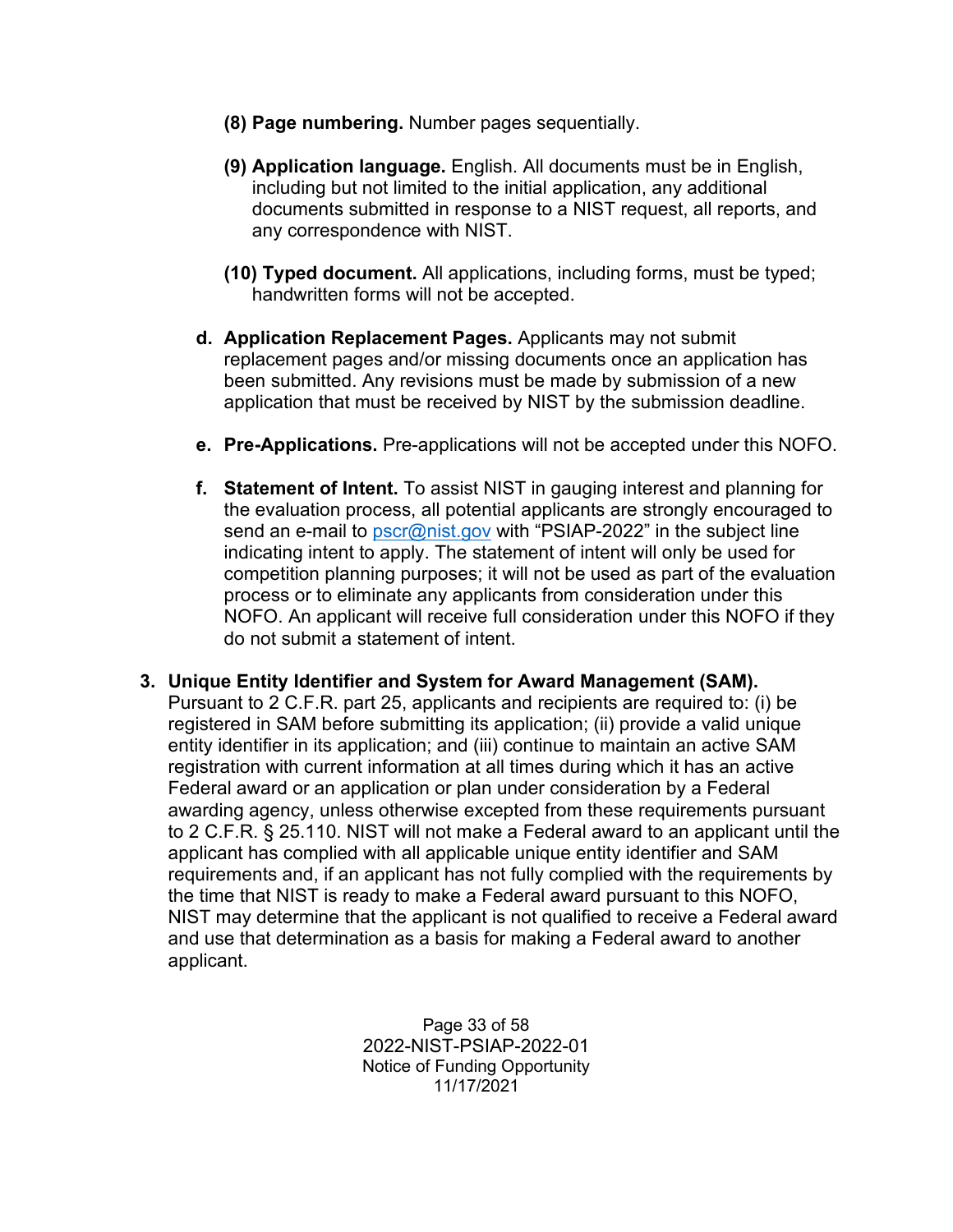#### **4. Submission Dates and Times**

Applications must be received at Grants.gov no later than 11:59 p.m. Eastern Time, January 18, 2022. NIST will consider the date and time recorded by Grants.gov as the official submission time. Applications received after this deadline will not be reviewed or considered. Paper applications will not be accepted.

Applicants should be aware, and factor in their application submission planning, that the Grants.gov system closes periodically for routine maintenance. Applicants should visit [Grants.gov](https://www.grants.gov/) for information on any scheduled closures.

When developing the submission timeline, please keep in mind that: (1) all applicants are required to have current registrations in the electronic System for Award Management (SAM.gov) and Grants.gov; (2) the free annual registration process in the SAM.gov generally takes between three and five business days but can take more than three weeks; and applicants will receive e-mail notifications over a period of up to two business days as the application moves through intermediate systems before the applicant learns via a validation or rejection notification whether NIST has received the application. (See [Grants.gov](http://www.grants.gov/) for full information on application and notification through Grants.gov.) Please note that a Federal assistance award cannot be issued if the designated recipient's registration in the System for Award Management (SAM.gov) is not current at the time of the award.

#### **5. Intergovernmental Review**

Applications under this Program are not subject to Executive Order 12372.

## **6. Funding Restrictions**

Construction activities are not an allowable cost under this program. In addition, a recipient or a subrecipient may not charge profits, fees or other increments above cost to an award issued pursuant to this NOFO.

## **7. Other Submission Requirements**

#### **a) Applications must be submitted at** [Grants.gov.](http://www.grants.gov/) **Paper applications will not be accepted.**

i) Applicants should carefully follow specific Grants.gov instructions to ensure that all attachments will be accepted by the Grants.gov system. A receipt from Grants.gov indicating an application is received does not provide information about whether attachments have been received. For further information or questions regarding

> Page 34 of 58 2022-NIST-PSIAP-2022-01 Notice of Funding Opportunity 11/17/2021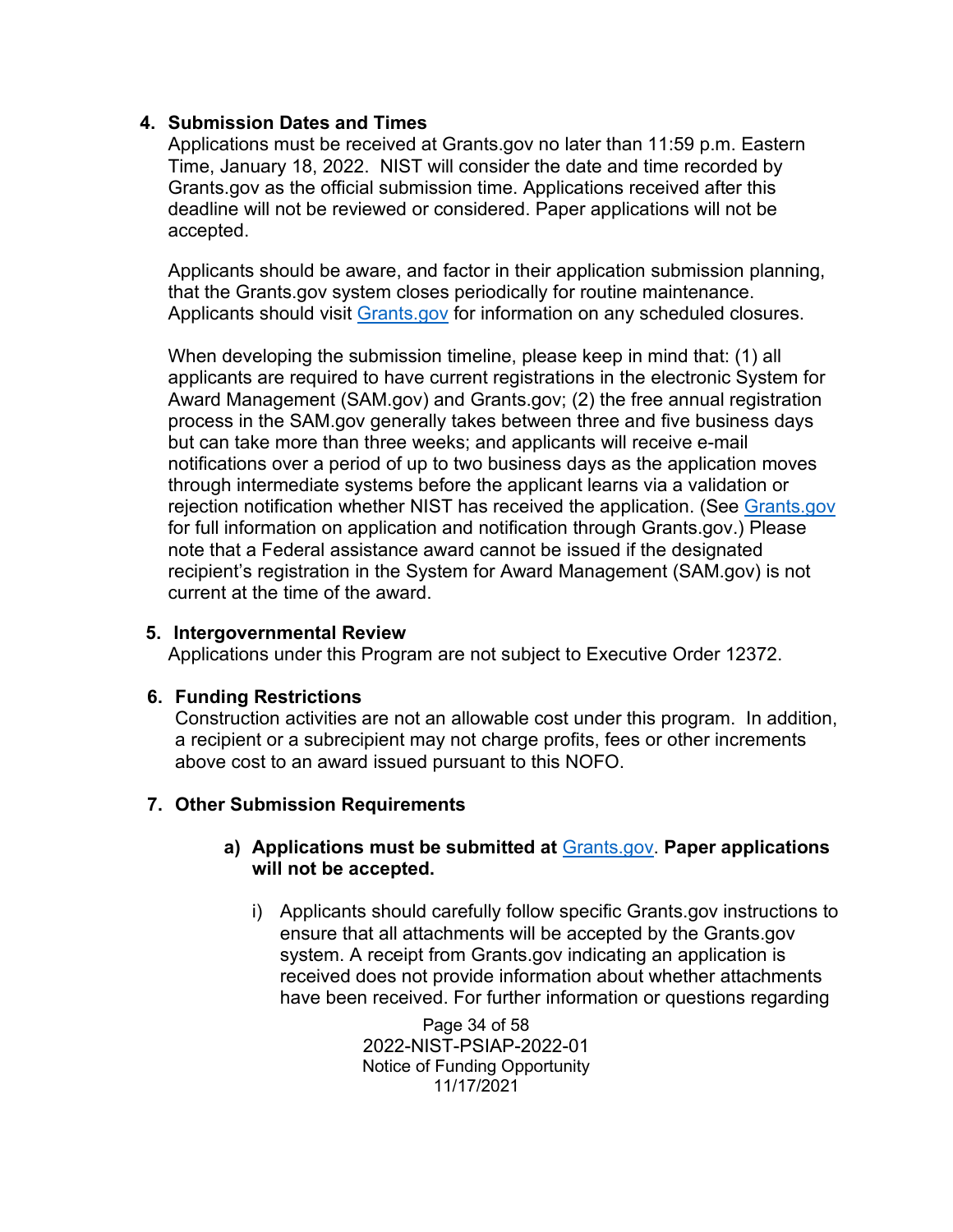applying electronically for the 2022-NIST-PSIAP-2022-01 announcement, contact the Grants.gov Help Desk at 800-518- 4726.

- ii) Applicants are strongly encouraged to start early and not wait until the approaching due date before logging on and reviewing the instructions for submitting an application through Grants.gov. The Grants.gov registration process must be completed before a new registrant can apply electronically. The typical registration process takes three to five business days. If problems are encountered, the registration process can take two weeks or more. Applicants must have a valid unique entity identifier number and must maintain a current registration in the Federal government's primary registrant database, the System for Award Management [\(https://www.sam.gov/](https://www.sam.gov/)), as explained on the Grants.gov Web site. After registering, it may take several days or longer from the initial log-on before a new Grants.gov system user can submit an application. Only individuals authorized as organization representatives will be able to submit the application, and the system may need time to process a submitted application. Applicants should save and print the proof of submission they receive from Grants.gov. If problems occur while using Grants.gov, the applicant is advised to (a) print any error message received and (b) call Grants.gov directly for immediate assistance. If calling from within the United States or from a U.S. territory, please call 800- 518-4726. If calling from a place other than the United States or a U.S. territory, please call 606-545-5035. Assistance from the Grants.gov Help Desk will be available around the clock every day, except for Federal holidays. Help Desk service will resume at 7:00 a.m. Eastern Time the day after Federal holidays. For assistance using Grants.gov, the applicant may also contact [support@grants.gov.](mailto:support@grants.gov)
- iii) To find instructions for submitting an application on Grants.gov, applicants should refer to the "Applicants" tab in the banner just below the top of the Grants.gov home page. Clicking on the "Applicants" tab produces two exceptionally useful sources of information, Applicant Actions and Applicant Resources, which applicants are advised to review.

Applicants will receive a series of e-mail messages over a period of up to two business days before learning whether a Federal agency's electronic system has received its application.

> Page 35 of 58 2022-NIST-PSIAP-2022-01 Notice of Funding Opportunity 11/17/2021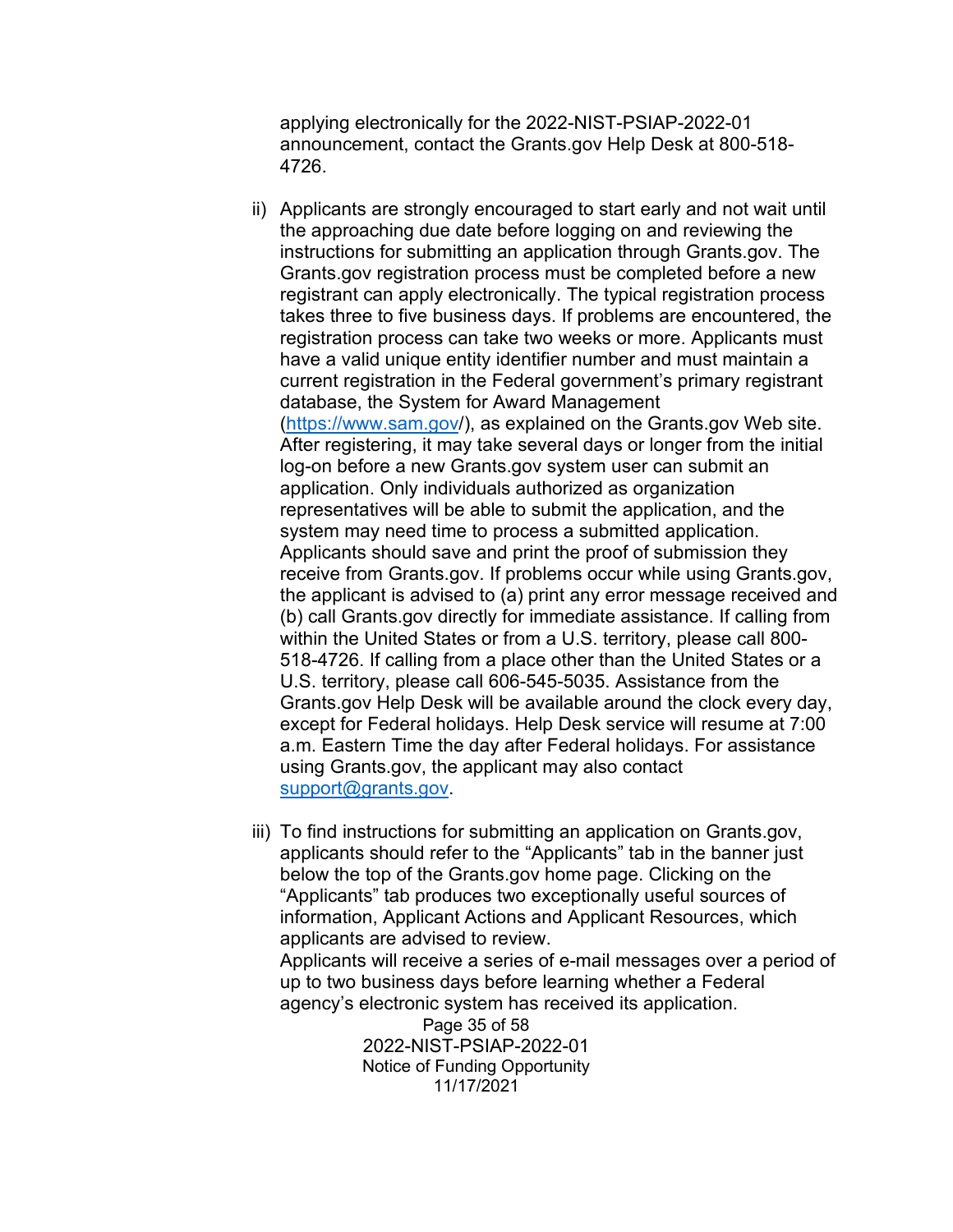Applicants should pay close attention to the guidance under Grants.gov ["Applicant FAQs,](https://www.grants.gov/applicants/applicant-faqs.html)" as it contains information important to successful submission, including essential details on the naming conventions for attachments to applications.

All applicants should be aware that adequate time must be factored into applicants' schedules for delivery of their application. Applicants are advised that volume on Grants.gov may be extremely heavy leading up to the deadline.

The application must be both received and validated by Grants.gov. The application is "received" when Grants.gov provides the applicant a confirmation of receipt and an application tracking number. If an applicant does not see this confirmation and tracking number, the application has not been received. After the application has been received, it must still be validated. During this process, it may be "validated" or "rejected with errors". To ascertain whether the application was rejected with errors and the reasons for the rejection, the applicant must log in to Grants.gov, select "Applicants" from the top navigation, and select "Track my application" from the drop-down list. If the status is "rejected with errors," the applicant may still seek to correct the errors and resubmit the application before the deadline. If the applicant does not correct the errors, the application will not be forwarded to NIST by Grants.gov.

Refer to important information in Section IV.4. Submission Dates and Times, to help ensure the application is received on time.

**(b) Amendments.** Any amendments to this NOFO will be announced through Grants.gov. Applicants may sign up on Grants.gov to receive amendments by e-mail or may request copies by e-mail from pscr@nist.gov.

# <span id="page-35-0"></span>**V. Application Review Information**

## **1. Evaluation Criteria**

The evaluation criteria that will be used in evaluating applications and their assigned weights are as follows (sub criteria will be weighted approximately evenly in all categories):

## **a. Technical Merit (40 points)**

Page 36 of 58 2022-NIST-PSIAP-2022-01 Notice of Funding Opportunity 11/17/2021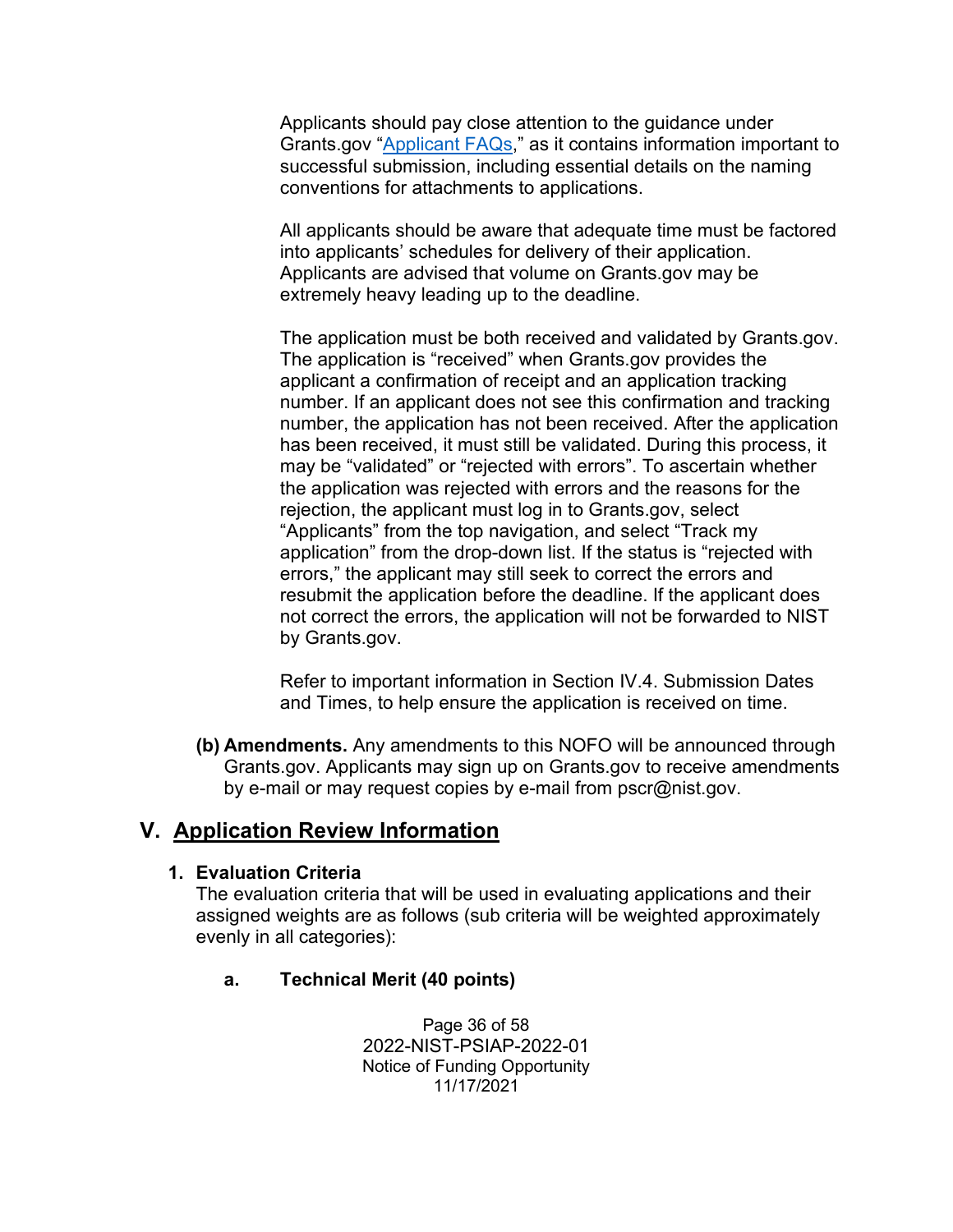Reviewers will evaluate the:

- (1) Strategic alignment:
	- a) The extent to which the proposed technical approach meets one or more of the goals the objectives listed in the Program Description (see Section I. of this NOFO).
	- b) The breadth of the responsiveness to the topic area goals.
	- c) The likelihood that successful implementation of the proposed solution will have a significant real-world impact.
	- d) The extent to which the outputs will be available, traceable, and extendable for the public safety and R&D communities.
- (2) Market:
	- a) The extent to which the proposed solution would easily integrate with existing hardware and software platforms.
	- b) The likelihood that the technology or research outcomes could have potential market impact.

#### **b. Performance (40 points)**

Reviewers will evaluate the:

- (1) Qualifications and Resources Availability:
	- a) The appropriateness of the qualifications and experience of the key staff, leadership, and technical experts.
	- b) The extent of the applicant's prior experience and results achieved in leading programs similar in nature to the purpose, scope, and/or work activities as those described in Section I. of this NOFO.
	- c) The sufficiency, availability, and appropriateness of proposed facilities and resources.
	- d) Letters of commitment for the appropriateness of the partnership to PSIAP-2022, the relevance of the organization's expertise, and their ability to contribute to the project.
- (2) Project Execution:
	- a) Extent to which the project management approach is clearly described and supports the objectives of this NOFO.
	- b) Feasibility, sufficiency, clarity, quality, and appropriateness of the schedule, deliverables, milestones, and data for achieving the goals of the program.

Page 37 of 58 2022-NIST-PSIAP-2022-01 Notice of Funding Opportunity 11/17/2021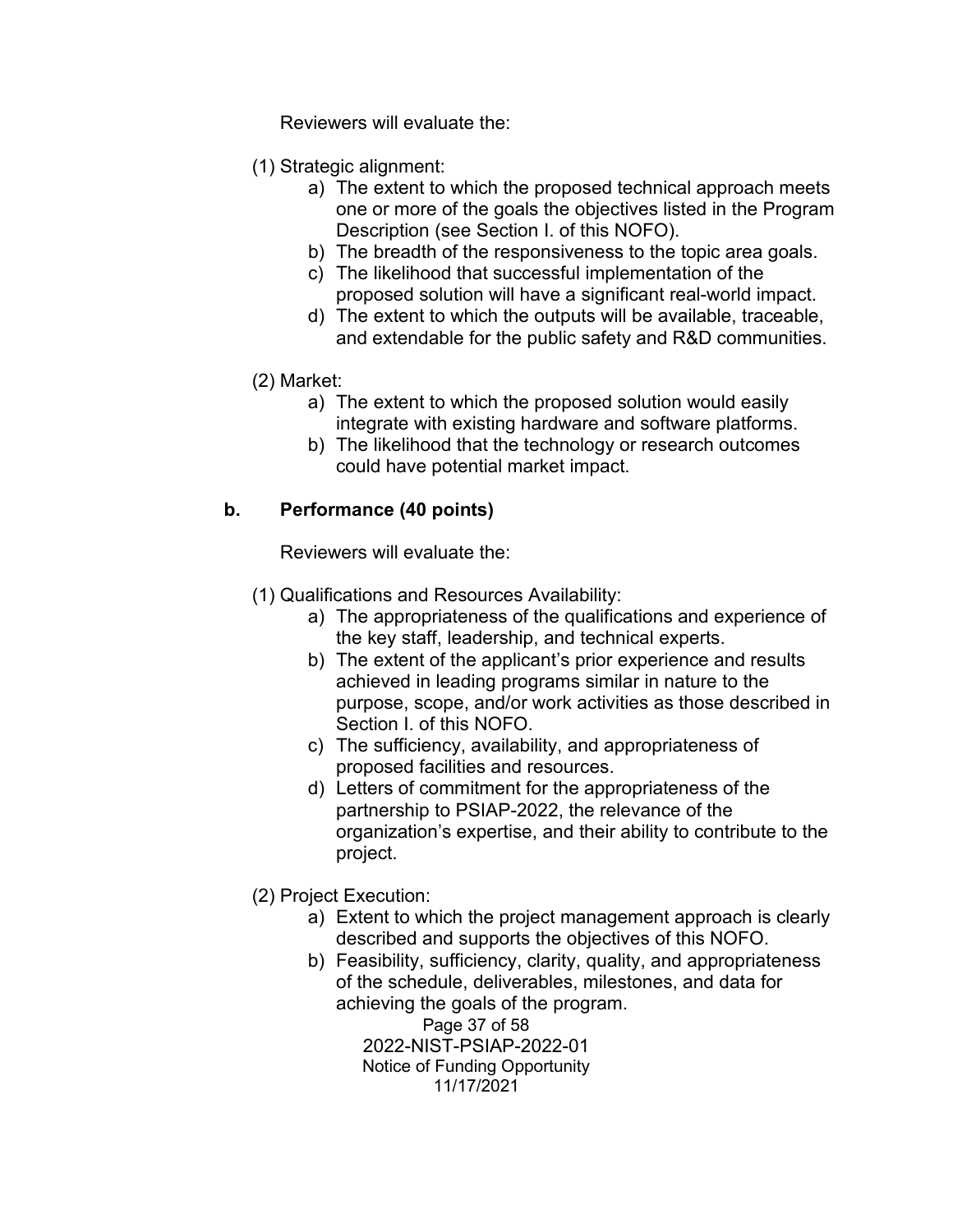- c) Sufficiency of the identified schedule and budget risk and mitigation strategies as defined in the risk management plan section of the Project Narrative.
- d) Appropriateness of potential use and consideration of challenges of intellectual property as defined in the intellectual property plan section of the Project Narrative.
- (3) Public Safety Mission:
	- a) Applicant's demonstrated knowledge of public safety requirements, missions, operations, and tasks.
	- b) The extent of PSO engagement as expressed through letters of commitment from PSOs.

## **c. Budget (20 points)**

Reviewers will evaluate the:

- (1) The appropriateness and cost-effectiveness of the budget regarding the proposed work to be performed, per year for the entire project.
- (2) The degree to which the budget and budget narrative reflect a clear understanding of the objectives and requirements of the NOFO.

## **2. Selection Factors**

- **a.** The Selection Factors for this competition are**:**
	- (1) The results of the merit reviewers' evaluations.
	- (2) The availability of funding.
	- (3) Whether the project duplicates other projects funded or considered for funding by NIST or other federal agencies.
	- (4) Alignment with NOFO objectives and PSCR priorities.
	- (5) Diversity within the PSCR R&D portfolio.
	- (6) Regional diversity.

## **3. Review and Selection Process**

Proposals, reports, documents and other information related to applications submitted to NIST and/or relating to financial assistance awards issued by NIST will be reviewed and considered by Federal employees, or non-Federal personnel who have entered into conflict of interest and confidentiality agreements covering such information, when applicable.

> Page 38 of 58 2022-NIST-PSIAP-2022-01 Notice of Funding Opportunity 11/17/2021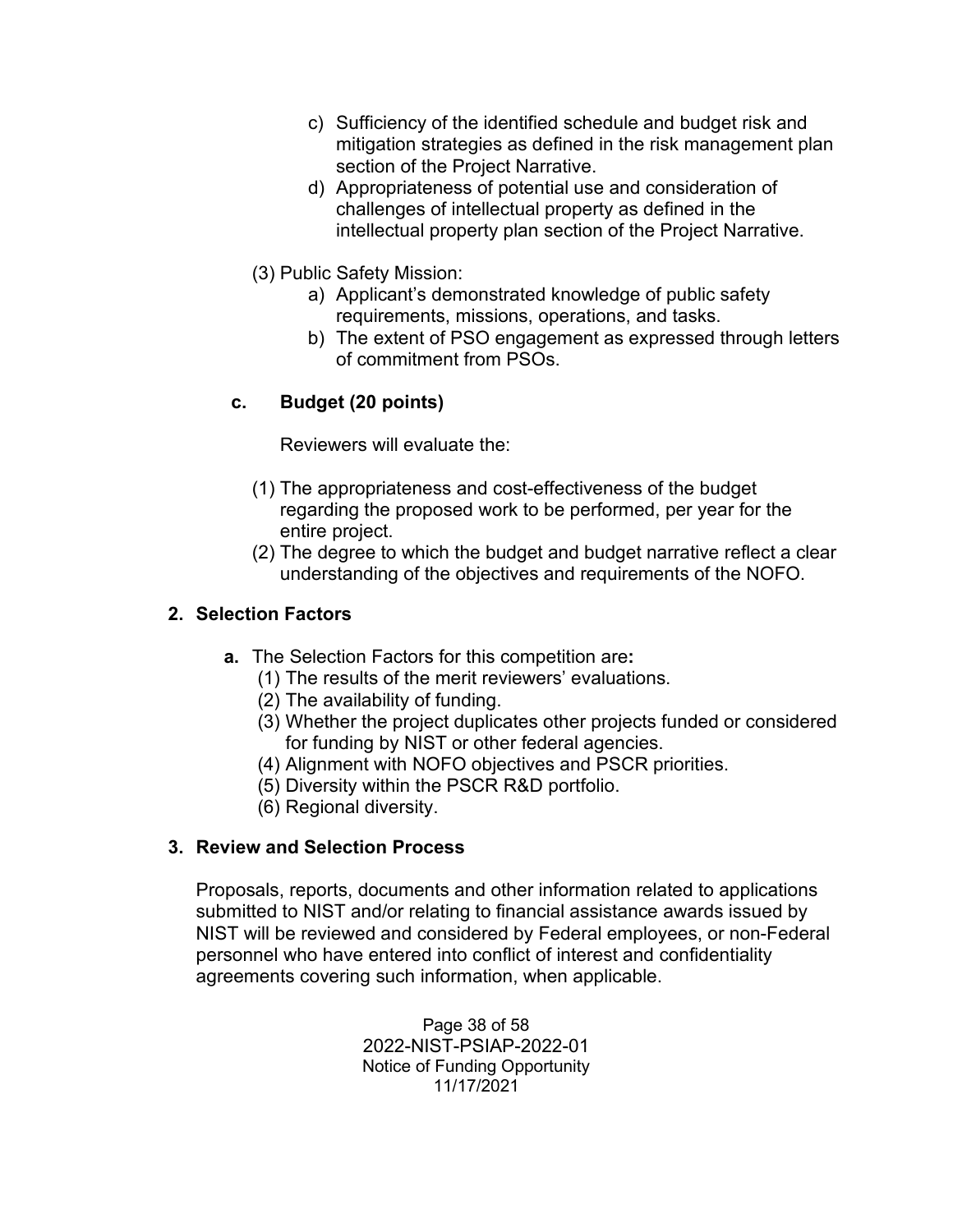#### **a. Initial Administrative Review of Applications.**

Applications received by the deadline will be reviewed to determine eligibility, completeness, and responsiveness to this NOFO and to the scope of the stated program objectives. Applications determined to be ineligible, incomplete, and/or nonresponsive may be eliminated from further review. However, NIST, in its sole discretion, may continue the review process for an application that is missing non-substantive information, the absence of which may easily be rectified during the review process.

- **b. Full Review of Eligible, Complete, and Responsive Applications.** Applications that are determined to be eligible, complete, and responsive will proceed for full reviews in accordance with the review and selection process below:
	- **1) Merit Review.** At least three (3) objective reviewers, who may be Federal employees or non-Federal personnel, with appropriate professional and technical expertise relating to the topics covered in this NOFO, will evaluate and score each eligible, complete, and responsive application based on the evaluation criteria. While every application will have at least three (3) reviewers, applications may have more than three (3) reviewers if specialized expertise is needed to evaluate an application. During the review process, the reviewers may discuss the applications with each other, but scores will be determined on an individual basis. Applications will be ranked by averaging the scores of all reviewers for each application.
	- **2) Evaluation Panel.** Following the merit review, an evaluation panel consisting of at least three (3) NIST staff and/or other Federal employees with the appropriate technical expertise will conduct a panel review of the ranked applications. The evaluation panel may contact applicants via e-mail to clarify contents of an application. The evaluation panel will provide a final adjectival rating and written evaluation of the applications to the Selecting Official for further consideration, considering:
		- i. All application materials
		- ii. Results of the merit reviewers' evaluations, including scores and written assessments
		- iii. Any relevant publicly available information
		- iv. Any clarifying information obtained from the applicants

Page 39 of 58 2022-NIST-PSIAP-2022-01 Notice of Funding Opportunity 11/17/2021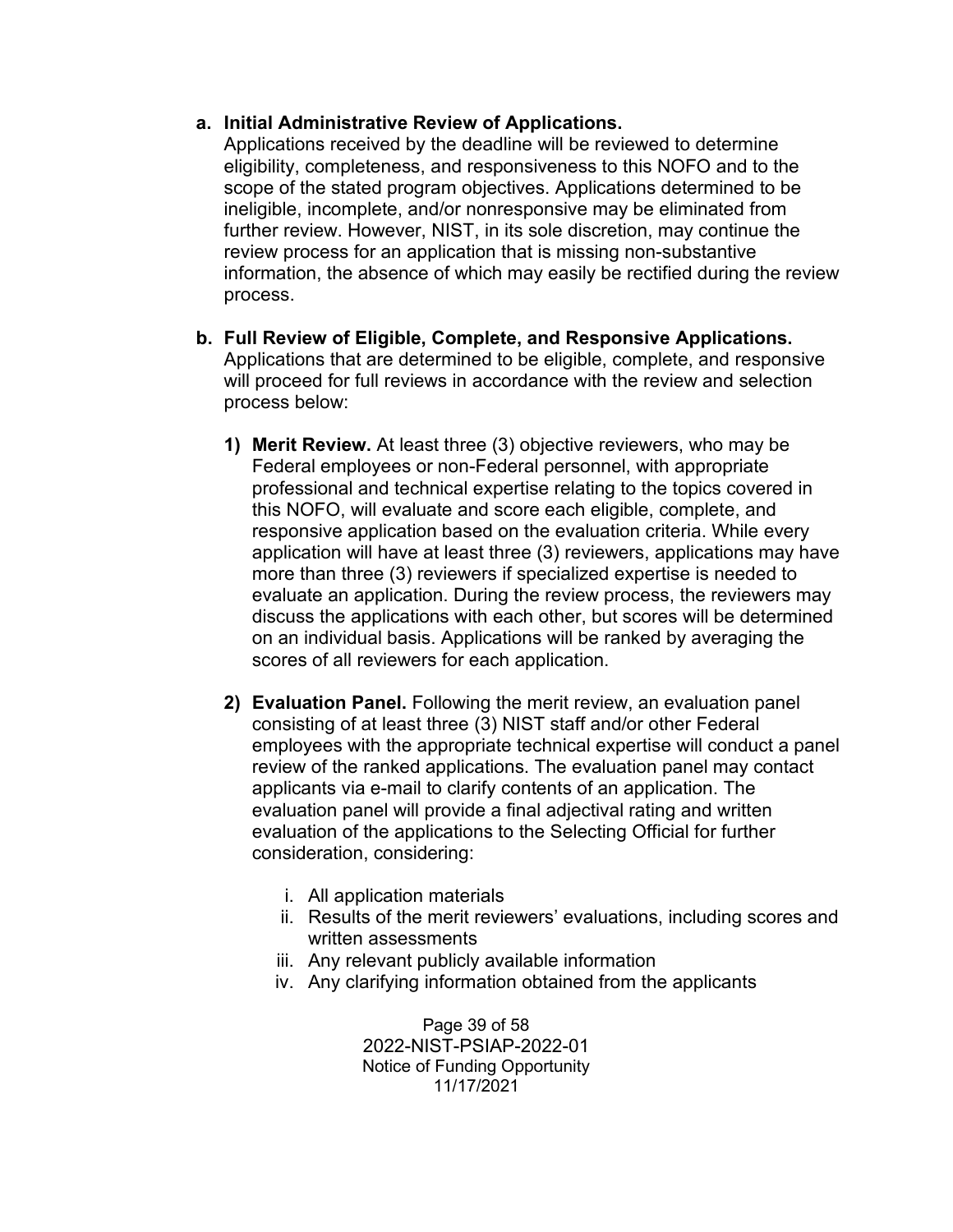The adjectival ratings are:

- i. Outstanding
- ii. Very Good
- iii. Average
- iv. Deficient

For decision-making purposes, applications receiving the same adjectival rating will be considered to have an equivalent ranking, although their review scores may not necessarily be the same.

**3) Selection.** The Selecting Official, the PSCR Division Chief or designee, will make final award recommendations to the NIST Grants Officer. The Selecting Official shall generally select and recommend the most meritorious applications for an award based upon the adjectival rating of the applications and one or more of the Selection Factors. The Selecting Official retains the discretion to select and recommend an application out of order, i.e., from a lower adjectival category, based on one or more of the Selection Factors.

NIST reserves the right to negotiate the budget costs with any applicant selected to receive an award, which may include requesting that the applicant removes certain costs. Additionally, NIST may request that successful applicants modify objectives or work plans and provide supplemental information required by the agency prior to award. NIST also reserves the right to reject an application where information is uncovered that raises a reasonable doubt as to the responsibility of the applicant. NIST may select some, all, or none of the applications, or part(s) of any application. The final approval of selected applications and issuance of awards will be by the NIST Grants Officer. The award decisions of the NIST Grants Officer are final.

**c. Federal Awarding Agency Review of Risk Posed by Applicants.** After applications are proposed for funding by the Selecting Official, the NIST Grants Management Division (GMD) performs pre-award risk assessments in accordance with 2 C.F.R. § 200.206, which may include a review of the financial stability of an applicant, the quality of the applicant's management systems, the history of performance, and/or the applicant's ability to effectively implement statutory, regulatory, or other requirements imposed on non-Federal entities.

> Page 40 of 58 2022-NIST-PSIAP-2022-01 Notice of Funding Opportunity 11/17/2021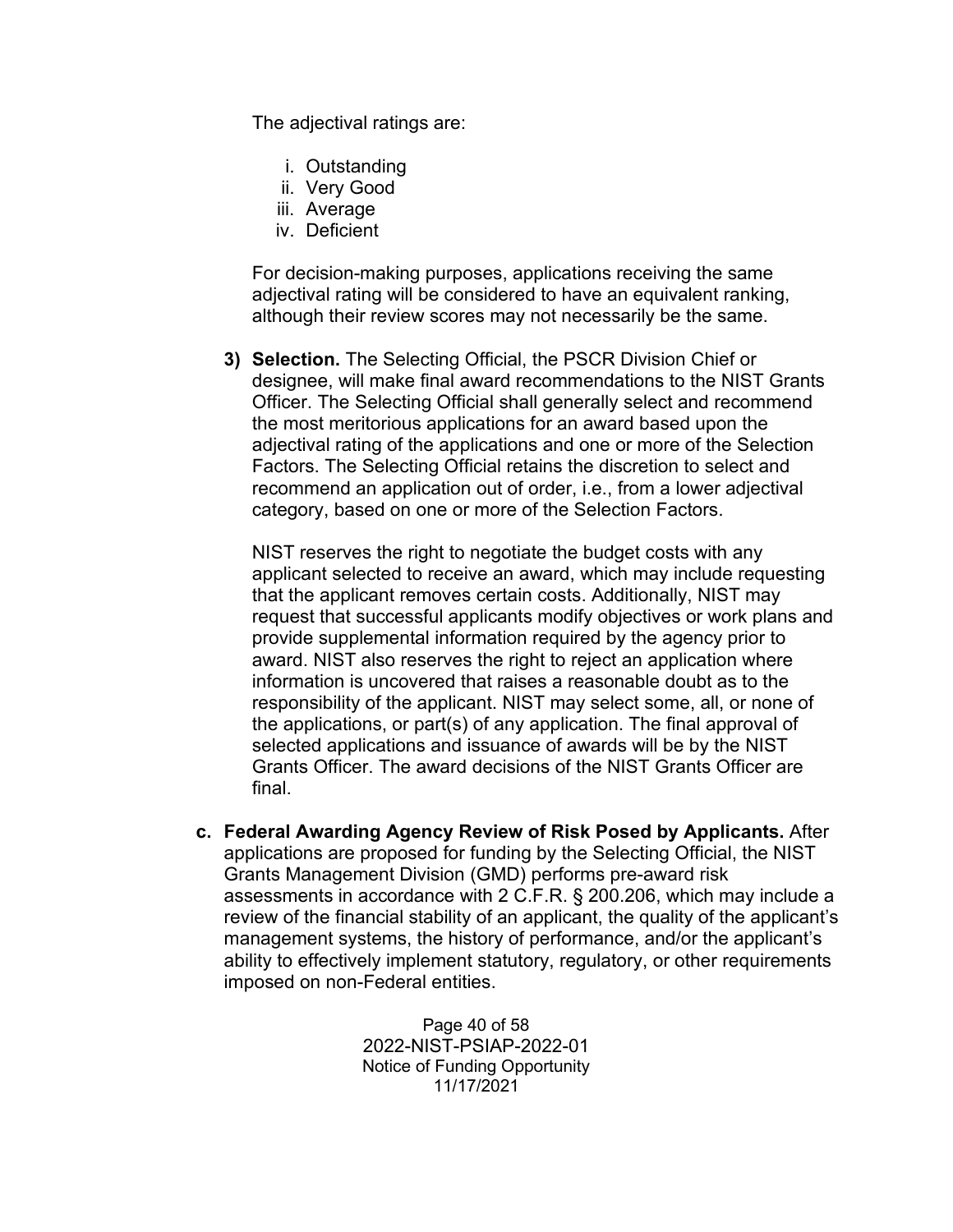In addition, prior to making an award where the total Federal share is expected to exceed the simplified acquisition threshold (currently \$250,000), NIST GMD will review and consider the publicly available information about that applicant in the Federal Awardee Performance and Integrity Information System (FAPIIS). An applicant may, at its discretion, review and comment on information about itself previously entered into FAPIIS by a Federal awarding agency. As part of its review of risk posed by applicants, NIST GMD will consider any comments made by the applicant in FAPIIS in making its determination about the applicant's integrity, business ethics, and record of performance under Federal awards. Upon completion of the pre-award risk assessment, the Grants Officer will make a responsibility determination concerning whether the applicant is qualified to receive the subject award and, if so, whether appropriate specific award conditions that correspond to the degree of risk posed by the applicant should be applied to an award.

#### **4. Anticipated Announcement and Award Date**

NIST expects to complete its review, selection of initial successful applicants, and award processing by April 2022. NIST expects the earliest start date for awards under this NOFO to be May 2022. Depending on the availability of funds, NIST may issue additional awards in multiple batches through the end of September 2022. All awards in this program will be issued prior to September 30, 2022.

#### <span id="page-40-0"></span>**5. Additional Information**

- **a. Safety**. Safety is a top priority at NIST. Employees and affiliates of award recipients who conduct project work at NIST will be expected to be safetyconscious, to attend NIST safety training, and to comply with all NIST safety policies and procedures, and with all applicable terms of their guest research agreement.
- **b. Notification to Unsuccessful Applicants.** Unsuccessful applicants will be notified by e-mail and will have the opportunity to receive a debriefing after the opportunity is officially closed. Applicants must request within 10 business days of the email notification to receive a debrief from the program office. The program office will then work with the unsuccessful applicant in arranging a date and time of the debrief.
- **c. Retention of Unsuccessful Applications.** Unsuccessful applications will be retained in accordance with the [General Record Schedule 1.2/021.](https://www.archives.gov/files/records-mgmt/grs/grs01-2.pdf)

Page 41 of 58 2022-NIST-PSIAP-2022-01 Notice of Funding Opportunity 11/17/2021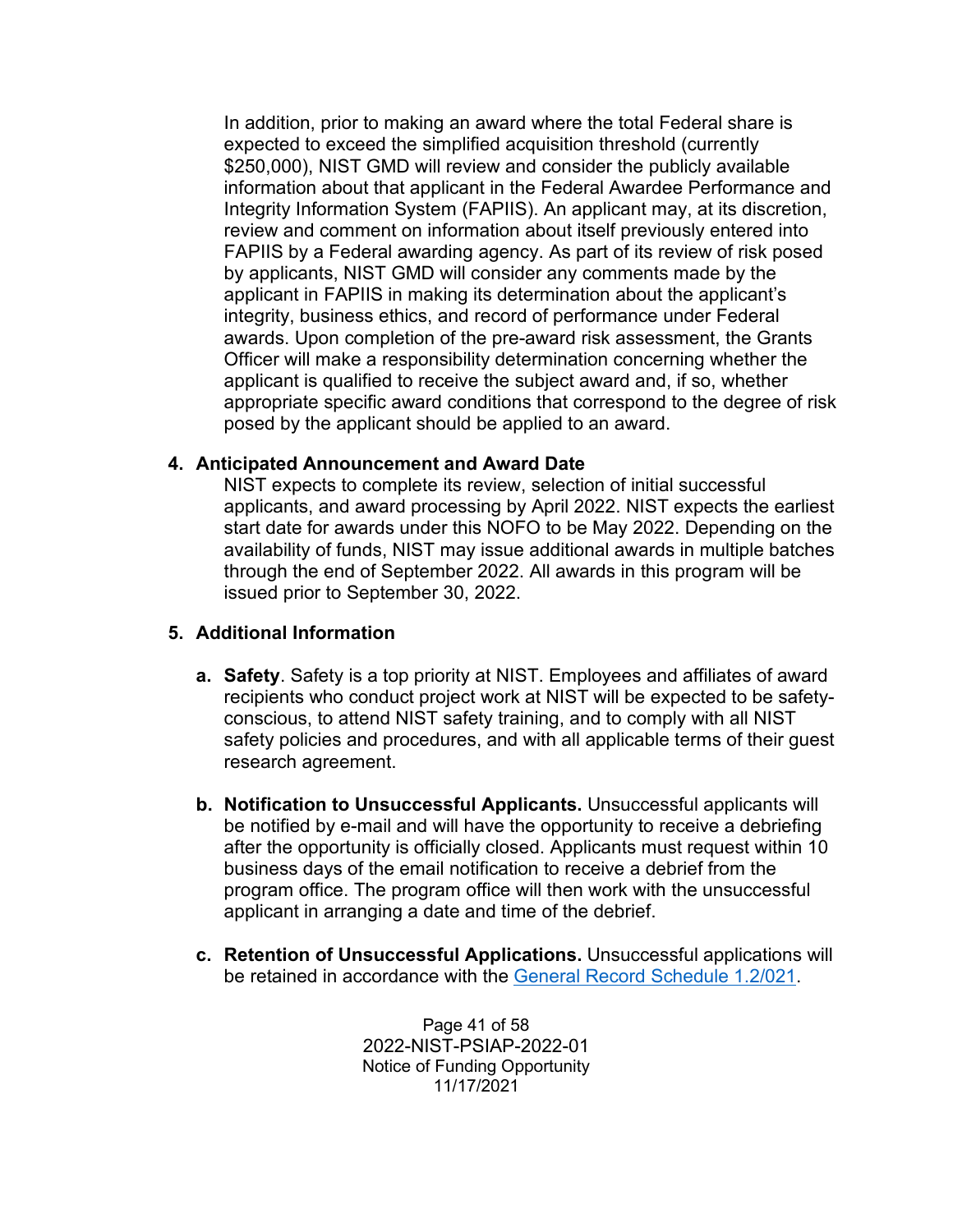# **VI. Federal Award Administration Information**

- **1. Federal Award Notices.** Successful applicants will receive an award package from the NIST Grants Officer.
- **2. Administrative and National Policy Requirements**
	- **a. Uniform Administrative Requirements, Cost Principles and Audit Requirements.** Through 2 C.F.R. § 1327.101, the Department of Commerce adopted Uniform Administrative Requirements, Cost Principles, and Audit Requirements for Federal Awards at 2 C.F.R. Part 200, which apply to awards in this program. Refer to <http://go.usa.gov/SBYh> and [http://go.usa.gov/SBg4.](http://go.usa.gov/SBg4)
	- **b. Department of Commerce Financial Assistance Standard Terms and Conditions.** The Department of Commerce will apply to each award in this program, the Financial Assistance Standard Terms and Conditions in effect on the date of award. The current version, dated November 12, 2020, is accessible at [Department of Commerce Financial Assistance](https://www.commerce.gov/sites/default/files/2020-11/DOC%20Standard%20Terms%20and%20Conditions%20-%2012%20November%202020%20PDF_0.pdf)  [Standard Terms and Conditions.](https://www.commerce.gov/sites/default/files/2020-11/DOC%20Standard%20Terms%20and%20Conditions%20-%2012%20November%202020%20PDF_0.pdf) Refer to Section VII. of this NOFO, Federal Awarding Agency Contacts, Grant Rules and Regulations, if you need more information.
	- **c. Pre-Award Notification Requirements.** The Department of Commerce will apply the Pre-Award Notification Requirements for Grants and Cooperative Agreements dated December 30, 2014 (79 FR 78390), accessible at [http://go.usa.gov/hKkR.](http://go.usa.gov/hKkR) Refer to Section VII. of this NOFO, Federal Awarding Agency Contacts, Grant Rules and Regulations, for more information.
	- **d. Funding Availability and Limitation of Liability.** Funding for the program listed in this NOFO is contingent upon the availability of appropriations. NIST or the Department of Commerce will not be responsible for application preparation costs, including but not limited to if this program fails to receive funding or is cancelled because of agency priorities. Publication of this NOFO does not oblige NIST or the Department of Commerce to award any specific project or to obligate any available funds.

NIST issues this Notice subject to the appropriations made available under the current continuing resolution funding the Department of Commerce: Section 101 of Division A of the Extending Government

> Page 42 of 58 2022-NIST-PSIAP-2022-01 Notice of Funding Opportunity 11/17/2021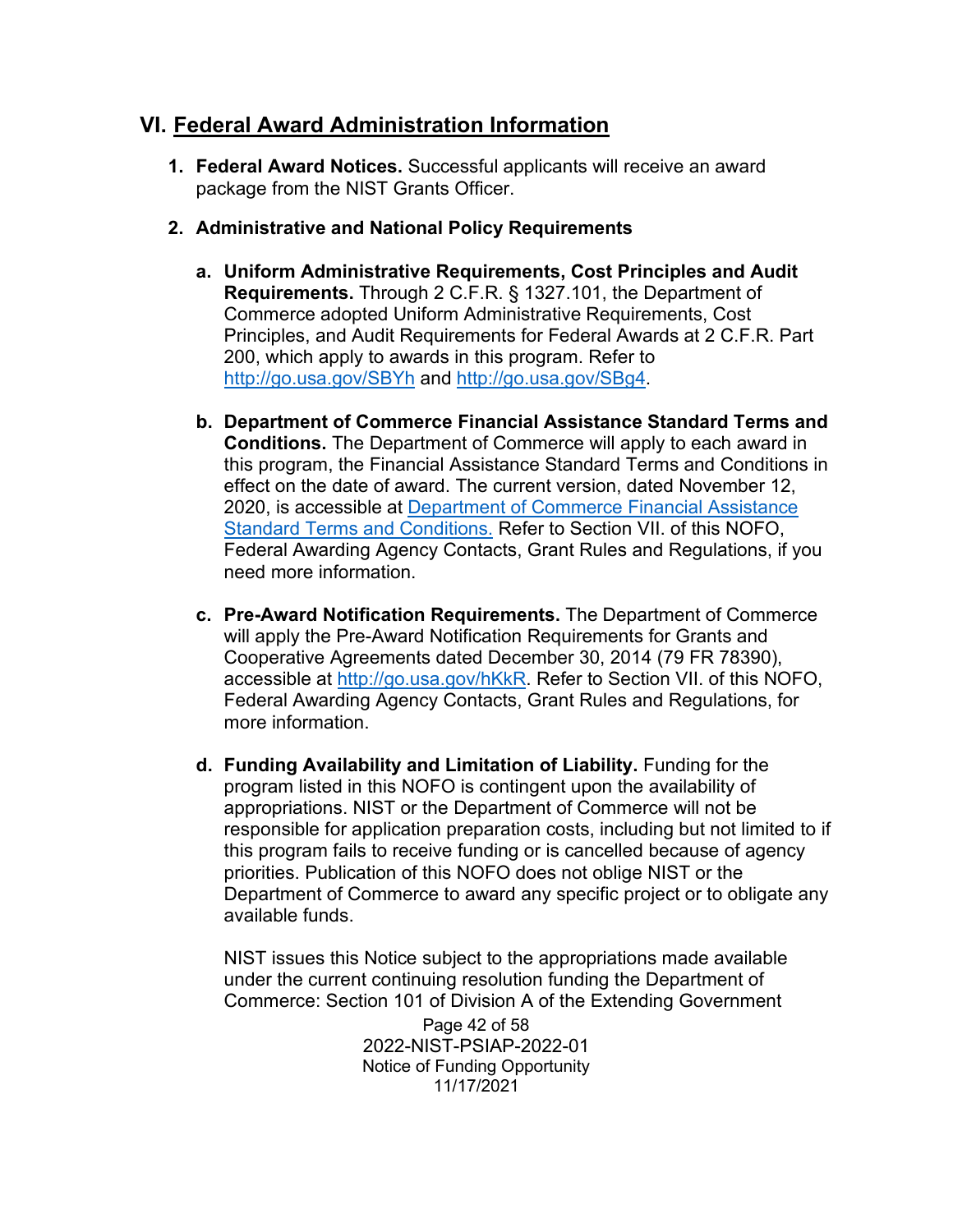Funding and Delivering Emergency Assistance Act, Public Law 117-43 (Sept. 30, 2021). NIST anticipates making awards for the program listed in this notice provided that funding for Fiscal Year 2022 is continued beyond December 3, 2021, the expiration of the current continuing resolution.

- **e. Collaborations with NIST Employees.** If an applicant proposes collaboration with NIST, the statement of work should include a statement of this intention, a description of the collaboration, and prominently identify the NIST employee(s) involved, if known. Any collaboration by a NIST employee must be approved by appropriate NIST management and is at the sole discretion of NIST. Prior to beginning the merit review process, NIST will verify the approval of the proposed collaboration. Any unapproved collaboration will be stricken from the application prior to the merit review. Any collaboration with an identified NIST employee that is approved by appropriate NIST management will not make an application more or less favorable in the competitive process.
- **f. Use of Federal Government-Owned Intellectual Property.** If the applicant anticipates using any Federal Government-owned intellectual property, in the custody of NIST or another Federal agency, to carry out the work proposed, the applicant should clearly identify such intellectual property in the proposal. This information will be used to ensure that no Federal employee involved in the development of the intellectual property will participate in the review process for that competition. In addition, if the applicant intends to use the Federal Government-owned intellectual property, the applicant must comply with all statutes and regulations governing the licensing of Federal government patents and inventions, described in 35 U.S.C. §§ 200-212, 37 C.F.R. Part 401, 2 C.F.R. §200.315, and in Section C.03 of the Department of Commerce Financial [Assistance Standard Terms and Conditions,](https://www.commerce.gov/sites/default/files/2020-11/DOC%20Standard%20Terms%20and%20Conditions%20-%2012%20November%202020%20PDF_0.pdf) dated November 12, 2020. Questions about these requirements may be directed to the Chief Counsel for NIST, (301) 975-2803, [nistcounsel@nist.gov.](mailto:nistcounsel@nist.gov)

Any use of Federal Government-owned intellectual property by a recipient of an award under this announcement is at the sole discretion of the Federal Government and will need to be negotiated on a case-by-case basis by the recipient and the Federal agency having custody of the intellectual property if a project is deemed meritorious. The applicant should indicate within the statement of work whether it already has a license to use such intellectual property or whether it intends to seek a license from the applicable Federal agency.

> Page 43 of 58 2022-NIST-PSIAP-2022-01 Notice of Funding Opportunity 11/17/2021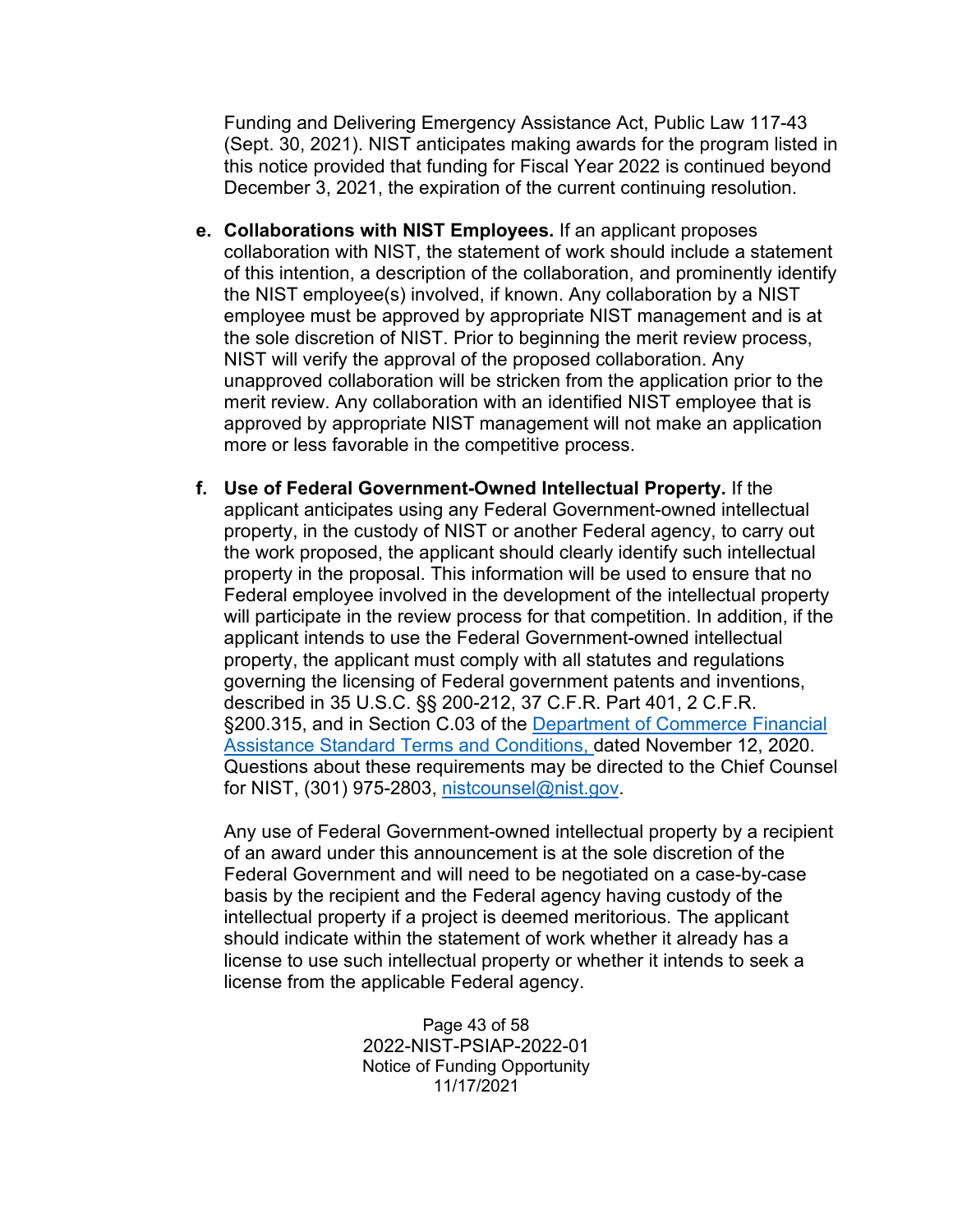If any inventions made in whole or in part by a NIST employee arise in the course of an award made pursuant to this NOFO, the United States Government may retain its ownership rights in any such invention. Licensing or other disposition of the Federal Government's rights in such inventions will be determined solely by the Federal Government, through NIST as custodian of such inventions, and include the possibility of the Federal Government putting the intellectual property into the public domain.

**g. Research Activities Involving Human Subjects, Human Tissue, Data or Recordings Involving Human Subjects Including Software Testing.**  Any application that includes research activities involving human subjects, human tissue/cells, or data or recordings from or about human subjects, must satisfy the requirements of the Common Rule for the Protection of Human Subjects ("Common Rule"), codified for the Department of Commerce at 15 C.F.R. Part 27. Research activities involving human subjects that fall within one or more of the classes of vulnerable subjects found in 45 C.F.R. Part 46, Subparts B, C and D must satisfy the requirements of the applicable subpart(s). In addition, any such application that includes research activities on these subjects must be in compliance with all applicable statutory requirements imposed upon the Department of Health and Human Services (DHHS) and other Federal agencies, all regulations, policies and guidance adopted by DHHS, the Food and Drug Administration (FDA), and other Federal agencies on these topics, and all Executive Orders and Presidential statements of policy on applicable topics. (Regulatory Resources:

<http://www.hhs.gov/ohrp/humansubjects/index.html> which includes links to FDA regulations, but may not include all applicable regulations and policies).

NIST uses the following Common Rule definitions for research and human subjects research:

*Research:* A systematic investigation, including research development, testing and evaluation, designed to develop or contribute to generalizable knowledge. Activities which meet this definition constitute research for purposes of this policy, whether or not they are conducted or supported under a program which is considered research for other purposes. For example, some demonstration and service programs may include research activities.

> Page 44 of 58 2022-NIST-PSIAP-2022-01 Notice of Funding Opportunity 11/17/2021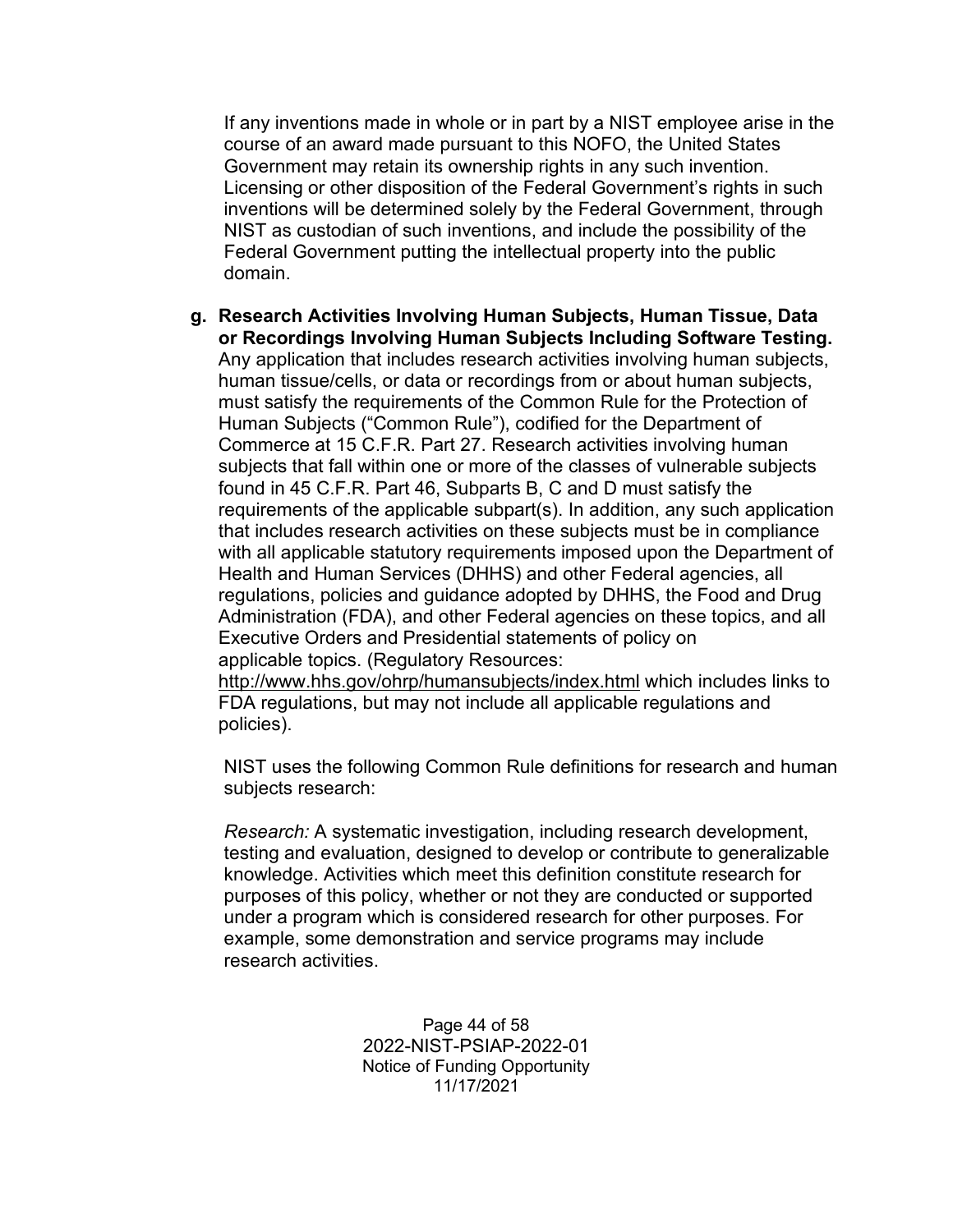*Human Subject:* A living individual about whom an investigator (whether professional or student) conducting research: (i) Obtains information or biospecimens through intervention or interaction with the individual, and uses, studies, or analyzes the information or biospecimens; or (ii) Obtains, uses, studies, analyzes, or generates identifiable private information or identifiable biospecimens.

- (1) *Intervention* includes both physical procedures by which information or biospecimens are gathered and manipulations of the subject or the subject's environment that are performed for research purposes.
- (2) *Interaction* includes communication or interpersonal contact between investigator and subject.
- (3) *Private information* includes information about behavior that occurs in a context in which an individual can reasonably expect that no observation or recording is taking place, and information which has been provided for specific purposes by an individual and that the individual can reasonably expect will not be made public (for example, a medical record). Private information must be individually identifiable (i.e., the identity of the subject is or may readily be ascertained by the investigator associated with the information) in order for obtaining the information to constitute research involving human subjects.
- (4) *Identifiable biospecimen* includes a biospecimen for which the identity of the subject is or may readily be ascertained by the investigator or associated with the biospecimen.

*See* 15 C.F.R. § 27.102 (Definitions).

Page 45 of 58 **1) Requirement for Federalwide Assurance.** If the application is accepted for [or awarded] funding, organizations that have an IRB are required to follow the procedures of their organization for approval of exempt and non-exempt research activities that involve human subjects. Both domestic and foreign organizations performing exempt research requiring limited IRB review or non-exempt research activities involving human subjects will be required to have protocols approved by a cognizant, active IRB currently registered with the Office for Human Research Protections (OHRP) within the DHHS that is linked to the engaged organizations. All engaged organizations must possess a

2022-NIST-PSIAP-2022-01 Notice of Funding Opportunity 11/17/2021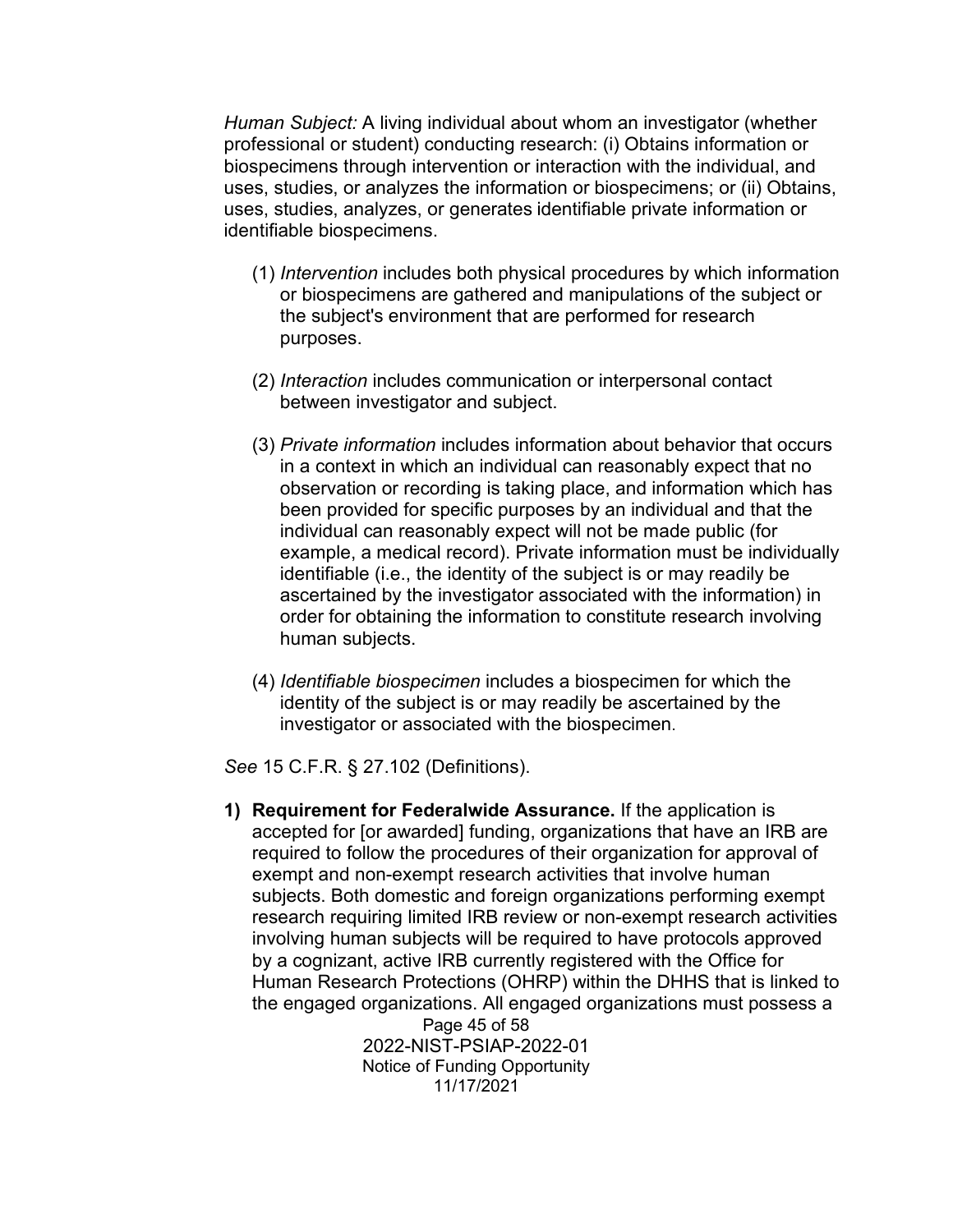currently valid Federalwide Assurance (FWA) on file from OHRP. Information regarding how to apply for an FWA and register an IRB with OHRP can be found at

[http://www.hhs.gov/ohrp/assurances/index.html.](http://www.hhs.gov/ohrp/assurances/index.html) *See* 15 C.F.R. § 27.103. NIST relies only on OHRP-issued FWAs and IRB Registrations for both domestic and foreign organizations for NIST supported research involving human subjects. NIST will not issue its own FWAs or IRB Registrations for domestic or foreign organizations.

**2) Administrative Review.** The NIST Research Protections Office (RPO) reserves the right to conduct an administrative review<sup>[3](#page-45-0)</sup> of all applications that potentially include research involving human subjects and were approved by an authorized non-NIST institutional entity (an IRB or entity analogous to the NIST RPO) under 15 C.F.R. § 27.112 (Review by Institution). If the NIST RPO determines that an application includes research activities that potentially involve human subjects, the applicant will be required to provide additional information to NIST for review and approval. The documents required for funded proposals are listed in each section below. Most documents will need to be produced during the proposal review process; however, the Grants Officer may allow final versions of certain required documents to be produced at an appropriate designated time post-award. Research involving human subjects may not start until the NIST Grants Officer issues an award explicitly authorizing such research. In addition, all amendments, modifications, or changes to approved research and requests for continuing review and closure will be reviewed by the NIST RPO. Please note that the NIST IRB is unable to serve as the IRB for financial assistance recipients. Proposers must describe their plan for when and how they will obtain IRB review.

#### **3) Required documents for proposal review. All applications involving human subjects research must clearly indicate, by**

Page 46 of 58 2022-NIST-PSIAP-2022-01 Notice of Funding Opportunity 11/17/2021

<span id="page-45-0"></span><sup>&</sup>lt;sup>3</sup> Conducting an "administrative review" means that the NIST RPO will review and verify the performing institution's determination for research not involving human subjects or exempt human subjects research. In addition, for exempt research requiring limited IRB review and non-exempt human subjects research, the NIST RPO will review and confirm that the research and performing institution(s) are in compliance with 15 C.F.R. Part 27, which means RPO will 1) confirm the engaged institution(s) possess, or are covered under a Federalwide Assurance, 2) review the research study documentation submitted to the IRB and verify the IRB's determination of level of risk and approval of the study for compliance with 15 C.F.R. Part 27, 3) review and verify IRB-approved substantive changes to an approved research study before the changes are implemented, and 4) review and verify that the IRB conducts a continuing review at least annually, as appropriate.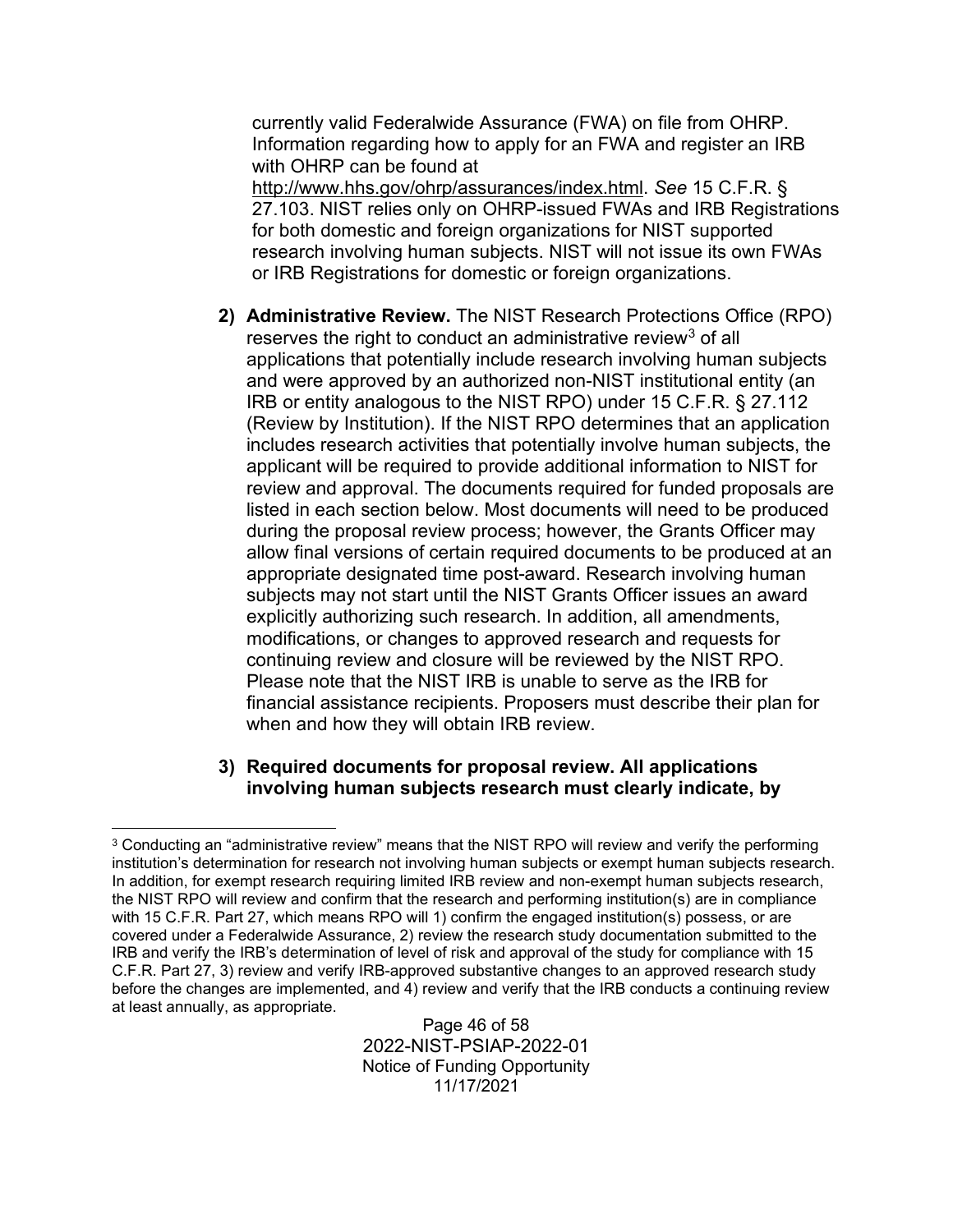**separable task, all research activities believed to be exempt or non-exempt research involving human subjects, the expected institution(s) where the research activities involving human subjects may be conducted, and the institution(s) expected to be engaged in the research activities.**

- **a. Not research determination.** If an activity/task involves human subjects as defined in the Common Rule, but the applicant participant(s) indicates to NIST that the activity/task is not research as defined in the Common Rule, the following information may be requested for that activity/task:
	- (1) Justification, including the rationale for the determination and such additional documentation as may be deemed necessary by NIST to review and/or support a determination that the activity/task in the application is not research as defined in the Common Rule.
	- (2) If the applicant participant(s) used a cognizant IRB that provided a determination that the activity/task is not research, a copy of that determination documentation must be provided to NIST. The applicant participant(s) is not required to establish a relationship with a cognizant IRB if they do not have one.

NIST will review the information submitted and may coordinate further with the applicant before determining whether the activity/task will be defined as research under the Common Rule in the applicable NIST financial assistance program or project.

- **b. Research not involving human subjects**. If an activity/task is determined to be research and involves human subjects, but is determined to be *not human subjects research* (or *research not involving human subjects*) under the Common Rule, the following information may be requested for that activity/task:
	- (1) Justification, including the rationale for the determination and such additional documentation as may be deemed necessary by NIST to review and/or support a determination that the activity/task in the application is not research as defined in the Common Rule.
	- Page 47 of 58 2022-NIST-PSIAP-2022-01 Notice of Funding Opportunity 11/17/2021 (2) If the applicant participant(s) used a cognizant IRB that provided a determination that the activity/task is research not involving human subjects, a copy of that determination documentation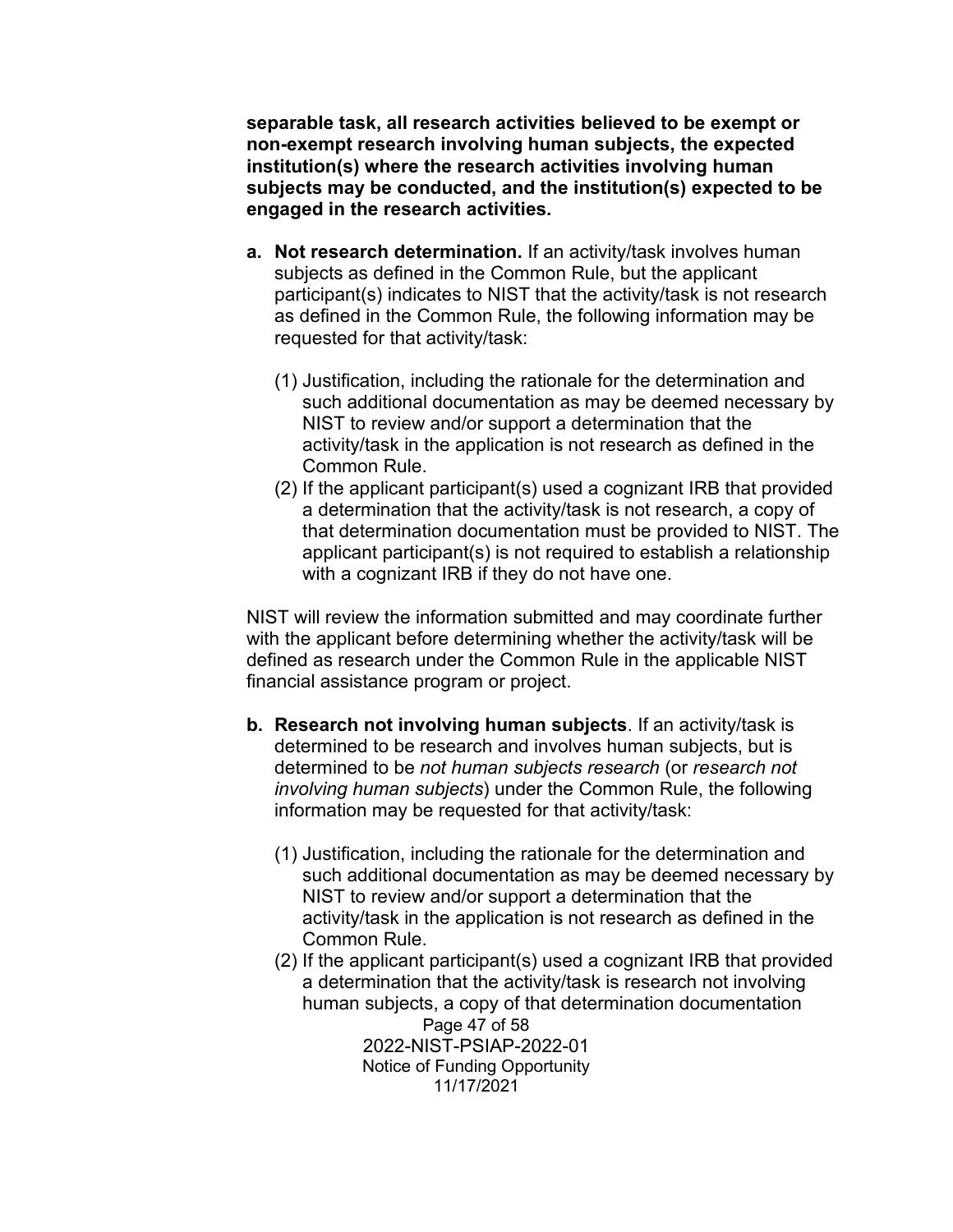must be provided to NIST. The applicant participant(s) is not required to establish a relationship with a cognizant IRB if they do not have one.

- **c. Exempt research determination with no IRB.** If the application appears to NIST to include exempt research activities that do not meet the criteria for requiring a limited IRB review, and the performer of the activity or the supplier and/or the receiver of the information or biospecimens from human subjects **does not** have a cognizant IRB to provide an exemption determination, the following information may be requested during the review process so that NIST can evaluate whether an exemption under the Common Rule applies (*see* 15 C.F.R. § 27.104(b) and (d)):
	- (1) The name(s) of the institution(s) where the exempt research will be conducted.
	- (2) The name(s) of the institution(s) providing the biospecimens or information from human subjects.
	- (3) A copy of the protocol for the research to be conducted; and/or the biospecimens or information from human subjects to be collected/provided, not pre-existing samples (*i.e.,* will proposed research collect only information without personal identifiable information, will biospecimens or information be de-identified and when and by whom was the de-identification performed, how were the materials or data originally collected).
	- (4) For pre-existing biospecimens or information from human subjects, provide copies of the consent forms used for collection and a description of how the biospecimens or information were originally collected and stripped of personal identifiers. If copies of consent forms are not available, explain.
	- (5) Any additional clarifying documentation that NIST may deem necessary in order to make a determination whether the activity/task or use of biospecimens or information from human subjects is exempt under the Common Rule.
- **d. Research review with an IRB.** If the application appears to NIST to include research activities (exempt or non-exempt) involving human subjects, proposed performer of the activity must have a relationship with a cognizant IRB registered with OHRP, and linked to their Federalwide Assurance. The following information may be requested during the review process:

Page 48 of 58 2022-NIST-PSIAP-2022-01 Notice of Funding Opportunity 11/17/2021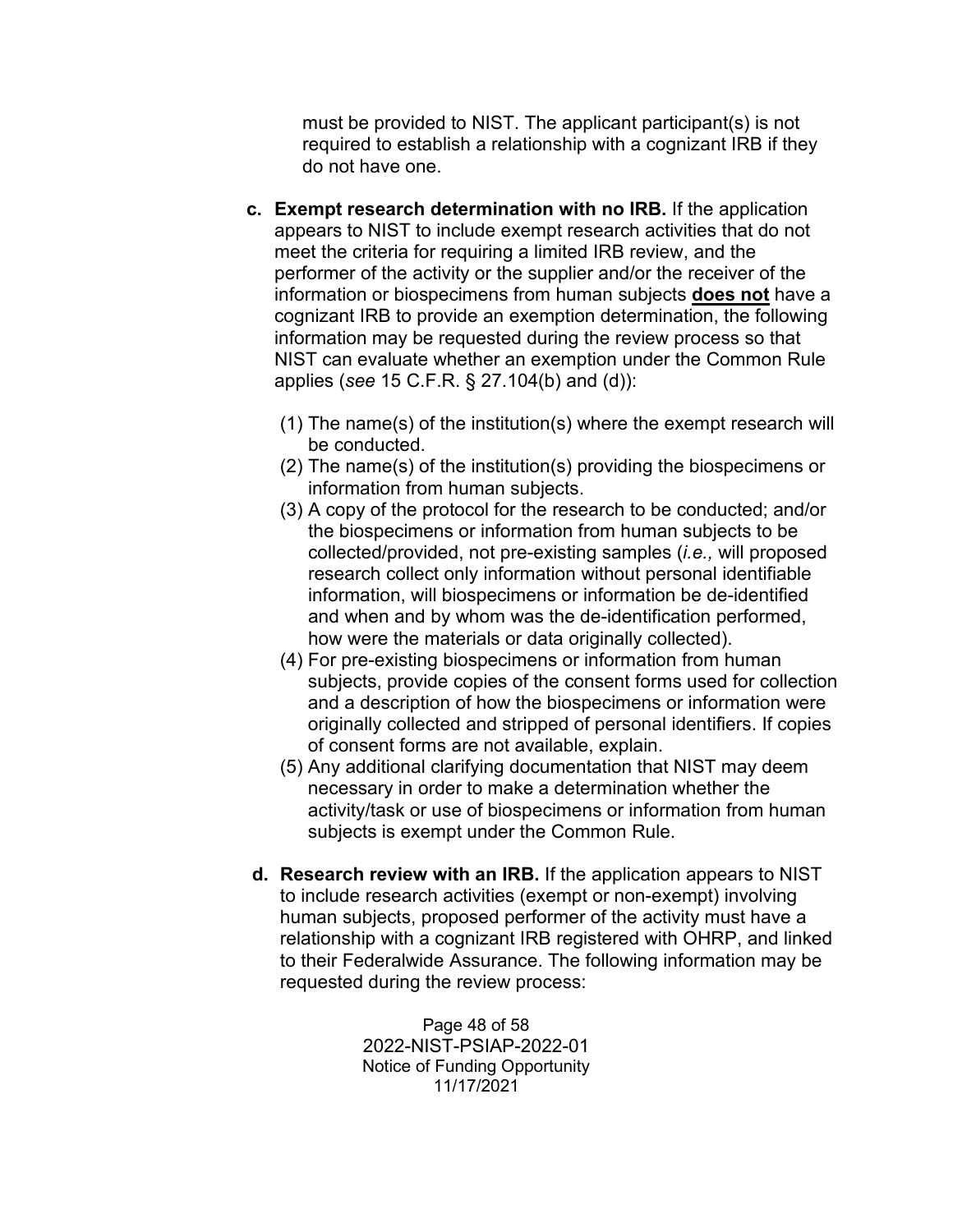- (1) The name(s) of the institution(s) where the research will be conducted.
- (2) The name(s) and institution(s) of the cognizant IRB(s), and the IRB registration number(s).
- (3) The FWA number of the applicant linked to the cognizant IRB(s).
- (4) The FWAs associated with all organizations engaged in the planned research activity/task, linked to the cognizant IRB.
- (5) If the IRB review(s) is pending, the estimated start date for research involving human subjects.
- (6) The IRB approval date (if currently approved for exempt or nonexempt research).
- (7) If any of the engaged organizations has applied for or will apply for an FWA or IRB registration, those details should be clearly provided for each engaged organization.

If the application includes research activities involving human subjects to be performed in the first year of an award, additional documentation may be requested by NIST during pre-award review for those performers, and may include the following for those research activities:

- (1) A copy of each applicable final IRB-approved protocol.
- (2) A signed and dated approval letter from the cognizant IRB(s) that includes the name of the institution housing each applicable IRB, provides the start and end dates for the approval of the research activities, and any IRB-required interim reporting or continuing review requirements.
- (3) A copy of any IRB-required application information, such as documentation of approval of special clearances (*i.e.,* biohazard, HIPAA, etc.) conflict-of-interest letters, or special training requirements.
- (4) A brief description of which portions of the IRB submitted protocol are specifically included in the application submitted to NIST, if the protocol includes tasks not included in the application, or if the protocol is supported by multiple funding sources. For protocols with multiple funding sources, NIST will not approve the study without a non-duplication-of-funding letter indicating that no other federal funds will be used to support the tasks proposed under the proposed research or ongoing project.
- (5) If a new protocol will only be submitted to an IRB if an award from NIST is issued, a draft of the proposed protocol.

Page 49 of 58 2022-NIST-PSIAP-2022-01 Notice of Funding Opportunity 11/17/2021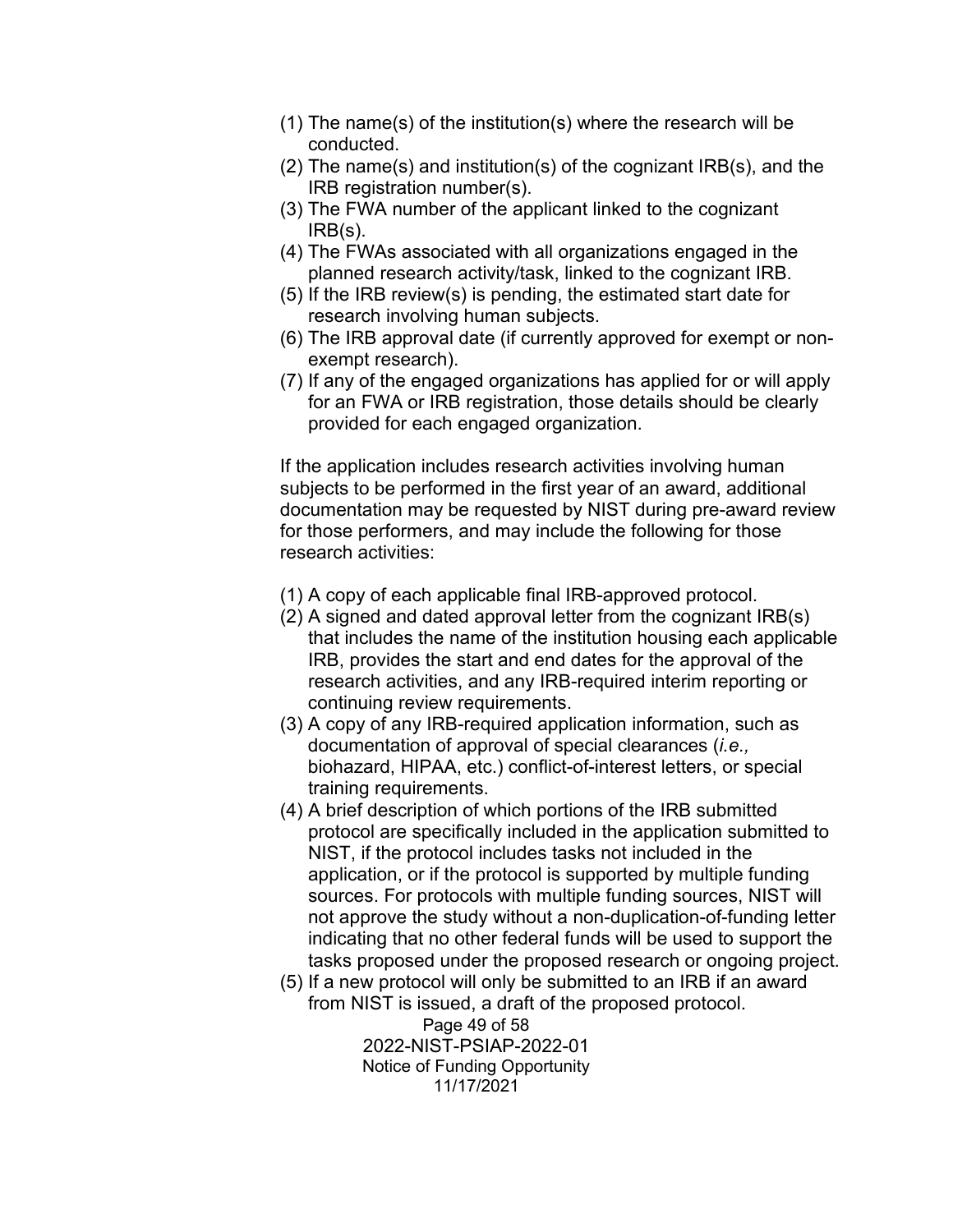(6) Any additional clarifying documentation that NIST may request during the review process to perform the NIST administrative review of research involving human subjects. (*See* 15 C.F.R. § 27.112 (Review by Institution)).

This clause reflects the existing NIST policy and requirements for Research Involving Human Subjects. Should the policy be revised prior to award, a clause reflecting the policy current at time of award may be incorporated into the award.

If the policy is revised after award, a clause reflecting the updated policy may be incorporated into the award.

For more information regarding research projects involving human subjects, contact Anne Andrews, Director, NIST Research Protections Office (e-mail: [anne.andrews@nist.gov;](mailto:anne.andrews@nist.gov) phone: (301) 975-5445).

- **h. Research Activities Involving Live Vertebrate Animals or Pre-Existing Cell Lines/Tissues From Vertebrate Animals.** Any application that proposes research activities involving live vertebrate animals that are to be cared for, euthanized, or used by award recipients to accomplish research goals, teaching, or testing must meet the requirements of the Animal Welfare Act (AWA) (7 U.S.C. § 2131 et seq.), and the AWA final rules (9 C.F.R. Parts 1, 2, and 3), and if appropriate, the Good Laboratory Practice for Nonclinical Laboratory Studies (21 C.F.R. Part 58). In addition, such research activities should be in compliance with the *"U.S. Government Principles for Utilization and Care of Vertebrate Animals Used in Testing, Research, and Training"*  (Principles). The Principles and guidance on these Principles are available in the National Research Council's "Guide for the Care and Use of Laboratory Animals," which can be obtained from National Academy Press, 500 5<sup>th</sup> Street, N.W., Department 285, Washington, DC 20055, or as a free PDF online at [http://www.nap.edu/catalog/12910/guide-for-the-care-and-use-of](http://www.nap.edu/catalog/12910/guide-for-the-care-and-use-of-laboratory-animals-eighth)[laboratory-animals-eighth.](http://www.nap.edu/catalog/12910/guide-for-the-care-and-use-of-laboratory-animals-eighth)
	- **1) Administrative Review.** NIST reserves the right to conduct an administrative review<sup>[4](#page-49-0)</sup> of all applications that potentially include

<span id="page-49-0"></span><sup>4</sup> Conducting an "administrative review" means that the NIST RPO will review and verify the performing institution's IACUC's approval of research with live vertebrate animals, and confirm that the research and performing institution(s) have an appropriate assurance and are in compliance with applicable regulations. RPO will 1) confirm the engaged institution(s) possess, or are covered under an applicable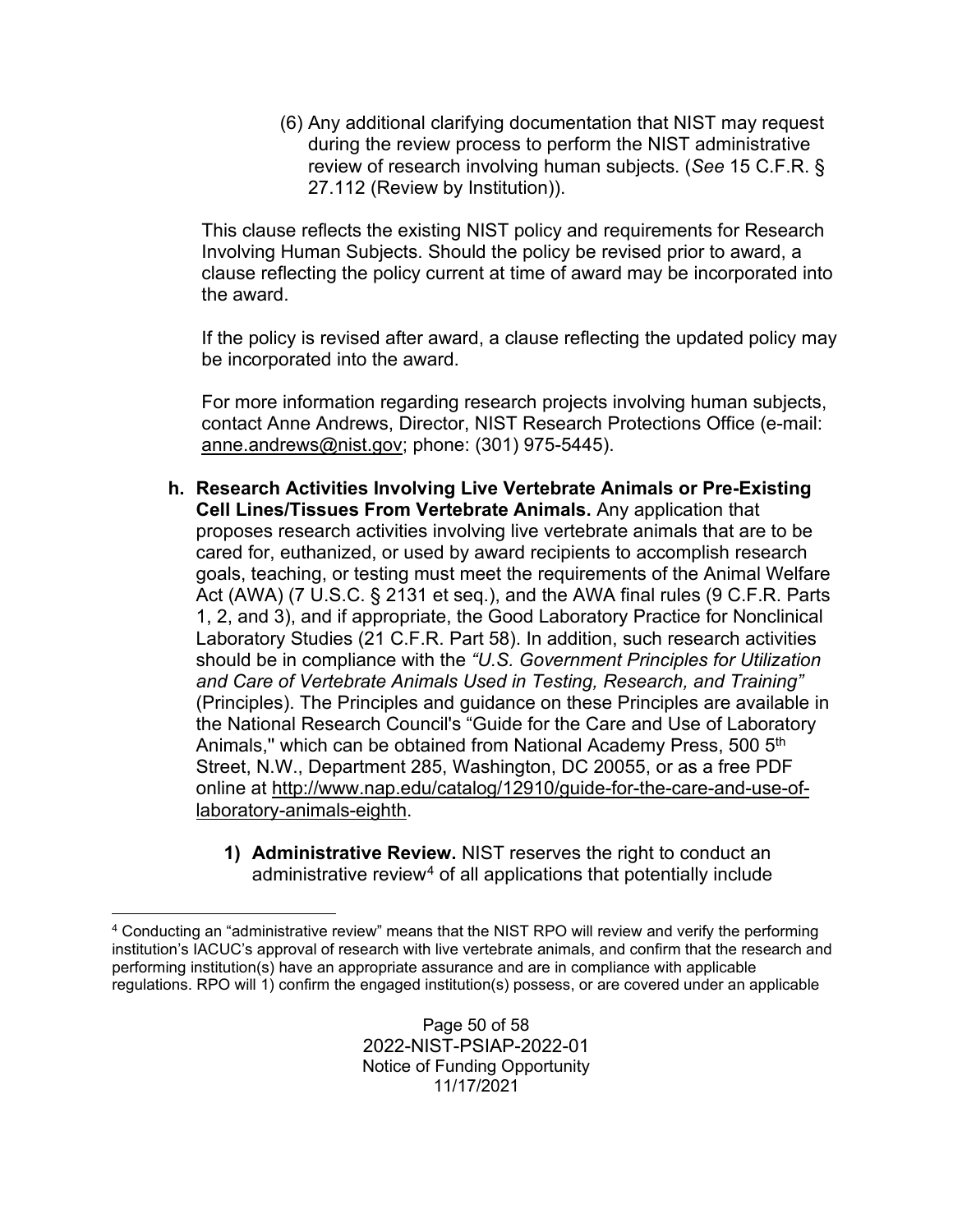research activities that involve live vertebrate animals, or custom samples from, or field studies with live vertebrate animals. If the application includes research activities, field studies, or custom samples involving live vertebrate animals, the applicant will be required to provide additional information for review and approval. In addition, NIST will verify the applicant's determination(s) of excluded samples from vertebrate animals. The documents required for funded proposals are listed in each section below. Some may be requested for a prereview during the proposal review process; however, the Grants Officer may allow final versions of certain required documents to be produced at an appropriate designated time post-award. If an award is issued, no research activities involving live vertebrate animals shall be initiated or costs incurred for those activities under the award until the NIST Grants Officer issues written approval. In addition, all re-approvals, amendments, modifications, changes, annual reports and closure will be reviewed by NIST.

- **2) Required documents for NIST proposal review.** *The applicant should clearly indicate in the application, by separable task, all research activities believed to include research involving live vertebrate animals and the institution(s) where the research activities involving live vertebrate animals may be conducted. In addition, the applicant should indicate any activity/task that involves an excluded or custom collection from vertebrate animals, or a field study with animals.*
	- a) **Excluded Collections from Vertebrate Animals:** The requirements for review and approval by an Institutional Animal Care and Use Committee (IACUC) do not apply to proposed research using preexisting images of animals or to research plans that do not include live animals. These regulations also do not apply to obtaining stock or pre-existing items from animal material suppliers (*e.g.,* tissue banks), such as pre-existing cell lines and tissue samples, or from commercial food processors, where the vertebrate animal was euthanized for food purposes and not for the purpose of sample collection.

Page 51 of 58 2022-NIST-PSIAP-2022-01 Notice of Funding Opportunity 11/17/2021

assurance, 2) review the research study documentation submitted to the IACUC and verify the IACUC's determination of level of risk and approval of the study for compliance with applicable regulations, 3) review and verify IACUC-approved substantive changes to an approved research study before the changes are implemented, and 4) review and verify that the IACUC receives an annual report for the study and conducts an appropriate continuing review at least every three years.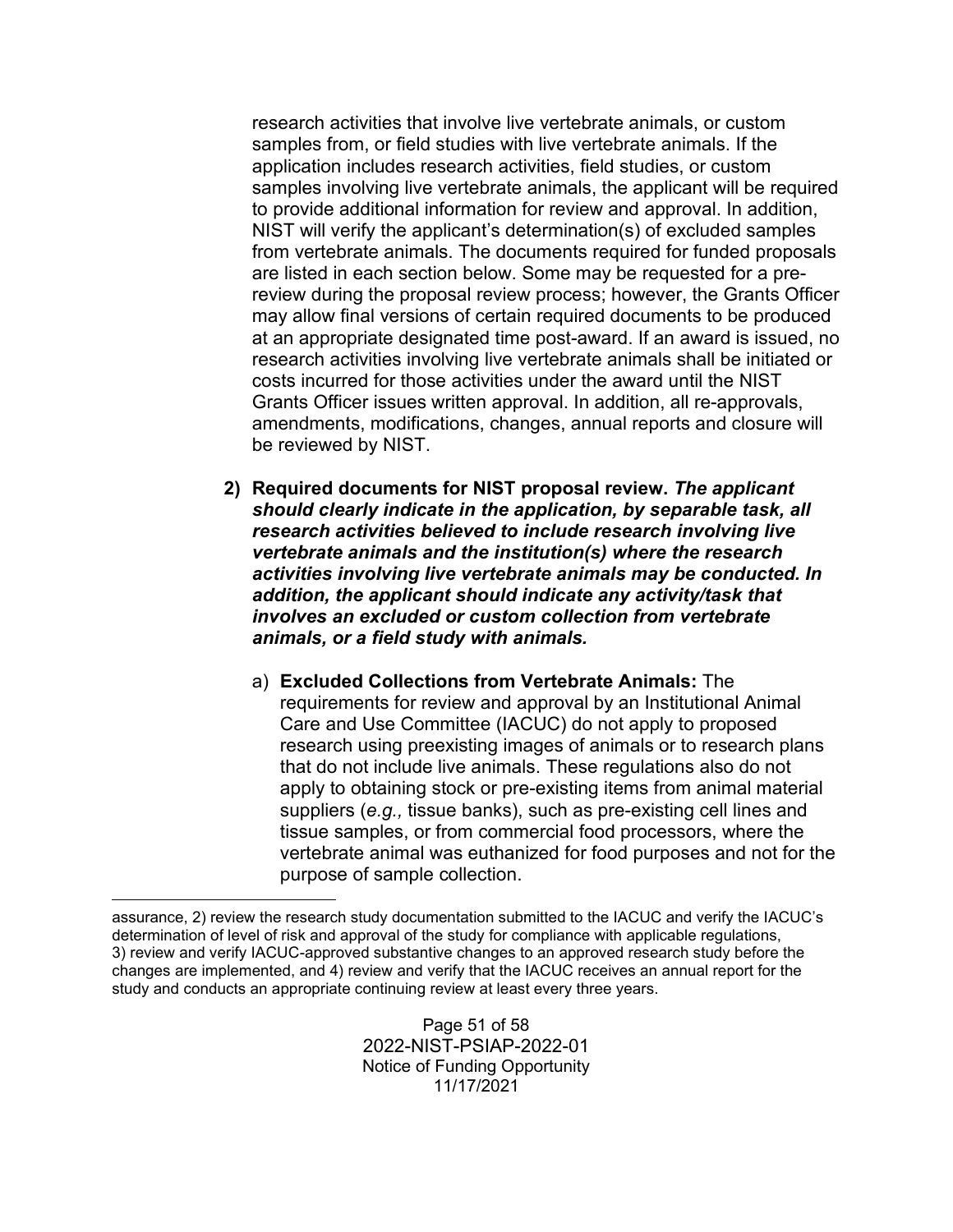For pre-existing cell lines and tissue samples originating from vertebrate animals, NIST requires that the proposer provide documentation or the rationale for the determination that the cell line or tissue is pre-existing and not a custom collection from live vertebrate animals for an activity/task within the proposal. NIST may require additional documentation to review and/or support the determination that the cells and/or tissues from vertebrate animals are excluded from IACUC review.

- b) **Custom Collections Harvested from Live Vertebrate Animals:** NIST requires documentation for obtaining custom samples from live vertebrate animals from animal material suppliers and other organizations (*i.e.,* universities, companies, and government laboratories, etc.). Custom samples includes samples from animal material suppliers, such as when a catalog item indicates that the researcher is to specify the characteristics of the live vertebrate animal to be used, or how a sample is to be collected from the live vertebrate animal.
- c) **Field Studies of Animals:** Some field studies of animals may be exempt under the Animal Welfare Act from full review and approval by an animal care and use committee, as determined by each institution. Field study is defined as "*… a study conducted on freeliving wild animals in their natural habitat...".* 9 C.F.R. § 1.1. However, this term excludes any study that involves an invasive procedure or that harms or materially alters the behavior of an animal under study. Field studies, with or without invasive procedures, may also require obtaining appropriate federal or local government permits (marine mammals, endangered species, etc.). If the applicant's institution requires review and approval by an animal care and use committee, NIST will require that documentation to be provided as described below.
- d) **For custom collections or studies with live vertebrate animals that require review and approval by an animal care and use committee the following documentation is required:**
	- Page 52 of 58 2022-NIST-PSIAP-2022-01 Notice of Funding Opportunity 11/17/2021 (1) **Requirement for Assurance.** An applicable assurance for the care and use of the live vertebrate animal(s) to be used in the proposed research is required. NIST may request documentation to confirm an assurance, if adequate confirmation is not available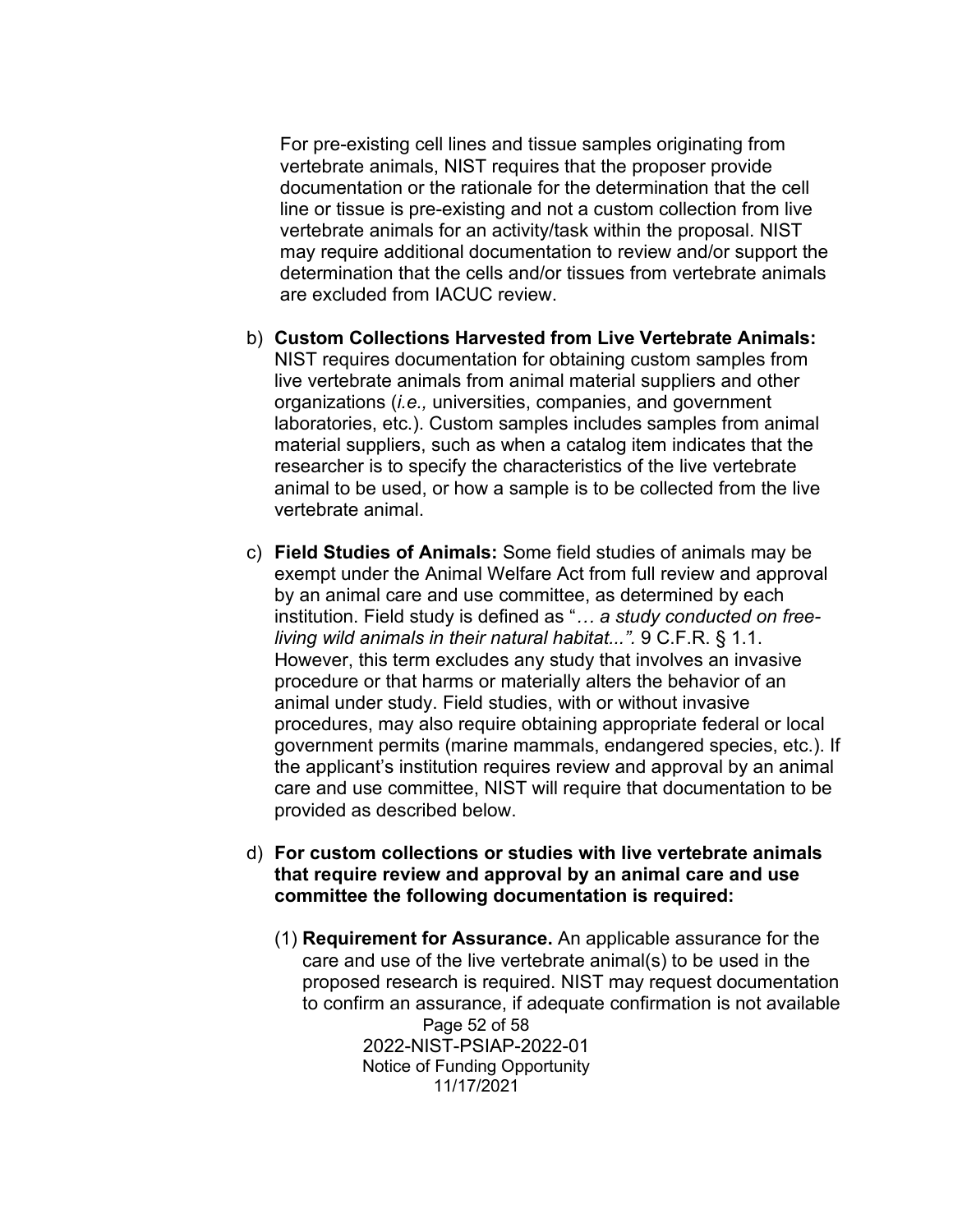through an assuring organization's website. The cognizant IACUC where the research activity is located may hold one or more assurances applicable to the research activity that are acceptable to NIST. These four assurances are:

- i. Animal Welfare Assurance from the Office of Laboratory Animal Welfare (OLAW) indicated by the OLAW assurance number, *i.e.,* A-1234;
- ii. USDA Animal Welfare Act certification indicated by the certification number, *i.e.,* 12-R-3456;
- iii. Association for the Assessment and Accreditation of Laboratory Animal Care (AAALAC) indicated by providing the organization name accredited by AAALAC as listed in the AAALAC Directory of Accredited Organizations; and
- iv. Letter of Assurance of compliance with the Animal Welfare Act, the U.S. Government Principles, and National Marine Fisheries Service (NFMS) IACUC policy that is valid for five years and provided by a NMFS Regional IACUC for activities with marine mammals or sea turtles (NMFS Policy Directive 04-112).
- (2) **Documentation of Research Review by an IACUC:** If the applicant's application appears to include research activities, field studies, or custom sample collections involving live vertebrate animals the following information regarding review by an applicable IACUC may be requested during the application review process:
	- 1. The name(s) of the institution(s) where the research involving live vertebrate animals will be conducted and/or custom samples collected.
	- 2. The assurance type and number, as applicable, for the cognizant Institutional Animal Care and Use Committee (IACUC) where the research activity is located. [For example: Animal Welfare Assurance from the Office of Laboratory Animal Welfare (OLAW) should be indicated by the OLAW assurance number, i.e. A-1234; an USDA Animal Welfare Act certification should be indicated by the certification number i.e. 12-R-3456; and an Association for the Assessment and Accreditation of Laboratory Animal Care (AAALAC) should be indicated by AAALAC.]

Page 53 of 58 2022-NIST-PSIAP-2022-01 Notice of Funding Opportunity 11/17/2021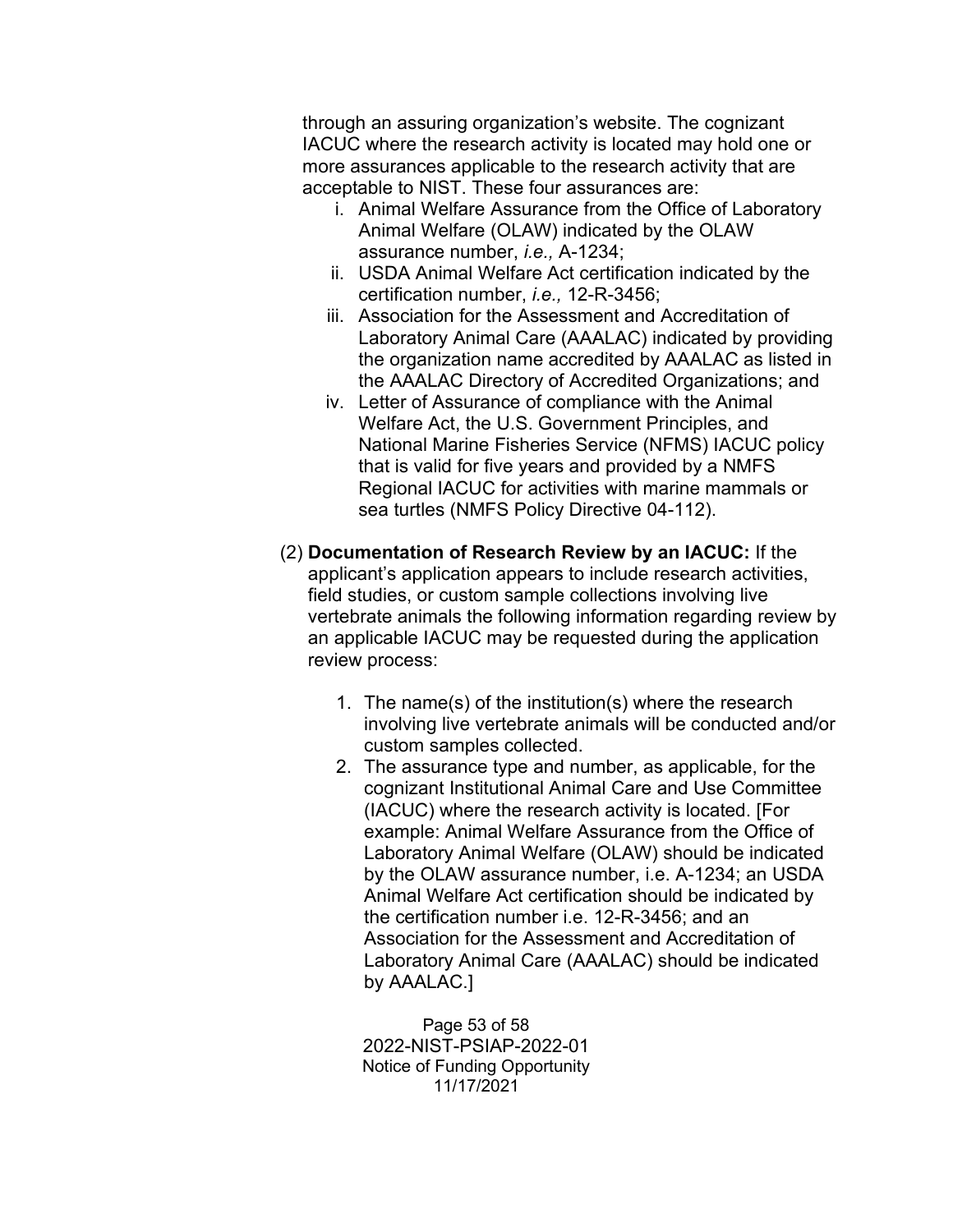- 3. The IACUC approval date for the Animal Study Protocol (ASP) (if currently approved).
- 4. If the review by the cognizant IACUC is pending, the estimated start date for research involving vertebrate animals.
- 5. If any assurances or IACUCs need to be obtained or established, that should be clearly stated.
- 6. If any special permits are required for field studies, those details should be clearly provided for each instance, or indicated as pending.

If the application includes research activities involving vertebrate animals to be performed in the first year of an award, additional documentation may be requested by NIST during pre-award review for those performers, and may include the following for those research activities, which may also include field studies, custom sample collections involving live vertebrate animals:

- 1. A copy of the IACUC approved ASP.
- 2. Documentation of the IACUC approval indicating the approval and expiration dates of the ASP.
- 3. If applicable, a non-duplication-of-funding letter if the ASP is funded from several sources.
- 4. If a new ASP will only be submitted to an IACUC if an award from NIST is issued, a draft of the proposed ASP may be requested.
- 5. Any additional clarifying documentation that NIST may request during review of applications to perform the NIST administrative review of research involving live vertebrate animals.

This clause reflects the existing NIST policy for Research Involving Live Vertebrate Animals. Should the policy be revised prior to award, a clause reflecting the policy current at time of award may be incorporated into the award.

If the policy is revised after award, a clause reflecting the updated policy may be incorporated into the award.

> Page 54 of 58 2022-NIST-PSIAP-2022-01 Notice of Funding Opportunity 11/17/2021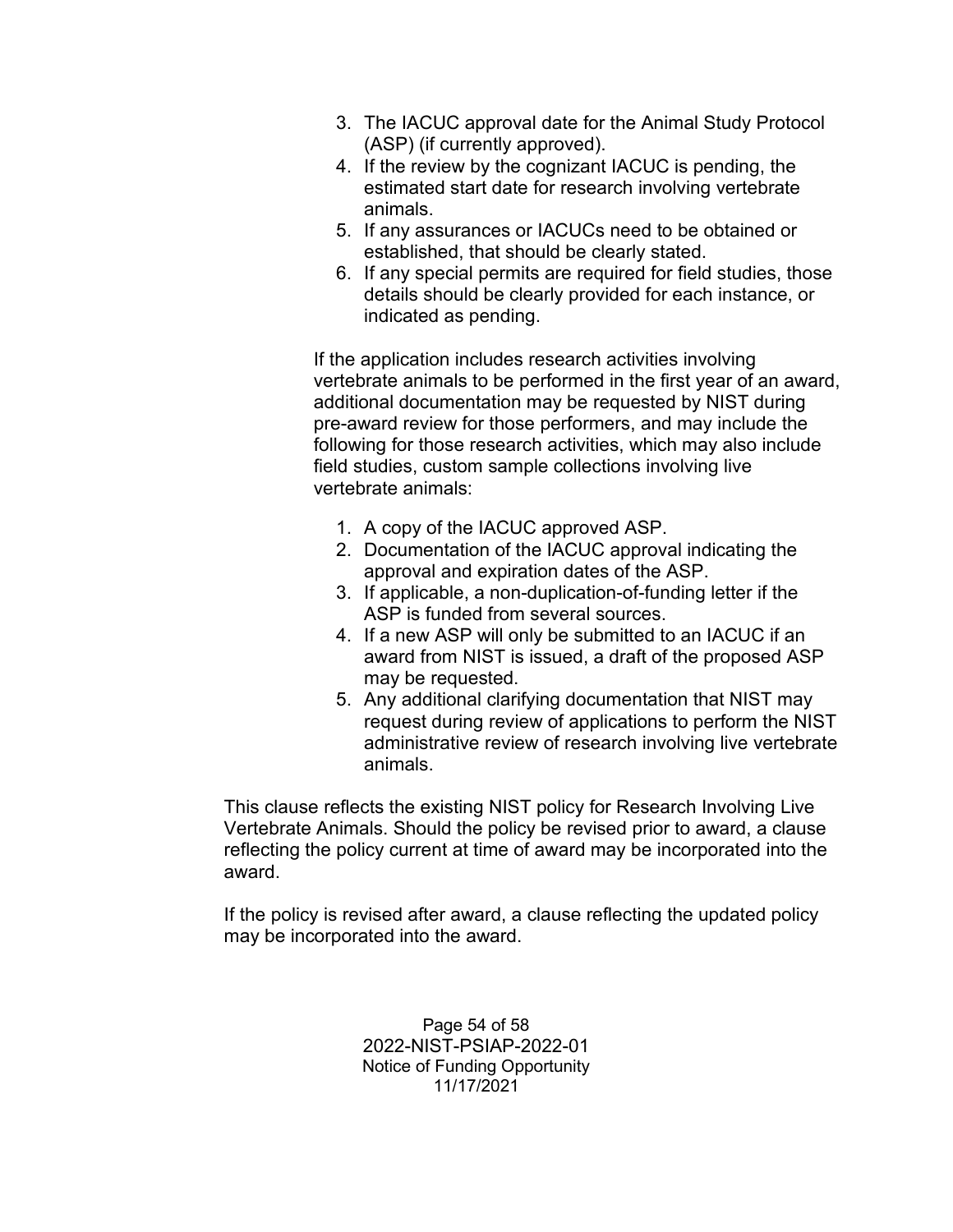For more information regarding research projects involving live vertebrate animals, contact Anne Andrews, Director, NIST Research Protections Office (e-mail: [anne.andrews@nist.gov;](mailto:linda.schilling@nist.gov) phone: 301-975-5445).

## **3. Reporting**

- **a. Reporting Requirements.** The following reporting requirements described in Sections A.01, Reporting Requirements, of the [Department of Commerce](https://www.commerce.gov/sites/default/files/2020-11/DOC%20Standard%20Terms%20and%20Conditions%20-%2012%20November%202020%20PDF_0.pdf)  [Financial Assistance Standard Terms and Conditions,](https://www.commerce.gov/sites/default/files/2020-11/DOC%20Standard%20Terms%20and%20Conditions%20-%2012%20November%202020%20PDF_0.pdf) dated November 12, 2020, apply to awards in this program:
	- **(1) Financial Reports**. Each award recipient will be required to submit an SF-425, Federal Financial Report on a quarterly basis for the periods ending March 31, June 30, September 30, and December 31 of each year. Reports will be due within 30 days after the end of the reporting period to the NIST Federal Program Officer, Grants Officer and Grants Specialist named in the award documents. A final financial report is due within 120 days after the end of the project period.
	- **(2) Research Performance Progress Report (RPPR).** Each award recipient will be required to submit a RPPR to the Federal Program Officer, NIST Grants Officer and Grants Specialist named in the award documents on a quarterly basis for the periods ending March 31, June 30, September 30, and December 31 of each year. Reports will be due within 30 days after the end of the reporting period. The RPPR shall conform to the requirements in 2 C.F.R. § 200.328 [\(http://go.usa.gov/xkVgP\)](http://go.usa.gov/xkVgP) and [Department of Commerce Financial](https://www.commerce.gov/sites/default/files/2020-11/DOC%20Standard%20Terms%20and%20Conditions%20-%2012%20November%202020%20PDF_0.pdf)  [Assistance Standard Terms and Conditions,](https://www.commerce.gov/sites/default/files/2020-11/DOC%20Standard%20Terms%20and%20Conditions%20-%2012%20November%202020%20PDF_0.pdf) Section A.01.

A final technical progress report is due within 120 days after the end of the project period.

- **(3) Patent and Property Reports.** From time to time, and in accordance with the Uniform Administrative Requirements and other terms and conditions governing the award, the recipient may need to submit property and patent reports.
- **(4) Recipient Integrity and Performance Matters.** In accordance with section 872 of Public Law 110-417 (as amended; see 41 U.S.C. 2313), if the total value of a recipient's currently active grants, cooperative agreements, and procurement contracts from all Federal awarding agencies exceeds \$10,000,000 for any period of time during the period

Page 55 of 58 2022-NIST-PSIAP-2022-01 Notice of Funding Opportunity 11/17/2021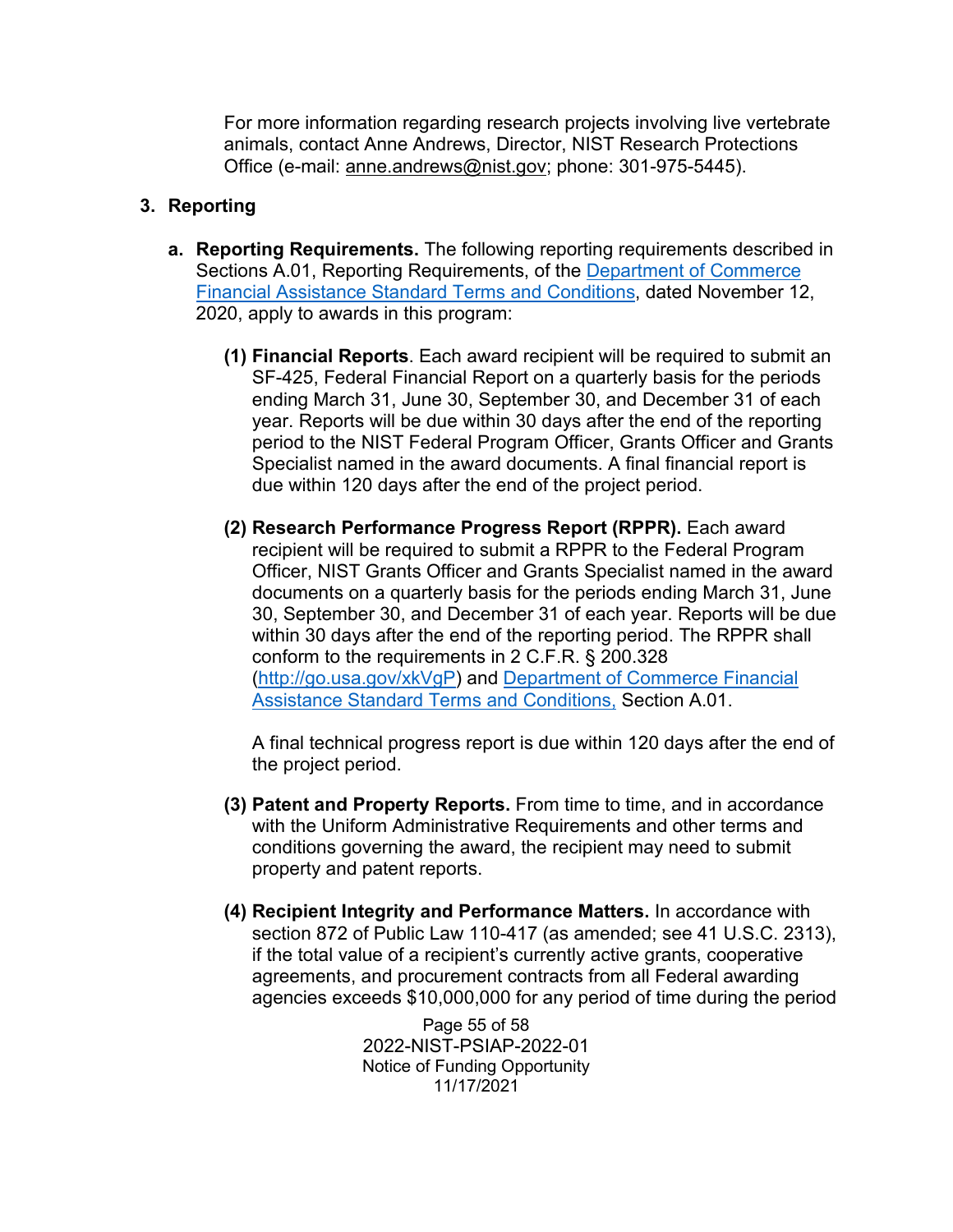of performance of an award made under this NOFO, then the recipient shall be subject to the requirements specified in Appendix XII to 2 C.F.R. Part 200, [http://go.usa.gov/cTBwC,](http://go.usa.gov/cTBwC) for maintaining the currency of information reported to SAM that is made available in FAPIIS about certain civil, criminal, or administrative proceedings involving the recipient.

- **b. Audit Requirements.** The Department of Commerce Financial Assistance Standard Terms and Conditions, Section D.01, and 2 C.F.R. Part 200 Subpart F, adopted by the Department of Commerce through 2 C.F.R. § 1327.101, require any non-Federal entity (i.e., including non-profit institutions of higher education and non-profit organizations) that expends Federal awards of \$750,000 or more in the recipient's fiscal year to conduct a single or program specific audit in accordance with the requirements set out in the Subpart. Additionally, unless otherwise specified in the terms and conditions of the award, entities that are not subject to Subpart F of 2 C.F.R. Part 200 (e.g., for-profit commercial entities) that expend \$750,000 or more in DOC funds during their fiscal year must submit to the Grants Officer either: (i) a financial related audit of each DOC award or subaward in accordance with Generally Accepted Government Auditing Standards; or (ii) a project specific audit for each award or subaward in accordance with the requirements contained in 2 C.F.R. § 200.507. Applicants are reminded that NIST, the Department of Commerce Office of Inspector General, or another authorized Federal agency may conduct an audit of an award at any time.
- **c. Federal Funding Accountability and Transparency Act of 2006.** In accordance with 2 C.F.R. Part 170, all recipients of a Federal award made on or after October 1, 2010, are required to comply with reporting requirements under the Federal Funding Accountability and Transparency Act of 2006 (Public Law No. 109-282). In general, all recipients are responsible for reporting sub-awards of \$25,000 or more. In addition, recipients that meet certain criteria are responsible for reporting executive compensation. Applicants must ensure they have the necessary processes and systems in place to comply with the reporting requirements should they receive funding. Also see the Federal Register notice published September 14, 2010, at 75 FR 55663 available here [http://go.usa.gov/hKnQ.](http://go.usa.gov/hKnQ)

## <span id="page-55-0"></span>**VII.Federal Awarding Agency Contacts**

Questions should be directed to the following:

Page 56 of 58 2022-NIST-PSIAP-2022-01 Notice of Funding Opportunity 11/17/2021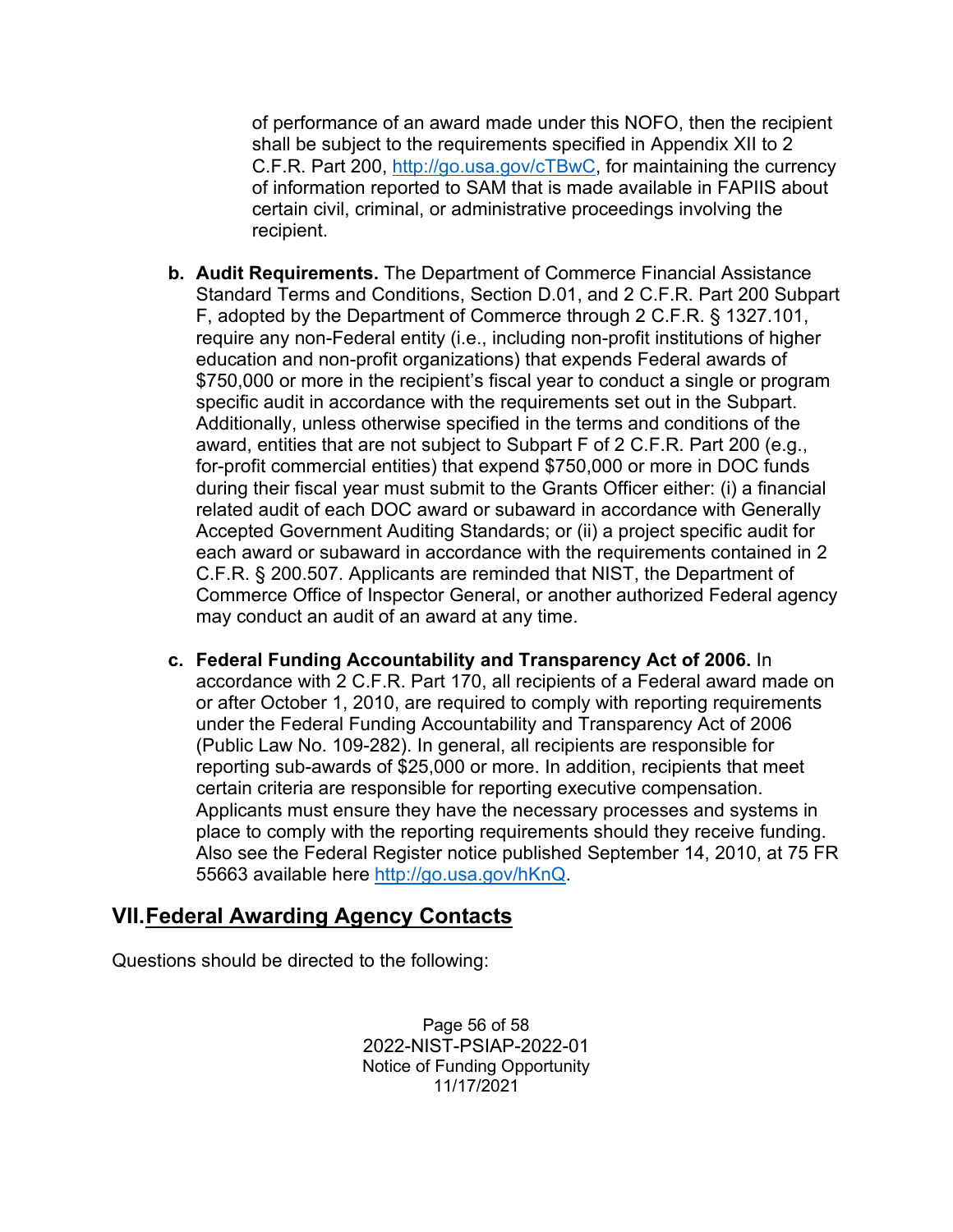| <b>Subject Area</b>                         | <b>Point of Contact</b>                   |
|---------------------------------------------|-------------------------------------------|
| <b>Programmatic and Technical Questions</b> | E-mail: pscr@nist.gov with 'PSIAP-2022 in |
|                                             | subject line                              |
| <b>Technical Assistance with Grants.gov</b> | grants.gov                                |
| <b>Submissions</b>                          | Phone: 800-518-4726                       |
|                                             | E-mail: support@grants.gov                |
|                                             |                                           |
| <b>Grant Rules and Regulations</b>          | <b>Grants Officer: Scott McNichol</b>     |
|                                             | Phone: 303-497-3444                       |
|                                             | E-mail: scott.mcnichol@nist.gov           |
|                                             |                                           |

# <span id="page-56-0"></span>**VIII. Other Information**

## **1. Personal and Business Information**

The applicant acknowledges and understands that information and data contained in applications for financial assistance, as well as information and data contained in financial, performance and other reports submitted by applicants, may be used by the Department of Commerce in conducting reviews and evaluations of its financial assistance programs. For this purpose, applicant information and data may be accessed, reviewed and evaluated by Department of Commerce employees, other Federal employees, and also by Federal agents and contractors, and/or by non-Federal personnel, all of whom enter into appropriate conflict of interest and confidentiality agreements covering the use of such information. As may be provided in the terms and conditions of a specific financial assistance award, applicants are expected to support program reviews and evaluations by submitting required financial and performance information and data in an accurate and timely manner, and by cooperating with Department of Commerce and external program evaluators. In accordance with 2 C.F.R. § 200.303(e), applicants are reminded that they must take reasonable measures to safeguard protected personally identifiable information and other confidential or sensitive personal or business information created or obtained in connection with a Department of Commerce financial assistance award.

In addition, Department of Commerce regulations implementing the Freedom of Information Act (FOIA), 5 U.S.C. Sec. 552, are found at 15 C.F.R. Part 4, Public Information. These regulations set forth rules for the Department regarding making requested materials, information, and records publicly available under the FOIA. Applications submitted in response to this Federal Funding Opportunity may be subject to requests for release under the Act. If an application contains

> Page 57 of 58 2022-NIST-PSIAP-2022-01 Notice of Funding Opportunity 11/17/2021